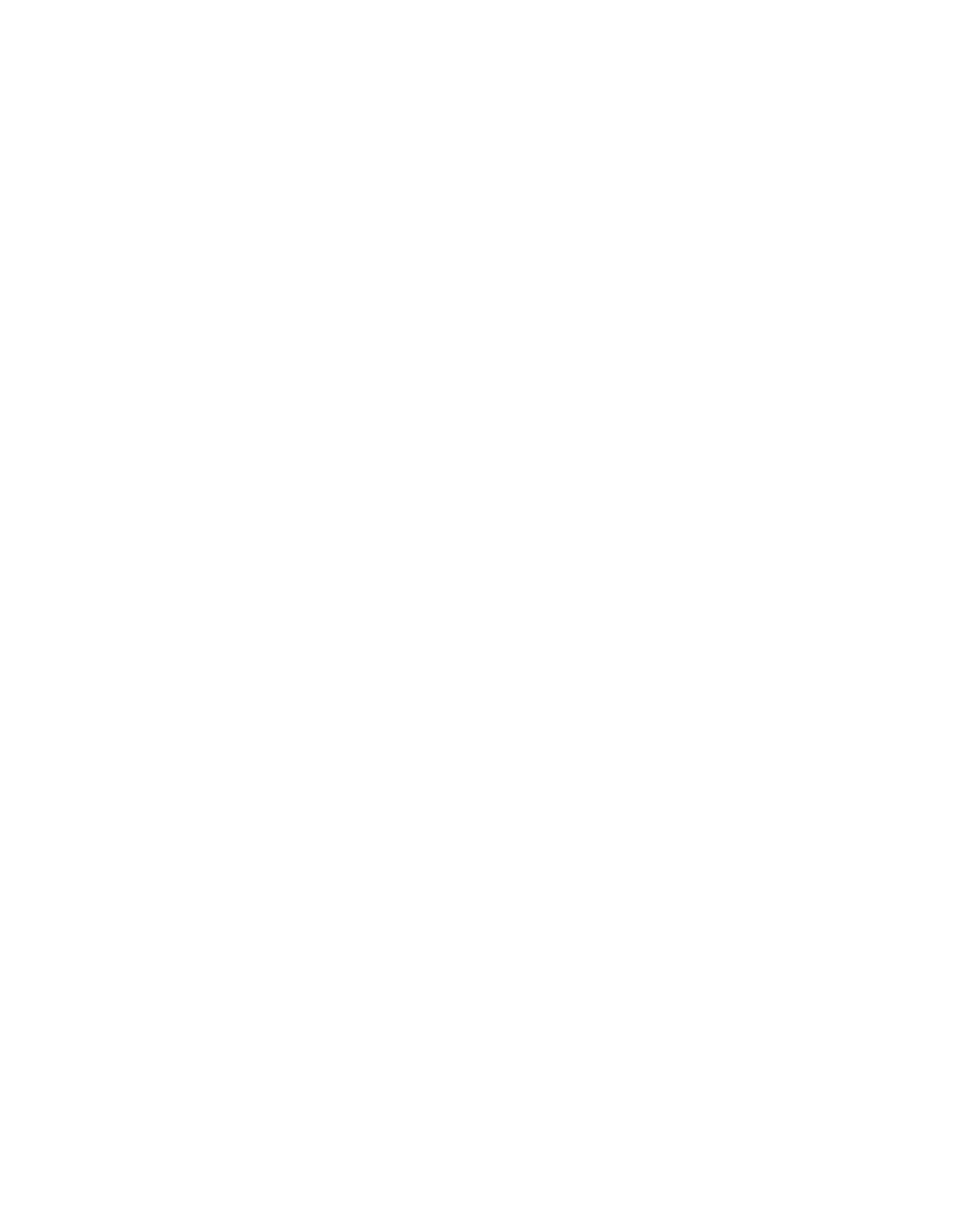## **CONTENTS**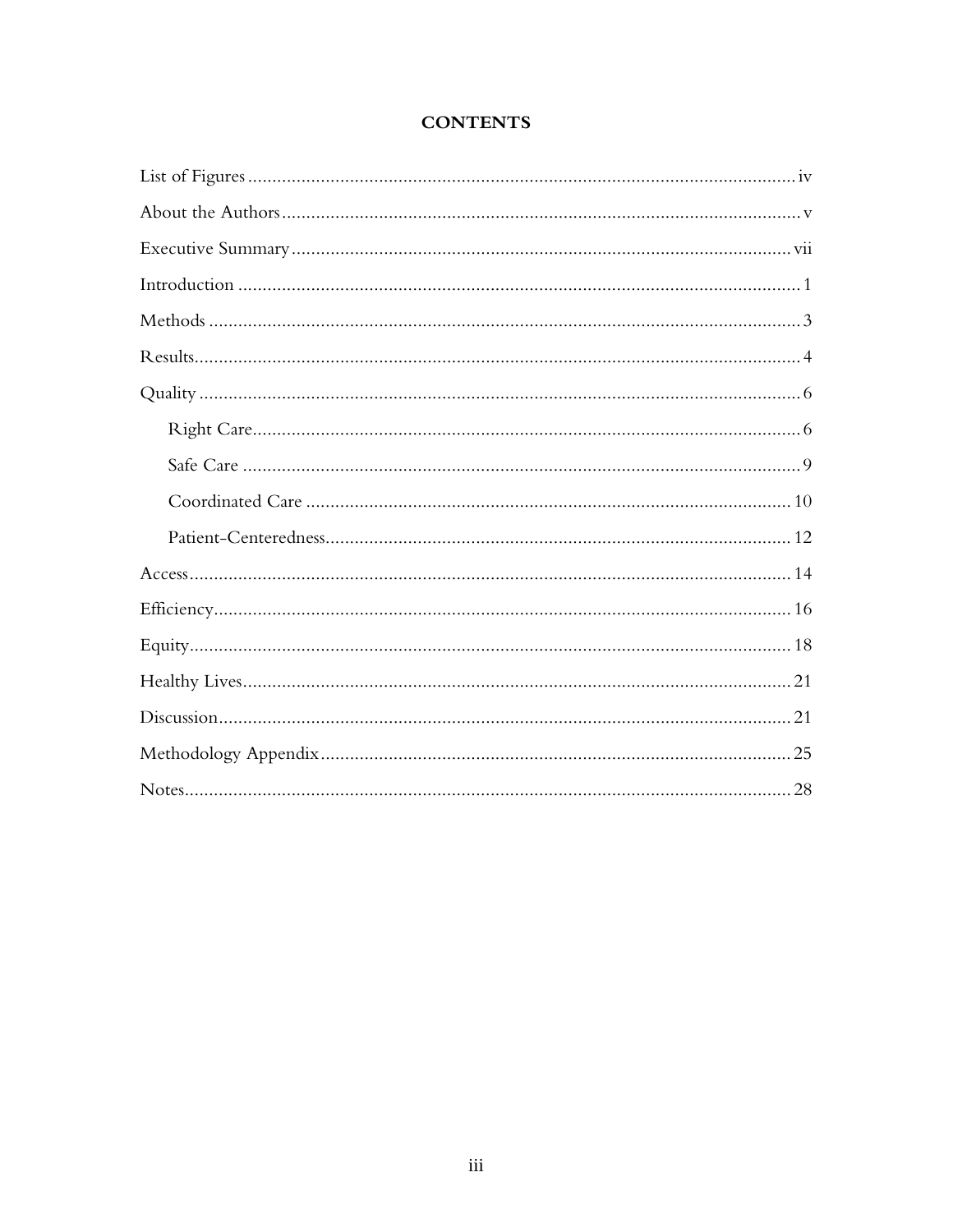## **LIST OF FIGURES**

| Figure 1  |                                                          |
|-----------|----------------------------------------------------------|
| Figure 2  | Six Nation Summary Scores on Health System Performance 5 |
| Figure 3  |                                                          |
| Figure 4a |                                                          |
| Figure 4b |                                                          |
| Figure 4c |                                                          |
| Figure 4d |                                                          |
| Figure 5  |                                                          |
| Figure 6  |                                                          |
| Figure 7  |                                                          |
| Figure 8  |                                                          |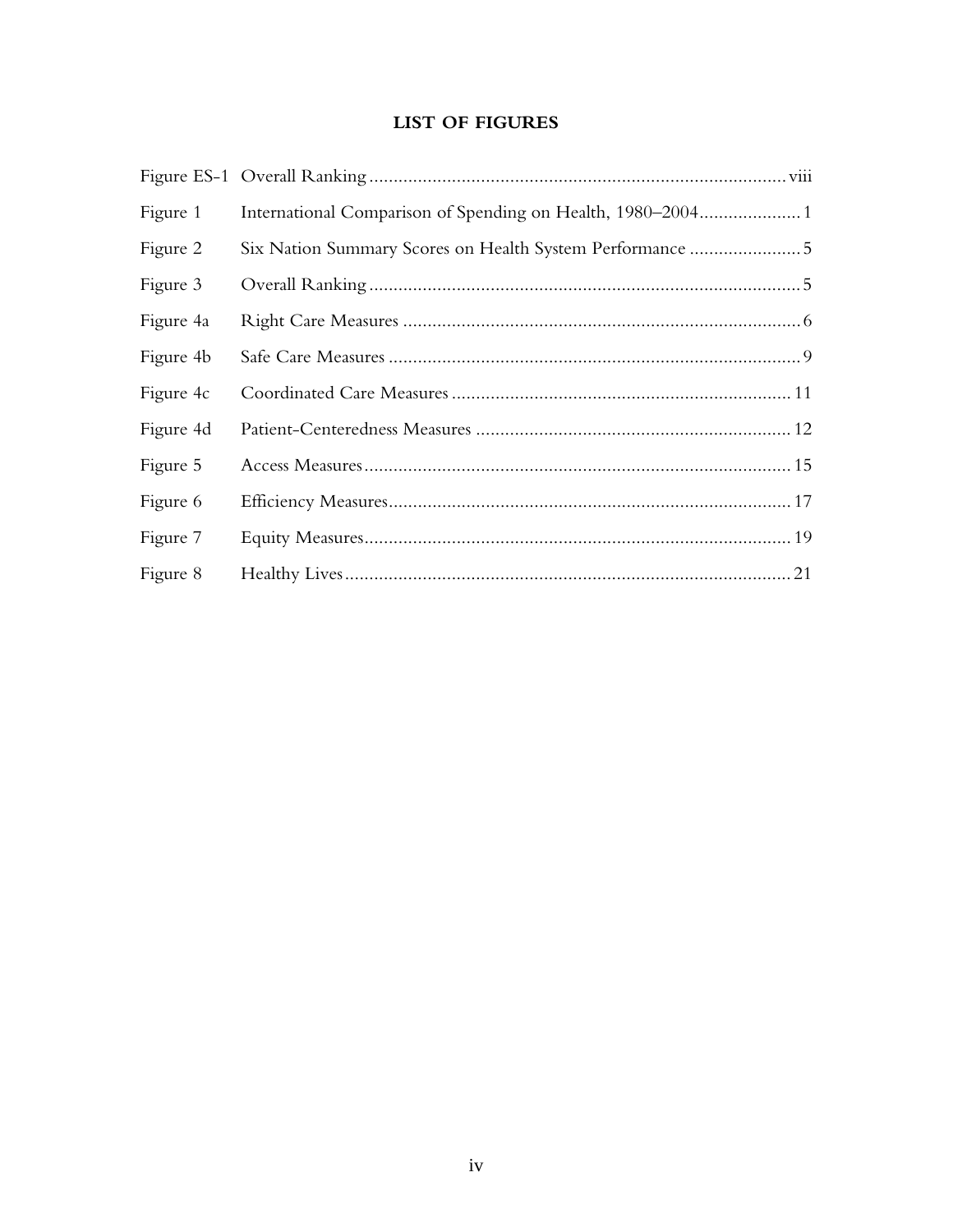#### **ABOUT THE AUTHORS**

**Karen Davis, Ph.D.,** president of The Commonwealth Fund, is a nationally recognized economist with a distinguished career in public policy and research. In recognition of her work, she received the 2006 AcademyHealth Distinguished Investigator Award. Before joining the Fund, she served as chairman of the Department of Health Policy and Management at The Johns Hopkins Bloomberg School of Public Health, where she also held an appointment as professor of economics. She served as deputy assistant secretary for health policy in the Department of Health and Human Services from 1977 to 1980, and was the first woman to head a U.S. Public Health Service agency. A native of Oklahoma, she received her doctoral degree in economics from Rice University, which recognized her achievements with a Distinguished Alumna Award in 1991. Ms. Davis has published a number of significant books, monographs, and articles on health and social policy issues, including the landmark books *Health Care Cost Containment; Medicare Policy; National Health Insurance: Benefits, Costs, and Consequences;* and *Health and the War on Poverty.*

**Cathy Schoen, M.S.,** is senior vice president for research and evaluation at The Commonwealth Fund and research director for The Commonwealth Fund Commission on a High Performance Health System, overseeing the Commission's Scorecard project and surveys. From 1998 through 2005, she directed the Fund's Task Force on the Future of Health Insurance. She has authored numerous publications on policy issues, insurance, health system performance (national and international), and coauthored the book Health and the War on Poverty. She has also served on multiple federal/state advisory and Institute of Medicine committees. Ms. Schoen holds an undergraduate degree in economics from Smith College and a graduate degree in economics from Boston College.

**Stephen C. Schoenbaum, M.D., M.P.H.,** is executive director of The Commonwealth Fund Commission on a High Performance Health System and executive vice president for programs of The Commonwealth Fund, with responsibility for coordinating the development and management of the Fund's program areas. He is a lecturer in the Department of Ambulatory Care and Prevention, Harvard Medical School, the author of more than 140 scientific articles and papers, and the editor of a book on measuring clinical care. Dr. Schoenbaum received an A.B. from Swarthmore College, an M.D. from Harvard Medical School, and an M.P.H. from Harvard School of Public Health. He also completed the Program for Management Development at Harvard Business School.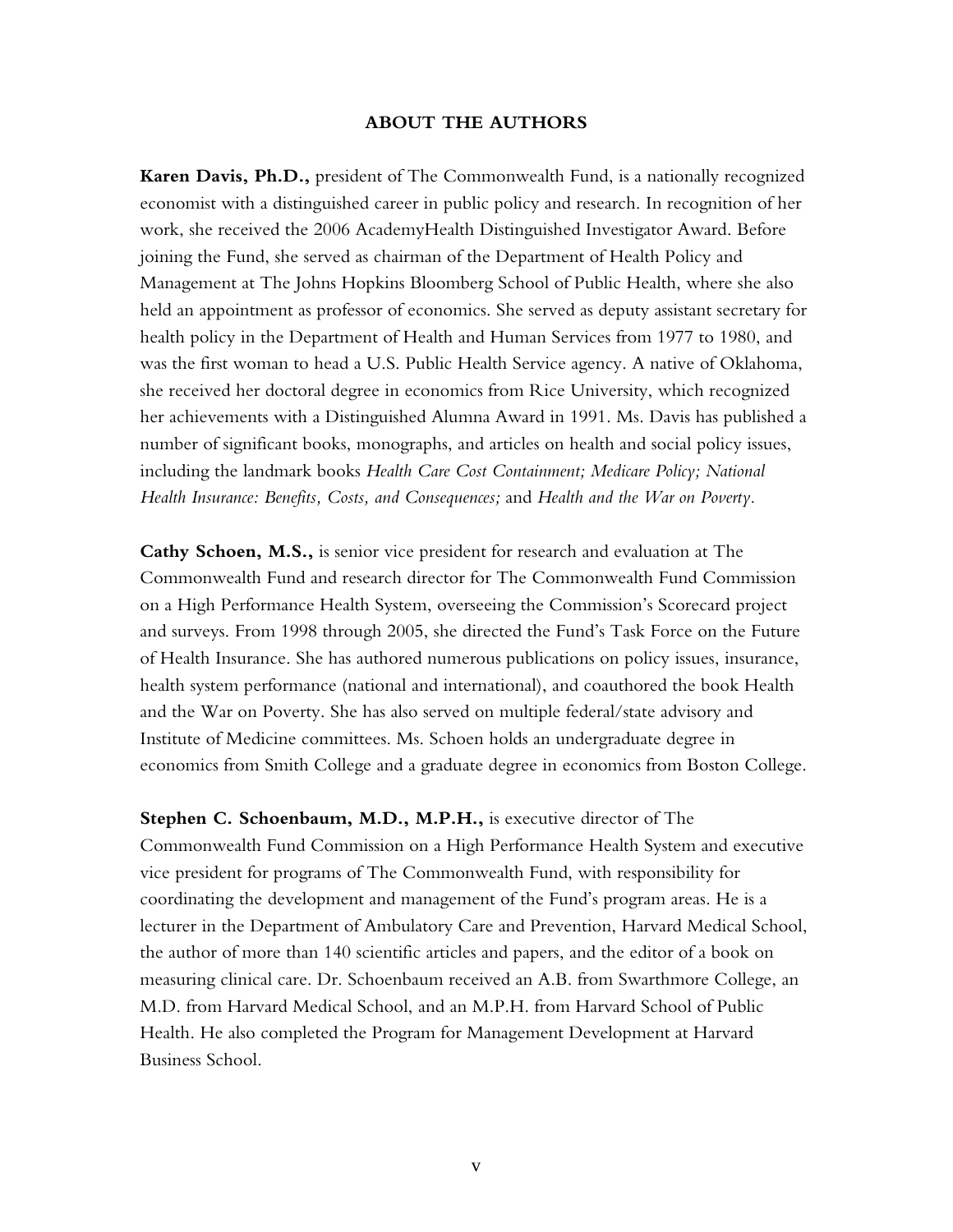**Michelle McEvoy Doty, Ph.D., M.P.H.,** associate director of research at The Commonwealth Fund, conducts research examining health care access and quality among vulnerable populations and the extent to which lack of health insurance contributes to barriers to health care and inequities in quality of care. She received her M.P.H. and Ph.D. in public health from the University of California, Los Angeles.

**Alyssa L. Holmgren, M.P.A.,** is a former research associate for the Fund's president. She is currently an analyst in the economic development unit in the New York City Office of Management and Budget, where she focuses on capital budgeting. She holds bachelor's degrees in economics and Spanish from the University of Georgia and a master of public administration degree in public sector and nonprofit management and policy from New York University's Wagner Graduate School of Public Service.

**Jennifer L. Kriss** is program assistant for the Program on the Future of Health Insurance and the State Innovations Program at The Commonwealth Fund. She is a graduate of the University of North Carolina at Chapel Hill with a B.S. in Public Health. While in school, she worked as an intern at a community health center and was a volunteer coordinator for a student-run health clinic. She is currently pursuing a master's degree in epidemiology at Columbia University.

**Katherine K. Shea** is research associate to the Fund's president, having until recently served as program associate for the Fund's Child Development and Preventive Care program and the Patient-Centered Primary Care Initiative. Prior to joining the Fund, she worked as a session assistant at Memorial Sloan-Kettering Cancer Center in an ambulatory hematology clinic. As an undergraduate, she completed internships with the Museum of Modern Art and the Guggenheim Museum. She holds a B.A. in art history from Columbia University and is currently pursuing an M.P.H. in health policy at Columbia's Mailman School of Public Health.

*Editorial support was provided by Deborah Lorber.*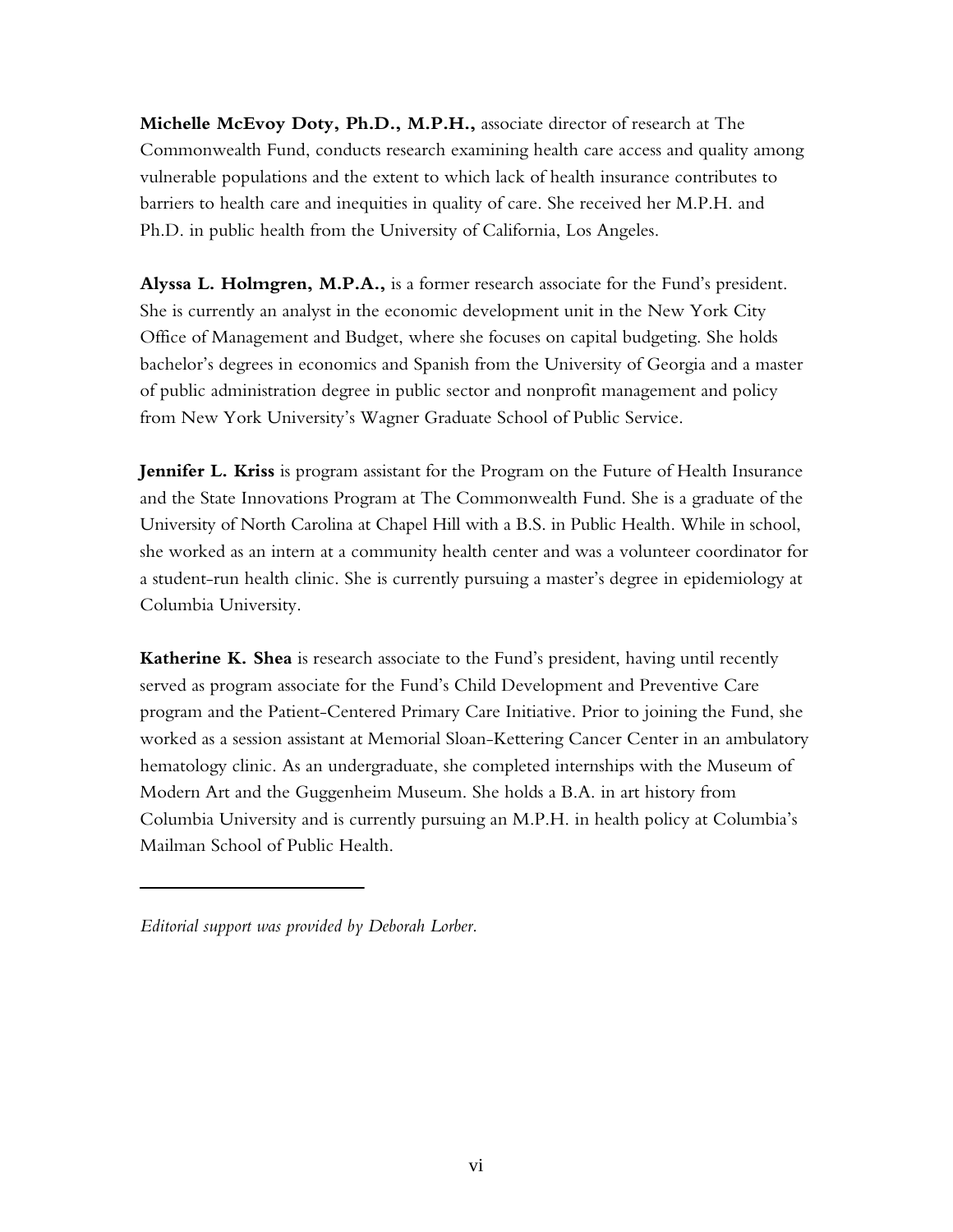#### **EXECUTIVE SUMMARY**

The U.S. health system is the most expensive in the world, but comparative analyses consistently show the United States underperforms relative to other countries on most dimensions of performance. $^1$  This report, which includes information from primary care physicians about their medical practices and views of their countries' health systems, confirms the patient survey findings discussed in previous editions of *Mirror, Mirror.* It also includes information on health care outcomes that were featured in the U.S. health system scorecard issued by the Commonwealth Fund Commission on a High Performance Health System.<sup>2</sup>

Among the six nations studied—Australia, Canada, Germany, New Zealand, the United Kingdom, and the United States—the U.S. ranks last, as it did in the 2006 and 2004 editions of *Mirror, Mirror.*<sup>3</sup> Most troubling, the U.S. fails to achieve better health outcomes than the other countries, and as shown in the earlier editions, the U.S. is last on dimensions of access, patient safety, efficiency, and equity. The 2007 edition includes data from the six countries and incorporates patients' and physicians' survey results on care experiences and ratings on various dimensions of care.<sup>4</sup>

The most notable way the U.S. differs from other countries is the absence of universal health insurance coverage. $^5$  Other nations ensure the accessibility of care through universal health insurance systems and through better ties between patients and the physician practices that serve as their long-term "medical home." It is not surprising, therefore, that the U.S. substantially underperforms other countries on measures of access to care and equity in health care between populations with above-average and belowaverage incomes.

With the inclusion of physician survey data in the analysis, it is also apparent that the U.S. is lagging in adoption of information technology and national policies that promote quality improvement. The U.S. can learn from what physicians and patients have to say about practices that can lead to better management of chronic conditions and better coordination of care. $^6$  Information systems in countries like Germany, New Zealand, and the U.K. enhance the ability of physicians to monitor chronic conditions and medication use. These countries also routinely employ non-physician clinicians such as nurses to assist with managing patients with chronic diseases.

The area where the U.S. health care system performs best is preventive care, an area that has been monitored closely for over a decade by managed care plans. Nonetheless, the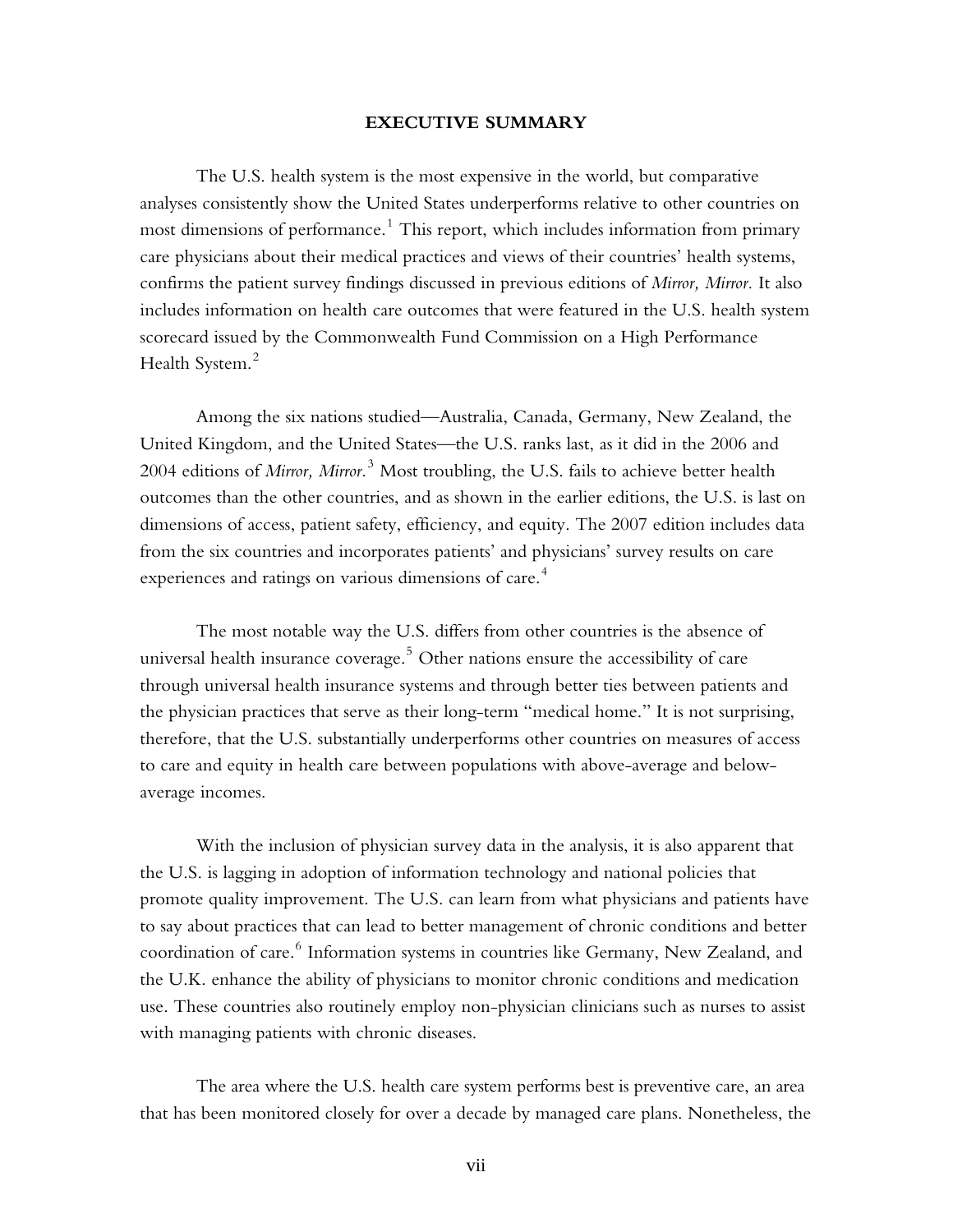U.S. scores particularly poorly on its ability to promote healthy lives, and on the provision of care that is safe and coordinated, as well as accessible, efficient, and equitable.

For all countries, responses indicate room for improvement. Yet, the other five countries spend considerably less on health care per person and as a percent of gross domestic product than does the United States. These findings indicate that, from the perspectives of both physicians and patients, the U.S. health care system could do much better in achieving better value for the nation's substantial investment in health.

| <b>Figure ES-1. Overall Ranking</b>  |              |                |                         |                              |                          |                                |  |  |  |  |  |
|--------------------------------------|--------------|----------------|-------------------------|------------------------------|--------------------------|--------------------------------|--|--|--|--|--|
| <b>Country Rankings</b>              |              |                |                         |                              |                          |                                |  |  |  |  |  |
| $1.00 - 2.66$                        |              |                |                         |                              |                          |                                |  |  |  |  |  |
| $2.67 - 4.33$                        |              |                |                         |                              |                          |                                |  |  |  |  |  |
| 4.34-6.00                            | Australia    | Canada         | Germany                 | <b>New</b><br><b>Zealand</b> | <b>United</b><br>Kingdom | <b>United</b><br><b>States</b> |  |  |  |  |  |
| <b>Overall Ranking (2007)</b>        | 3.5          | $\overline{5}$ | $\mathbf{2}$            | 3.5                          | 1                        | 6                              |  |  |  |  |  |
| <b>Quality Care</b>                  | 4            | 6              | 2.5                     | 2.5                          | 1                        | 5                              |  |  |  |  |  |
| <b>Right Care</b>                    | 5            | 6              | 3                       | 4                            | $\mathbf{2}$             | 1                              |  |  |  |  |  |
| Safe Care                            | 4            | 5              | 1                       | 3                            | $\mathbf{2}$             | 6                              |  |  |  |  |  |
| <b>Coordinated Care</b>              | 3            | 6              | $\overline{\mathbf{4}}$ | $\overline{2}$               | 1                        | 5                              |  |  |  |  |  |
| <b>Patient-Centered Care</b>         | 3            | 6              | $\mathbf{2}$            | 1                            | 4                        | 5                              |  |  |  |  |  |
| <b>Access</b>                        | 3            | 5              | 1                       | $\mathbf{2}$                 | 4                        | 6                              |  |  |  |  |  |
| <b>Efficiency</b>                    | 4            | 5              | 3                       | $\overline{2}$               | 1                        | 6                              |  |  |  |  |  |
| <b>Equity</b>                        | $\mathbf{2}$ | 5              | 4                       | 3                            | 1                        | 6                              |  |  |  |  |  |
| <b>Healthy Lives</b>                 | 1            | 3              | $\overline{2}$          | 4.5                          | 4.5                      | 6                              |  |  |  |  |  |
| Health Expenditures per Capita, 2004 | \$2,876*     | \$3,165        | \$3,005*                | \$2,083                      | \$2,546                  | \$6,102                        |  |  |  |  |  |

\* 2003 data

Source: Calculated by The Commonwealth Fund based on the Commonwealth Fund 2004 International Health Policy Survey, the Commonwealth Fund 2005 International Health Policy Survey of Sicker Adults, the 2006 Commonwealth Fund International Health Policy Survey of Primary Care Physicians, and the Commonwealth Fund Commission on a High Performance Health System National Scorecard.

## **Key Findings**

• **Quality:** The indicators of quality were grouped into four categories: right (or effective) care, safe care, coordinated care, and patient-centered care. Compared with the other five countries, the U.S. fares best on provision and receipt of preventive care, a dimension of "right care." However, its low scores on chronic care management and safe, coordinated, and patient-centered care pull its overall quality score down. Other countries are further along than the U.S. in using information technology and a team approasch to manage chronic conditions and coordinate care. $^7$ Information systems in countries like Germany, New Zealand, and the U.K. enhance the ability of physicians to identify and monitor patients with chronic conditions. Such systems also make it easy for physicians to print out medication lists, including those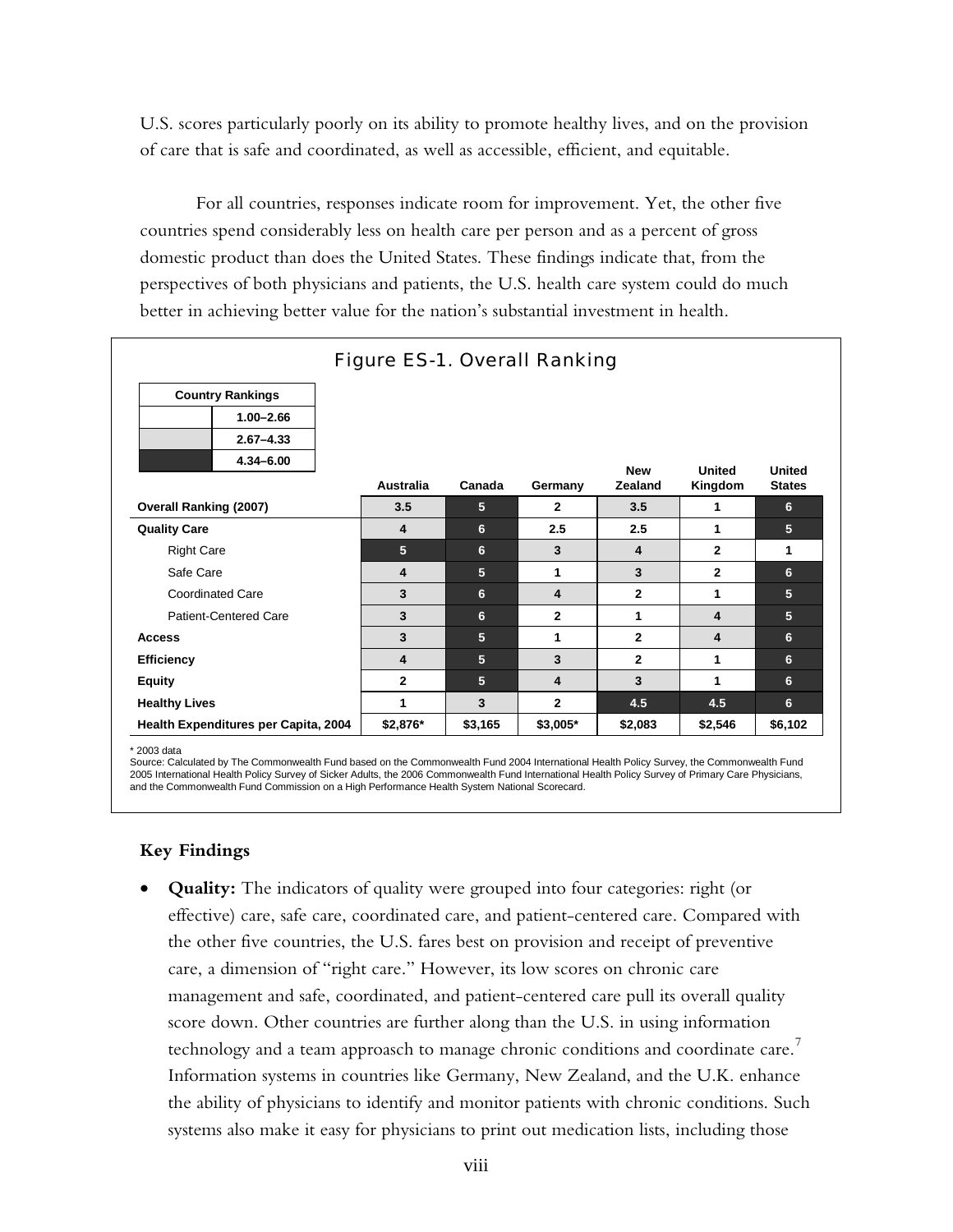prescribed by other physicians. Nurses help patients manage their chronic diseases, with those services financed by governmental programs.

- **Access:** Not surprising—given the absence of universal coverage—people in the U.S. go without needed health care because of cost more often than people do in the other countries. Americans were the most likely to say they had access problems related to cost, but if insured, patients in the U.S. have rapid access to specialized health care services. In other countries, like the U.K and Canada, patients have little to no financial burden, but experience long wait times for such specialized services. The U.S. and Canada rank lowest on the prompt accessibility of appointments with physicians, with patients more likely to report waiting six or more days for an appointment when needing care. Germany scores well on patients' perceptions of access to care on nights and weekends and on the ability of primary care practices to make arrangements for patients to receive care when the office is closed. Overall, Germany ranks first on access.
- **Efficiency:** On indicators of efficiency, the U.S. ranks last among the six countries, with the U.K. and New Zealand ranking first and second, respectively. The U.S. has poor performance on measures of national health expenditures and administrative costs as well as on measures of the use of information technology and multidisciplinary teams. Also, of sicker respondents who visited the emergency room, those in Germany and New Zealand are less likely to have done so for a condition that could have been treated by a regular doctor, had one been available.
- **Equity:** The U.S. ranks a clear last on all measures of equity. Americans with belowaverage incomes were much more likely than their counterparts in other countries to report not visiting a physician when sick, not getting a recommended test, treatment or follow-up care, not filling a prescription, or not seeing a dentist when needed because of costs. On each of these indicators, more than two-fifths of lower-income adults in the U.S. said they went without needed care because of costs in the past year.
- **Healthy lives:** The U.S. ranks last overall with poor scores on all three indicators of healthy lives. The U.S. and U.K. had much higher death rates in 1998 from conditions amenable to medical care—with rates 25 to 50 percent higher than Canada and Australia. Overall, Australia ranks highest on healthy lives, scoring first or second on all of the indicators.

#### **Summary and Implications**

Findings in this report confirm many of the findings from the earlier two editions of *Mirror, Mirror.*<sup>8</sup> The U.S. ranks last of six nations overall. As in the earlier editions, the U.S. ranks last on indicators of patient safety, efficiency, and equity. New Zealand,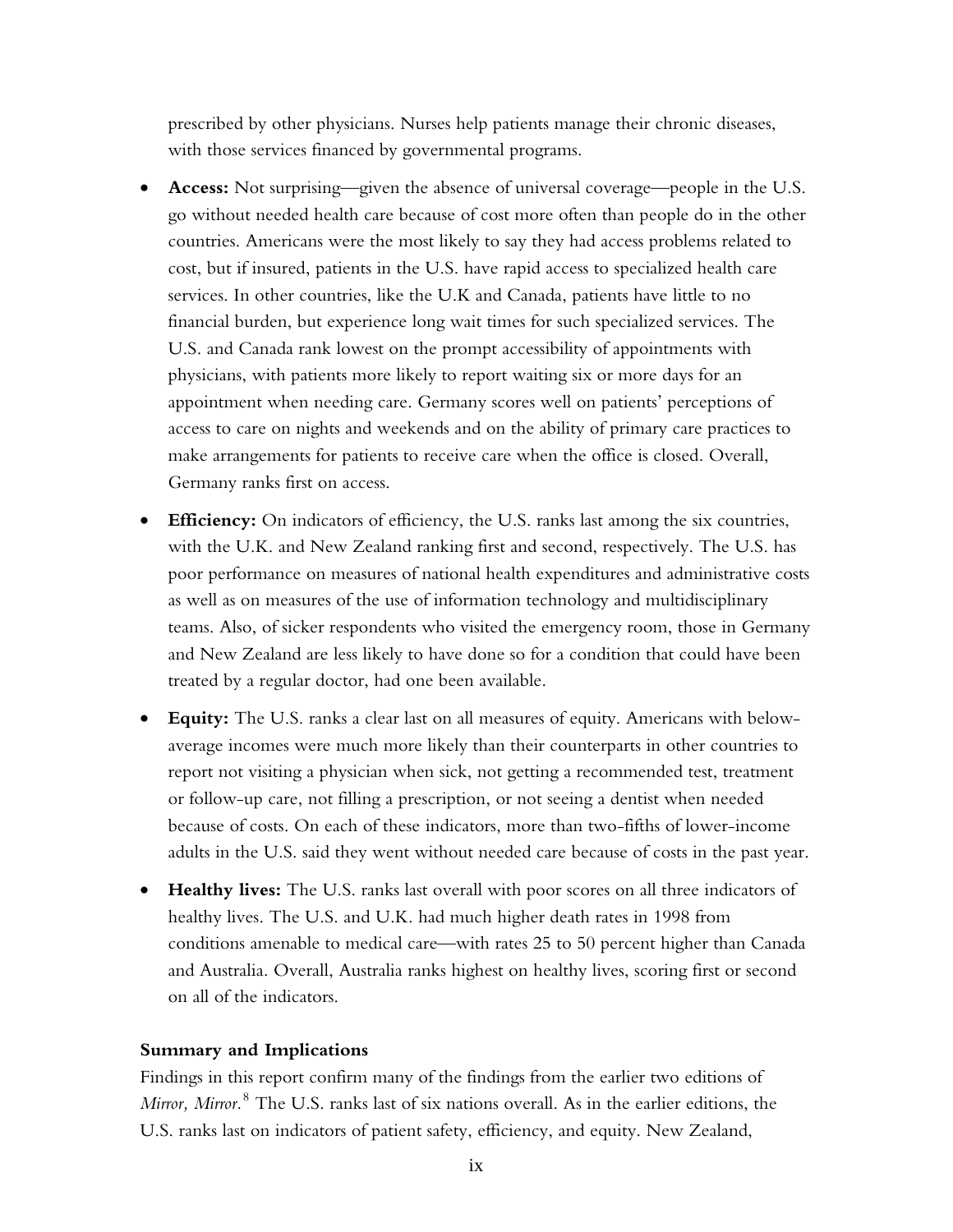Australia, and the U.K. continue to demonstrate superior performance, with Germany joining their ranks of top performers. The U.S. is first on preventive care, and second only to Germany on waiting times for specialist care and non-emergency surgical care, but weak on access to needed services and ability to obtain prompt attention from physicians.

Any attempt to assess the relative performance of countries has inherent limitations. These rankings summarize evidence on measures of high performance based on national mortality data and the perceptions and experiences of patients and physicians. They do not capture important dimensions of effectiveness or efficiency that might be obtained from medical records or administrative data. Patients' and physicians' assessments might be affected by their experiences and expectations, which could differ by country and culture.

The findings indicate room for improvement across all of the countries, especially in the U.S. If the health care system is to perform according to patients' expectations, the nation will need to remove financial barriers to care and improve the delivery of care. Disparities in terms of access to services signal the need to expand insurance to cover the uninsured and to ensure that all Americans have an accessible medical home. The U.S. must also accelerate its efforts to adopt health information technology and ensure an integrated medical record and information system that is accessible to providers and patients.

While many U.S. hospitals and health systems are dedicated to improving the process of care to achieve better safety and quality, the U.S. can also learn from innovations in other countries—including public reporting of quality data, payment systems that reward high-quality care, and a team approach to management of chronic conditions. Based on these patient and physician reports, the U.S. could improve the delivery, coordination, and equity of the health care system by drawing from best practices both within the U.S. and around the world.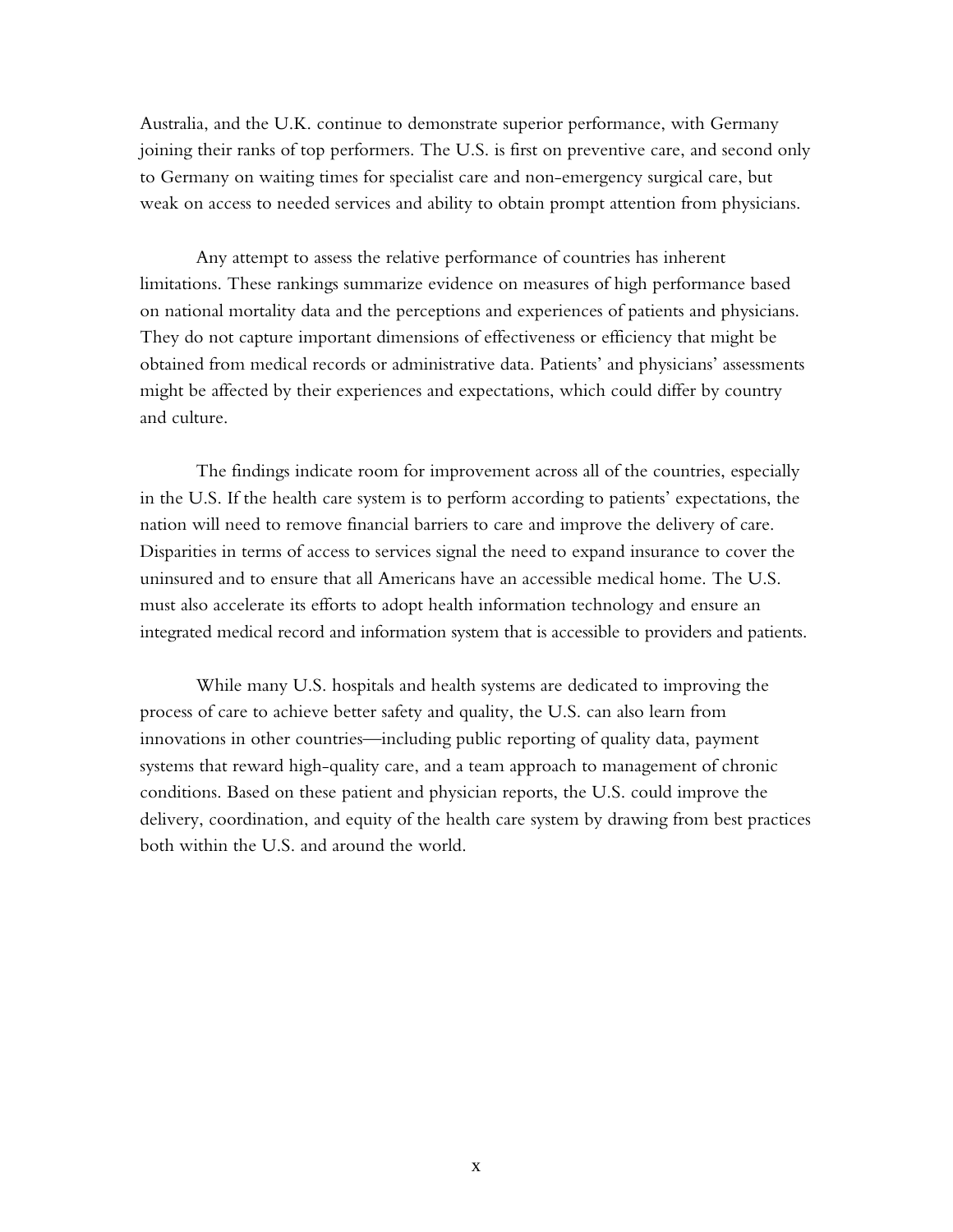## **MIRROR, MIRROR ON THE WALL: AN INTERNATIONAL UPDATE ON THE COMPARATIVE PERFORMANCE OF AMERICAN HEALTH CARE**

#### **INTRODUCTION**

Health care leaders in the United States often say that the American health care system is the best in the world, despite the absence of consistent scientific evidence on performance. Like the queen in the "Snow White" fairy tale, Americans often look only at their own reflection in the mirror—failing to include international experience in assessments of the health care system. With U.S. per capita spending on health more than double the average among Organization for Economic Cooperation and Development (OECD) industrialized nations, and with the percentage of national income devoted to health care far exceeding all other nations, Americans should expect commensurate value and superior performance (Figure 1). Cross-national studies provide an opportunity to spotlight areas where the U.S. performs poorly or well and to set goals to improve the return on the nation's substantial investment.

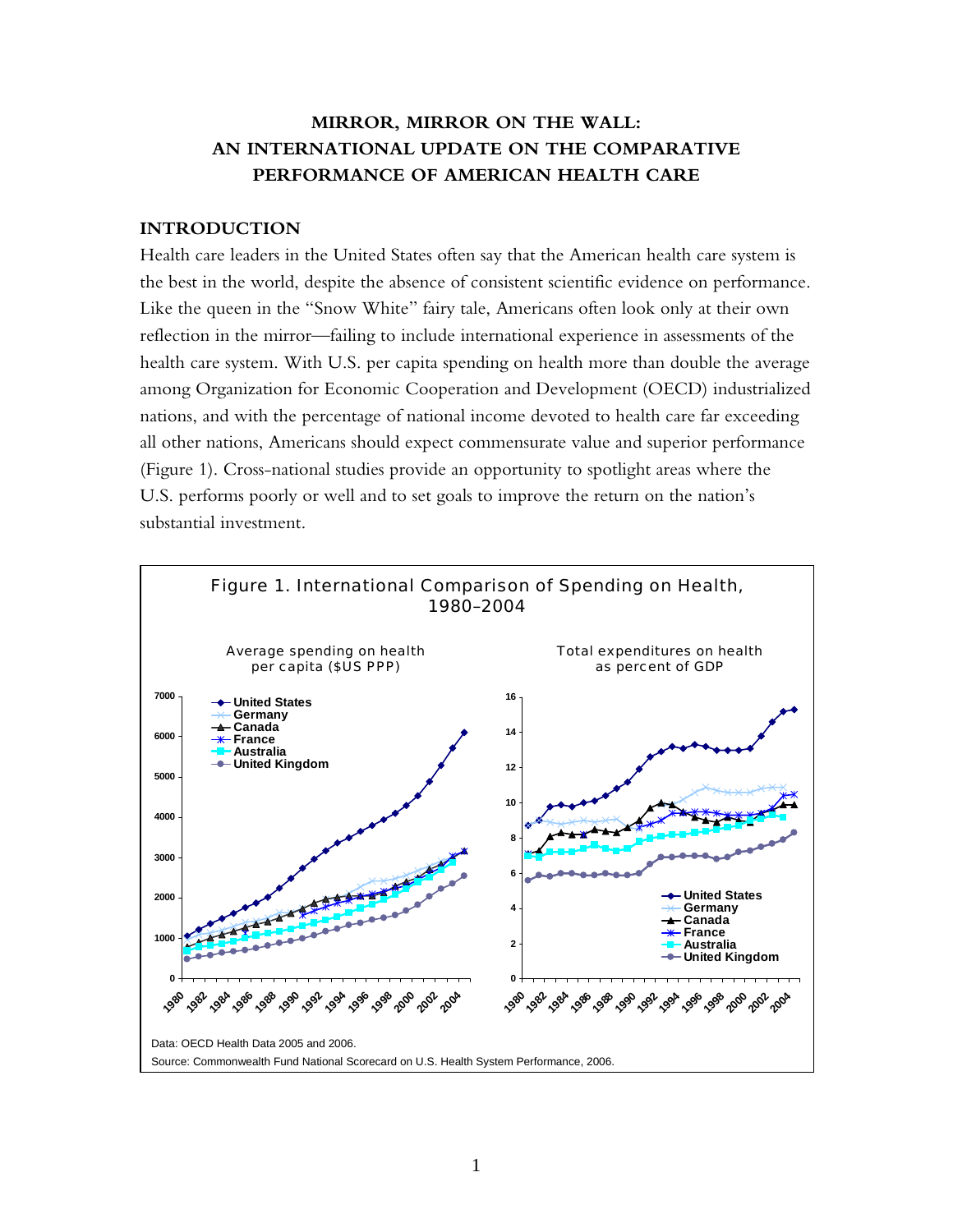In the first major attempt to rank health care systems, the World Health Organization's (WHO's) *World Health Report, 2000* placed the U.S. health system 37th in the world. $^9$  This called into question the value Americans receive for their investment in health care. The U.S. ranked 24th in terms of "health attainment," even lower (32nd) in terms of "equity of health outcomes" across its population, and lower still (54th) in terms of "fairness of financial contributions" toward health care. In the same report, the U.S. ranked first in terms of "patient responsiveness." Some experts have criticized the report's measures, methods, and data, including the fact that the data did not include information derived directly from patients.<sup>10</sup>

Cross-national surveys of patients and their physicians offer a unique dimension that has been missing from international studies of health care system performance, including the WHO analysis. When such surveys include a common set of questions, they can overcome differences among national data systems and definitions that frustrate crossnational comparisons. Since 1998, The Commonwealth Fund has supported surveys about patients' and health professionals' experiences with their health care systems in Australia, Canada, New Zealand, the United Kingdom, and the United States.11 In 2005 and 2006, Germany was included in the international survey.<sup>12</sup> The Netherlands was added in the  $2006$ survey of primary care physicians, but is excluded from this analysis since comparable patientreported data are not available. Focusing on access to care, costs, and quality, these surveys allow assessments of important dimensions of health system performance. However, they have their own limitations. In addition to lacking clinical data on effectiveness of care and data from a limited number of countries, the surveys focus on only a slice of the health care quality picture—patient and primary care physician perceptions of the care they received and administered.

Yet, because these six countries have varying health care systems that serve diverse populations, the surveys offer insights for industrialized nations that—while they might have unique national contexts—face similar cost and quality issues. Comparing patientand physician-reported experiences in these countries can inform the ongoing debate over how to make the U.S. health care system more effective and responsive to patient needs.

In 2005, The Commonwealth Fund established a Commission on a High Performance Health System to assess the overall performance of the U.S. health care system. In September 2006, the Commission released its first *National Scorecard on U.S. Health System Performance,* which ranked the nation's performance on 37 indicators, 11 of which were based on international comparisons.<sup>13</sup> This report groups indicators into the same categories outlined in the Commission's *National Scorecard,* but uses a more extensive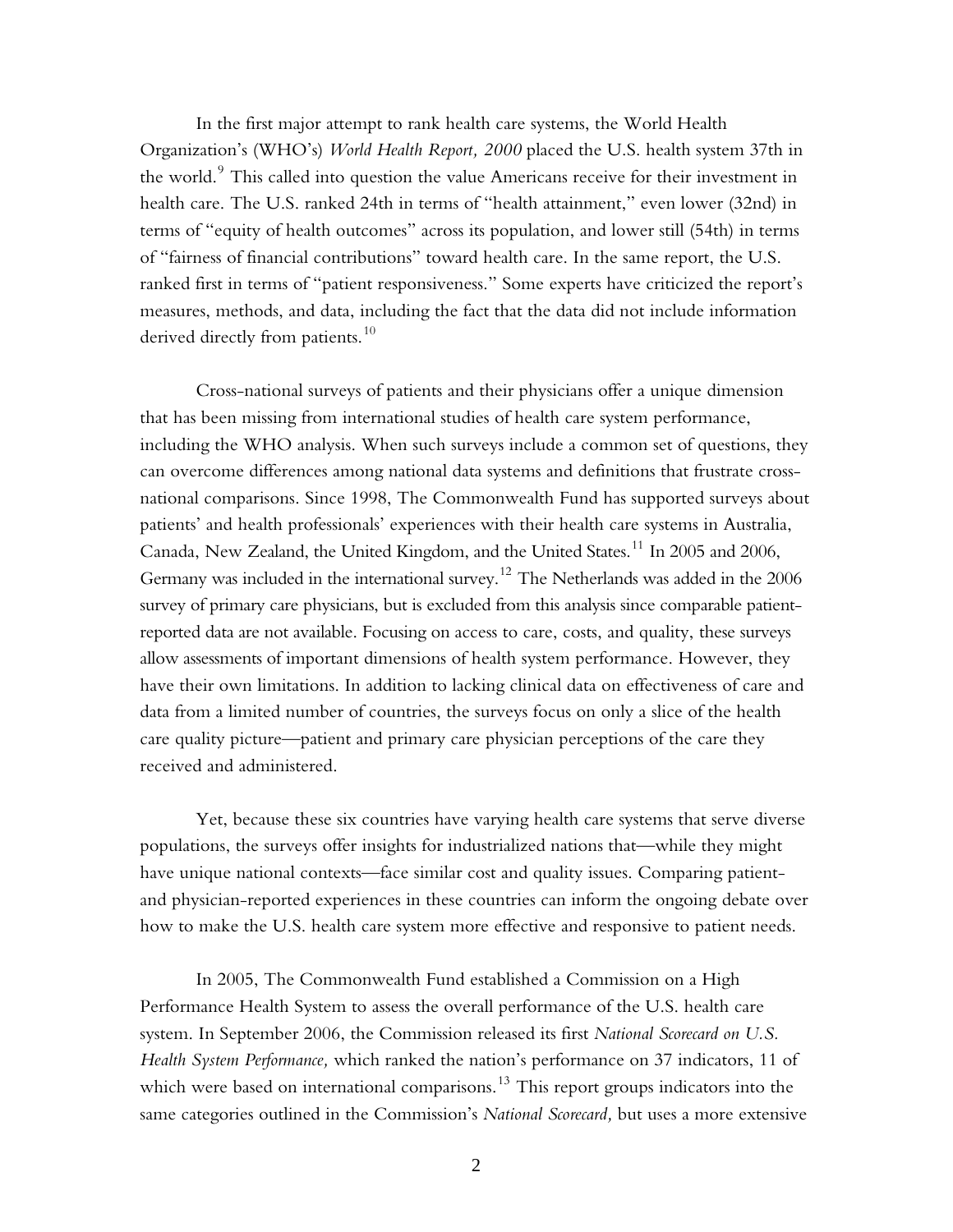international data base drawing heavily on annual international surveys sponsored by The Commonwealth Fund. The five dimensions of high performance identified in the Commission's *National Scorecard* are: quality, access, efficiency, equity, and healthy lives. To add to the understanding of overall health system performance and illustrate the utility of including patient reports in health system assessments, this report also includes findings from the Fund's international surveys on the five dimensions of a high performance health system.<sup>14</sup> This report presents patients' and primary care physicians' views and an additional exhibit on health outcome measures, drawing on international comparisons reported in the Commission's *National Scorecard.*

#### **METHODS**

Data are drawn from the Commonwealth Fund 2004 International Health Policy Survey, conducted by telephone in Australia, Canada, New Zealand, the United Kingdom, and the United States; the 2005 International Health Policy Survey of Sicker Adults, conducted in the same five countries plus Germany; and the Commonwealth Fund 2006 International Health Policy Survey of Primary Care Physicians, conducted in the same six countries plus the Netherlands.<sup>15</sup> The 2004 survey focuses on the primary care experiences of nationally representative samples of adults ages 18 and older in the five countries. The 2005 survey targets a representative sample of "sicker adults," defined as those who rated their health status as fair or poor, had a serious illness in the past two years, had been hospitalized for something other than a normal delivery, or had undergone major surgery in the past two years. 16 The 2006 survey looks at the experiences of primary care physicians.

Approximately 1,400 adults in Australia, Canada, New Zealand, and the U.S. and 3,000 adults in the U.K. were included in 2004. Approximately 700 to 750 sicker adults in Australia, Canada, and New Zealand and 1,500 or more in the U.K., U.S., and Germany were included in 2005. In 2006, about 1,000 physicians in Australia, Germany, the U.K., and the U.S. and 500 to 600 in Canada and New Zealand were included. The total sample across all countries was 8,672 adults in 2004, 6,958 sicker adults in 2005, and 5,157 primary care physicians in 2006.

The 2004 survey focuses on patients' self-reported experiences getting and using health care services, as well as their opinions on health system structure and recent reforms. The 2005 survey examines sicker patients' views of the health care system, quality of care, care coordination, medical errors, patient–physician communication, waiting times, and access problems. The 2006 survey looks at primary care physicians' experiences providing care to patients, as well as the use of information technology and teamwork in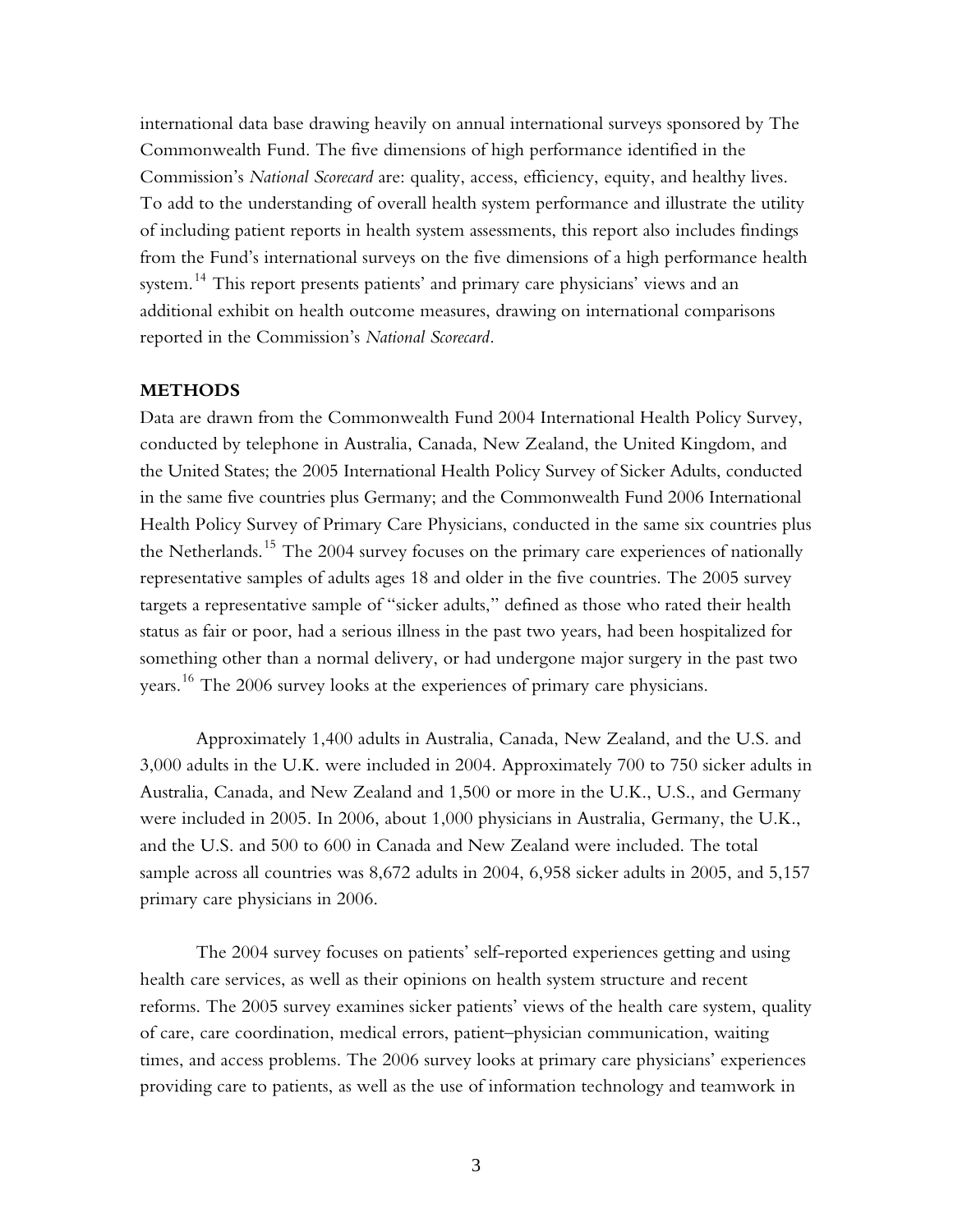the provision of care. Further details of the survey methodology are described in the Methodology Appendix and elsewhere.<sup>17</sup>

For this report, we selected and grouped indicators from these three surveys using the *National Scorecard*'s dimensions of quality. Quality was measured by 39 indicators, broken down into four areas (17 right care measures, five safe care measures, six coordinated care measures, and 11 patient-centered care measures). There are 10 access indicators (three for cost-related access problems, and seven indicators of timeliness of care), and eight efficiency indicators. For the equity measure, we compared experiences of adults with incomes above or below national median incomes to examine low-income experiences across countries and differences between those with lower and higher incomes for each of nine indicators. For the healthy lives dimension, we compiled three indicators from the OECD and the WHO. $^{18}$ 

In all, 69 indicators of performance are included. We ranked countries by calculating means and ranking scores from highest to lowest (where 1 equals the highest score) across the six countries. For ties, the tied observations were both assigned the average score that would be assigned if no tie had occurred. For each Scorecard domain of quality, a summary ranking was calculated by averaging the individual ranked scores within each country and ranking these averages from highest (value= $1$ ) to lowest (value=6) score. (For more details, see the Methodology Appendix.)

#### **RESULTS**

The U.S. ranks last overall across the five dimensions of a high performance health system. Figure 2 provides a snapshot of how the six nations rank on the domains of quality, access, efficiency, equity, and healthy lives. The U.K. ranks first overall, scoring highest on quality, efficiency and equity. Germany, which ranks second overall, scores best of the six countries in terms of access. Australia ranks highest on the healthy lives indicators. Canada and the U.S. rank fifth and sixth overall, respectively.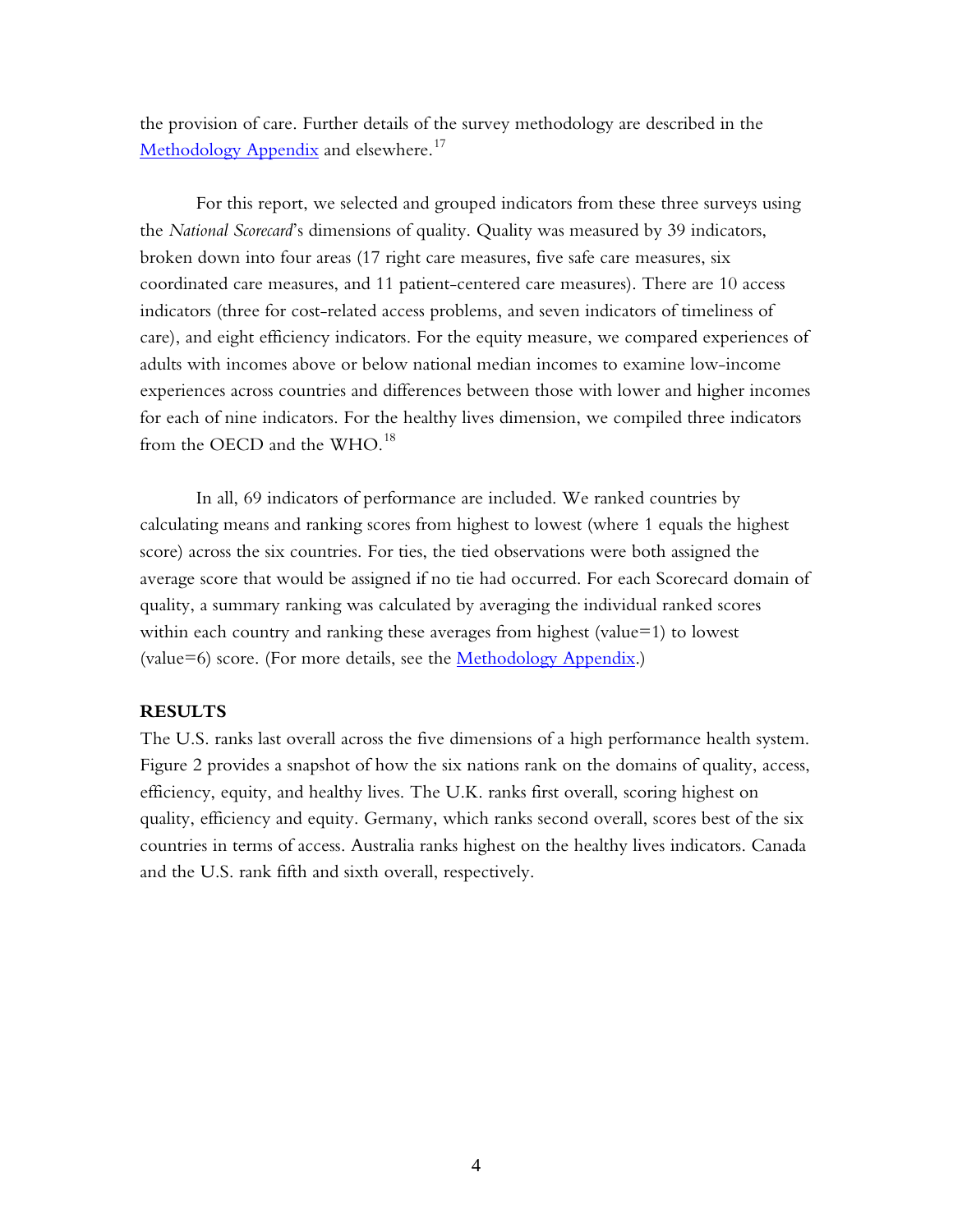|                                 | <b>AUS</b> | <b>CAN</b> | <b>GER</b>   | NZ             | UK      | <b>US</b> |
|---------------------------------|------------|------------|--------------|----------------|---------|-----------|
| <b>Overall Ranking</b>          | 3.5        | 5          | 2            | 3.5            | 1       | 6         |
| <b>Quality Care</b>             | 4          | 6          | 2.5          | 2.5            |         |           |
| <b>Right Care</b>               | 5          | 6          | 3            | $\overline{4}$ | 2       |           |
| Safe Care                       |            | 5          |              | 3              | 2       | 6         |
| Coordinated Care                | 3          | 6          | 4            | 2              |         | ר         |
| Patient-Centered Care           | 3          | 6          | 2            |                |         | 5         |
| Access                          | 3          | 5          | 1            | 2              | 4       | 6         |
| Efficiency                      |            | 5          | 3            | 2              |         | 6         |
| <b>Equity</b>                   | 2          | 5          |              | 3              |         | 6         |
| <b>Healthy Lives</b>            |            | 3          | $\mathbf{2}$ | 4.5            | 4.5     | 6         |
| Health Expenditures per Capita* | \$2,876    | \$3,165    | \$3,005      | \$2,083        | \$2,546 | \$6,102   |

Figure 2. Six Nation Summary Scores on Health System Performance

Note: 1=highest ranking, 6=lowest ranking.

\* Health expenditures per capita figures are adjusted for differences in cost of living. Source: OECD, 2004.

Health expenditures data are from 2004 except Australia and Germany (2003).

Source: Calculated by The Commonwealth Fund based on the Commonwealth Fund 2004 International Health Policy Survey, the Commonwealth Fund 2005 International Health Policy Survey of Sicker Adults, the 2006 Commonwealth Fund International Health Policy Survey of Primary Care Physicians, and the Commonwealth Fund Commission on a High Performance Health System National Scorecard.

The top-performing and lowest-performing countries have been relatively stable over time (Figure 3). The U.S. ranked lowest in editions of this report released in 2004 and 2006. Last year, Germany led the six nations. This year, U.K. performance improved to first with inclusion of data from the 2006 survey of primary care physicians, reflecting in part the dedicated effort made in the U.K. to implement a health information system that supports physicians' efforts to provide quality care and a payment system for primary care physicians that rewards high quality.

|                                       | <b>AUS</b> | <b>CAN</b> | <b>GER</b> | NZ      | UK      | US      |
|---------------------------------------|------------|------------|------------|---------|---------|---------|
| Overall Ranking (2007 edition)        | 3.5        | 5.         |            | 3.5     |         |         |
| Overall Ranking (2006 edition)        | 4          |            |            |         |         |         |
| Overall Ranking (2004 edition)        |            | 4          | n/a        |         |         |         |
| Health Expenditures per Capita, 2004* | \$2,876    | \$3,165    | \$3,005    | \$2,083 | \$2,546 | \$6,102 |

Figure 3. Overall Ranking

Note: 1=highest ranking, 6=lowest ranking.

\* Health expenditures per capita figures are adjusted for differences in cost of living. Source: OECD, 2004. Health expenditures data are from 2004 except Australia and Germany (2003).

Source: Calculated by The Commonwealth Fund based on the Commonwealth Fund 2004 International Health Policy Survey, the Commonwealth Fund 2005 International Health Policy Survey of Sicker Adults, the 2006 Commonwealth Fund International Health Policy Survey of Primary Care Physicians; the Commonwealth Fund Commission on a High Performance Health System National Scorecard; K. Davis, C. Schoen, S. C. Schoenbaum, A.-M. J. Audet, M. M. Doty, and K. Tenney, *Mirror, Mirror on the Wall: Looking at the Quality of American Health Care Through the Patient's Lens* (New York: The Commonwealth Fund, Jan. 2004); and K. Davis, C. Schoen, S. C. Schoenbaum, A.-M. J. Audet, M. M. Doty, A. L. Holmgren, and J. L. Kriss, *Mirror, Mirror on the Wall: An Update on the Quality of American Health Care Through the Patient's Lens* (New York: The Commonwealth Fund, Apr. 2006).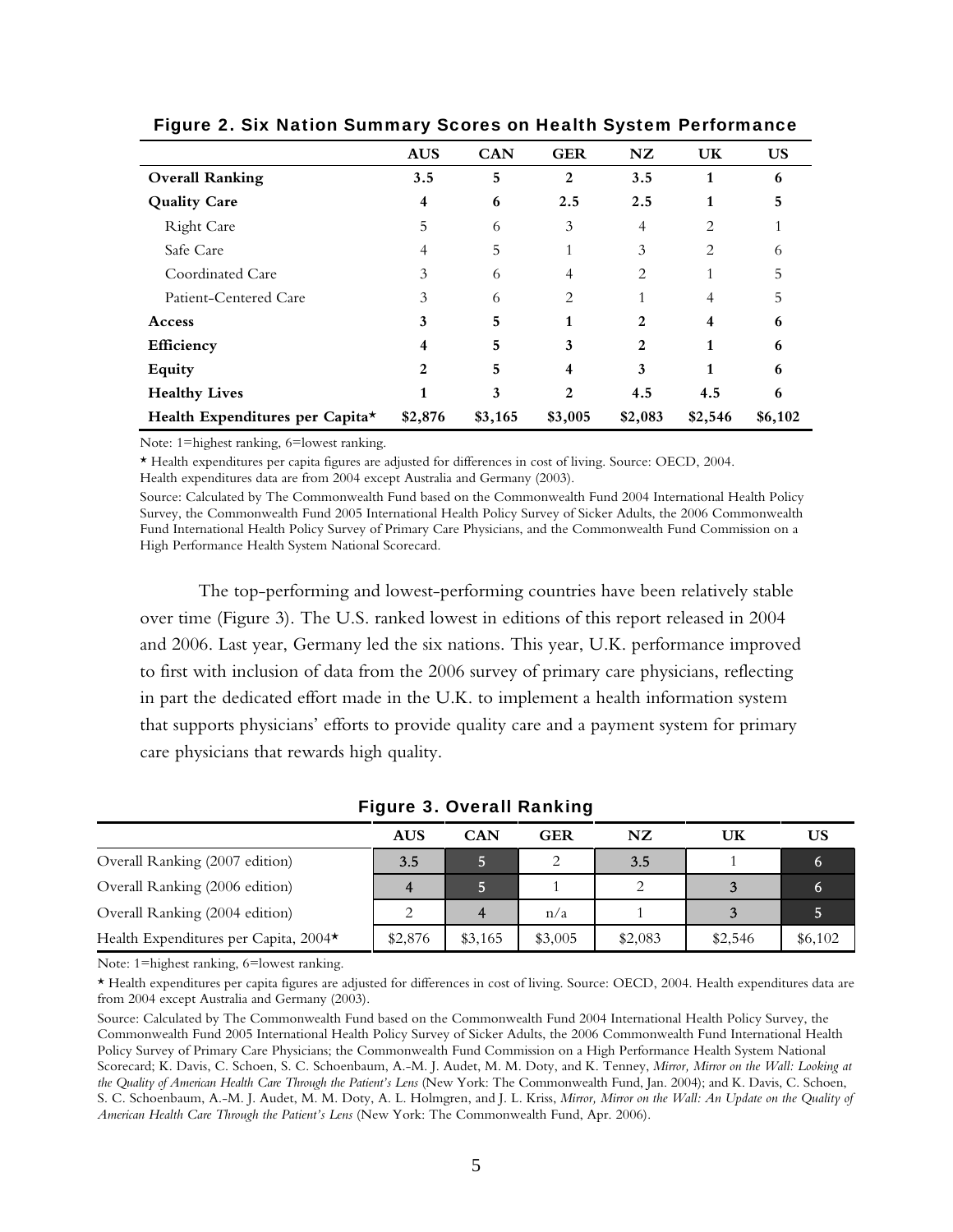## **QUALITY**

High-quality care is defined in the Commission's *National Scorecard* as care that is effective or "right," safe, coordinated, and patient-centered. Averaging the scores in these four areas, Germany ranks first, and Canada last, and the U.S. next-to-last. (Figure 2).

## **Right Care**

In its discussion of "right care," the Commission's *National Scorecard* states, "An important measure of quality in health care is the underuse of treatments that, according to evidencebased guidelines, are effective and appropriate for a given condition—in other words, *the right care.*"19 In this report, the indicators used to define right care are grouped into two categories: prevention and chronic care (Figure 4a).

|                                                                                                                        | Source | <b>AUS</b>   | <b>CAN</b>   | <b>GER</b>   | NZ           | UK             | <b>US</b>    |
|------------------------------------------------------------------------------------------------------------------------|--------|--------------|--------------|--------------|--------------|----------------|--------------|
| <b>Overall Ranking</b>                                                                                                 |        | 5            | 6            | 3            | 4            | $\overline{2}$ | $\mathbf{1}$ |
| Prevention                                                                                                             |        |              |              |              |              |                |              |
| Women ages 25–64 who had Pap test in past 2 years                                                                      | 2004   | 68%<br>(4)   | 70%<br>(2)   | n/a          | 69%<br>(3)   | 58%<br>(5)     | 85%<br>(1)   |
| Women ages 50–64 who had a mammogram in past 2 years                                                                   | 2004   | 71<br>(3.5)  | 71<br>(3.5)  | n/a          | 77<br>(2)    | 63<br>(5)      | 84<br>(1)    |
| Adults age 65 and older who had a flu shot in past year                                                                | 2004   | $77*$<br>(1) | 66<br>(5)    | n/a          | 67<br>(4)    | 74<br>(2)      | 72<br>(3)    |
| Receive reminders for preventive care                                                                                  | 2004   | 37<br>(5)    | 38<br>(4)    | n/a          | 44<br>(3)    | 49<br>(2)      | $50*$<br>(1) |
| Doctor did not ask if emotional issues were affecting health                                                           | 2004   | 67<br>(3)    | $62*$<br>(1) | n/a          | 71<br>(4)    | 72<br>(5)      | 63<br>(2)    |
| Did not receive advice from doctor on diet and exercise                                                                | 2005   | 41<br>(3)    | 40<br>(2)    | 54<br>(5.5)  | 47<br>(4)    | 54<br>(5.5)    | $35*$<br>(1) |
| Diabetics receiving all four recommended services†                                                                     | 2005   | 41<br>(4)    | 38<br>(6)    | 55<br>(3)    | 40<br>(5)    | $58*$<br>(1)   | 56<br>(2)    |
| Hypertensive patients receiving blood pressure and<br>cholesterol check in past year                                   | 2005   | 78<br>(4)    | 85<br>(2.5)  | $91*$<br>(1) | 77<br>(5)    | 72<br>(6)      | 85<br>(2.5)  |
| Physicians reporting it is easy to print out a list of patients<br>who are due or overdue for tests or preventive care | 2006   | 62<br>(4)    | 13<br>(6)    | 64<br>(3)    | $82*$<br>(1) | 77<br>(2)      | 20<br>(5)    |
| Patients sent computerized reminder notices for preventive<br>or follow-up care                                        | 2006   | 65<br>(3)    | 8<br>(6)     | 28<br>(4)    | $93*$<br>(1) | 83<br>(2)      | 18<br>(5)    |

## Figure 4a. Right Care Measures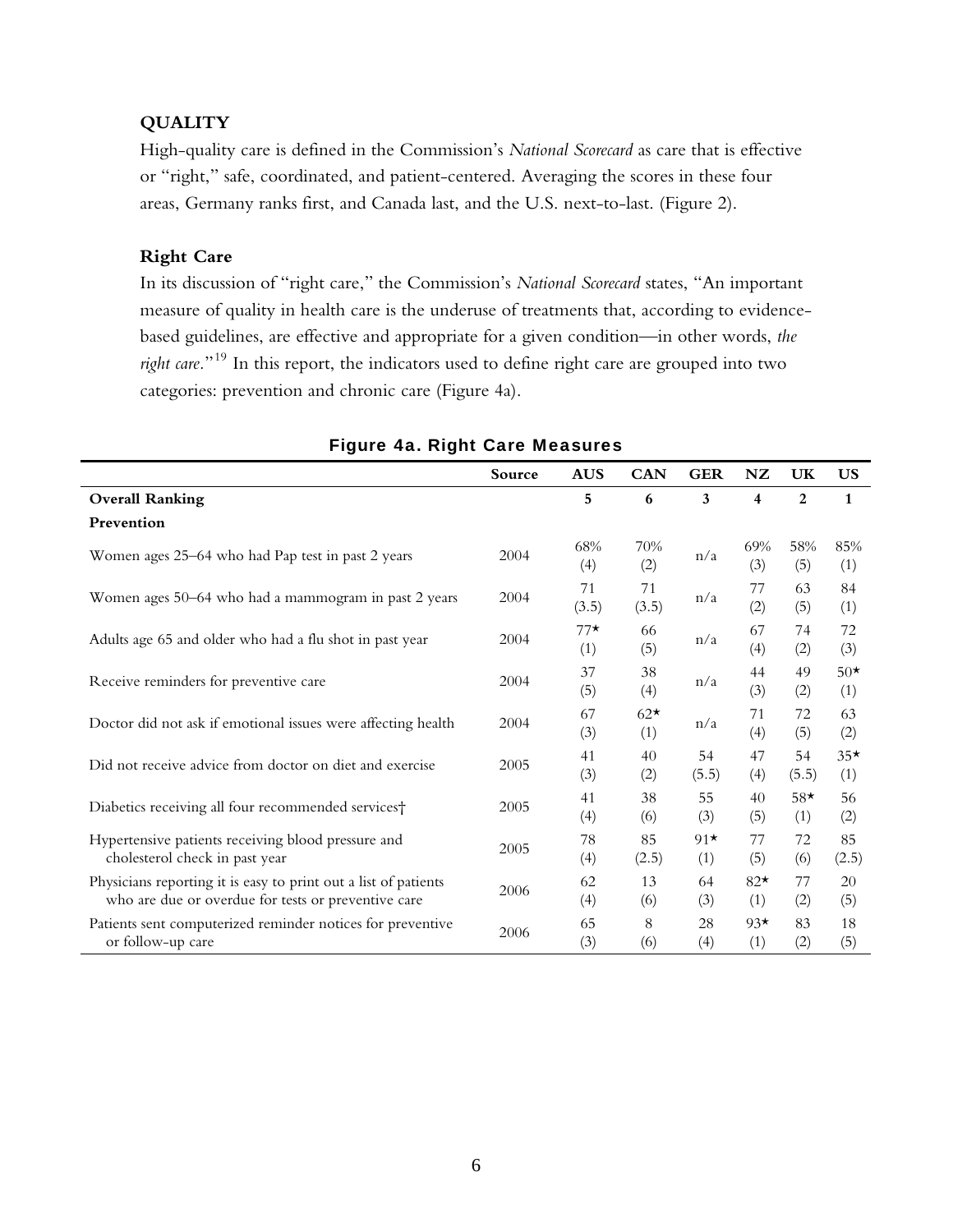|                                                                                                                                                        | Source | <b>AUS</b>  | <b>CAN</b>   | <b>GER</b>   | NZ           | UK           | <b>US</b> |
|--------------------------------------------------------------------------------------------------------------------------------------------------------|--------|-------------|--------------|--------------|--------------|--------------|-----------|
| <b>Chronic Care</b>                                                                                                                                    |        |             |              |              |              |              |           |
| Chronically ill not receiving self-care plan*                                                                                                          | 2005   | 49<br>(4)   | $35*$<br>(1) | 63<br>(6)    | 43<br>(3)    | 53<br>(5)    | 41<br>(2) |
| Doctor sometimes, rarely, or never reviewed all<br>medications, including those prescribed by other doctors<br>(base: taking prescriptions regularly)  | 2005   | 46<br>(5.5) | 39<br>(2)    | $38*$<br>(1) | 46<br>(5.5)  | 44<br>(4)    | 40<br>(3) |
| Doctor sometimes, rarely, or never explained the side effect<br>of medications (base: taking prescriptions regularly)                                  | 2005   | 37<br>(2)   | 41<br>(3)    | 50<br>(6)    | $33*$<br>(1) | 48<br>(5)    | 47<br>(4) |
| Primary care practices that are well prepared to provide<br>optimal care for patients with multiple chronic conditions                                 | 2006   | 69<br>(3)   | 55<br>(6)    | $93*$<br>(1) | 67<br>(5)    | 76<br>(2)    | 68<br>(4) |
| Physicians reporting it is easy to print out a list of patients by<br>diagnosis or health risk                                                         | 2006   | 68<br>(4)   | 26<br>(6)    | 81<br>(2)    | 80<br>(3)    | $92*$<br>(1) | 37<br>(5) |
| Physicians reporting it is easy to print out a list of all<br>medications taken by individual patients, including those<br>prescribed by other doctors | 2006   | 74<br>(2)   | 25<br>(6)    | 55<br>(4)    | 72<br>(3)    | $88*$<br>(1) | 37<br>(5) |
| Primary care practices that routinely use non-physician<br>clinicians to help manage patients with chronic diseases                                    | 2006   | 38<br>(4)   | 25<br>(6)    | 62<br>(2)    | 57<br>(3)    | $73*$<br>(1) | 36<br>(5) |

Note: Country ranking for each item indicated in parentheses.

\* Best country is significantly different from worst country at p<.05.

Source: Calculated by The Commonwealth Fund based on the Commonwealth Fund 2004 International Health Policy Survey, the Commonwealth Fund 2005 International Health Policy Survey of Sicker Adults, and the 2006 Commonwealth Fund International Health Policy Survey of Primary Care Physicians.

*Prevention:* Preventive care is crucial to an effective health care delivery system. When utilized appropriately, preventive care services such as Pap tests, mammograms, flu vaccinations, reminders for preventive care visits, and discussions of emotional and lifestyle issues can increase the effectiveness of care through the early diagnosis or prevention of illness. The 2005 survey asked diabetic respondents whether, in the past year, they had their cholesterol checked, an eye exam, and their feet examined, and whether, in the past six months, they had their hemoglobin (HbA1c) checked. Of respondents with hypertension, the survey asked if their blood pressure and cholesterol were checked in the past year. In 2006, primary care physicians were asked how easy it is to print a list of their patients who are due or overdue for tests or preventive care and if they sent their patients computerized reminders for preventive or follow-up care.

Consistent with previous editions of *Mirror, Mirror,* the U.S. does especially well in providing preventive care for its population. Although the differences were not significant among the six countries, among women ages 25 to 64, American respondents reported the highest rates of getting Pap smears in the past two years (85%) and, among women ages 50 to 64, the highest rate of mammograms in the past two years (84%). Germany scores highest on the proportion of hypertensive patients receiving both blood pressure and cholesterol checks in the past year. Respondents in the U.S. were more likely than those in other countries to receive preventive care reminders and advice from their doctors on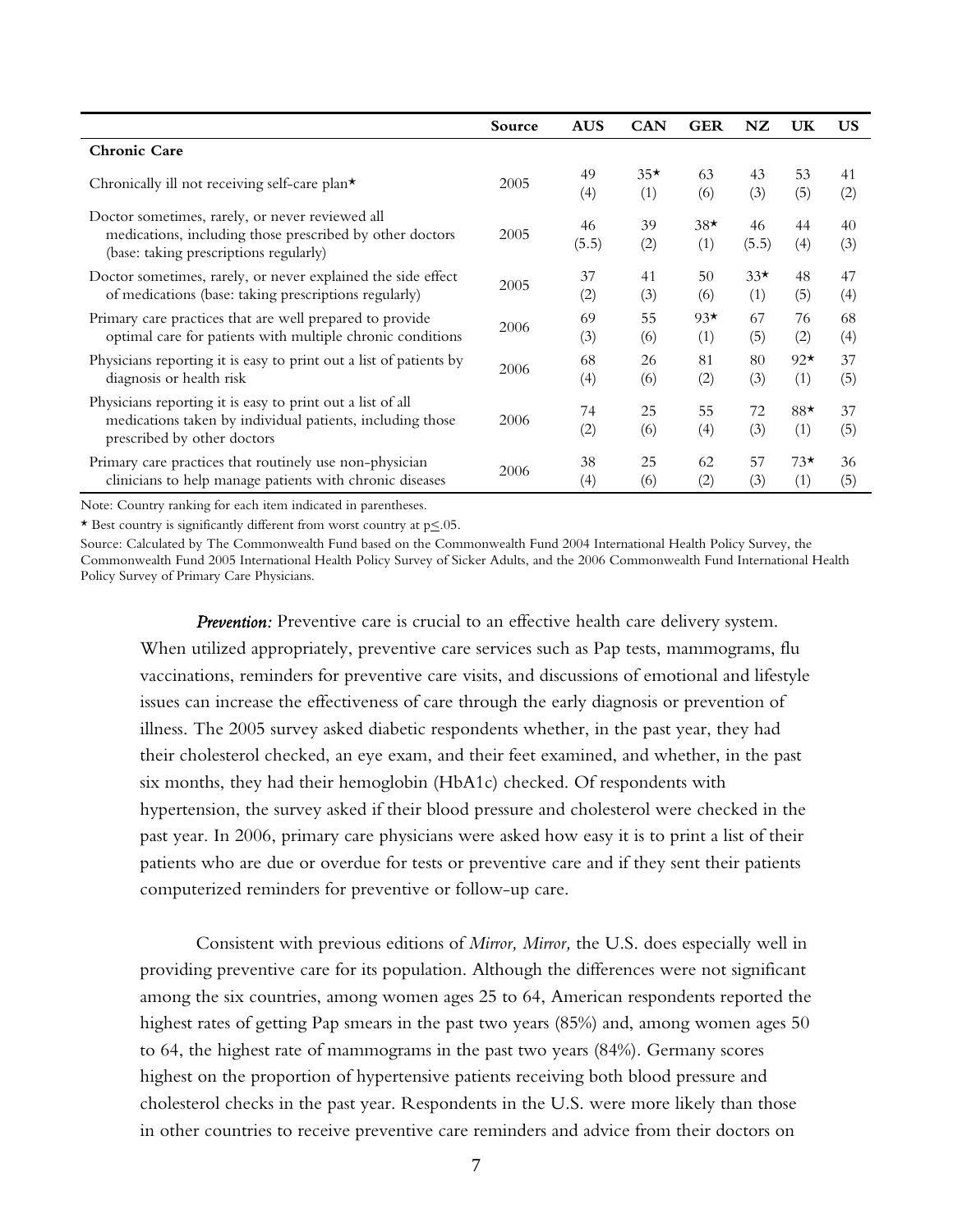diet and exercise. In terms of using health information technology (IT) to monitor patients, the U.S. and Canada score relatively poorly.

*Chronic care:* Carefully managing the care of patients with chronic illnesses is another sign of an effective health care system. As a measure of this, the 2005 survey asked respondents with chronic diseases if they were receiving a self-care plan and if their doctor reviewed all medications and explained their side effects. In 2006, the international survey asked primary care physicians if their practices were well prepared to provide optimal care to patients with multiple chronic conditions, and if they could easily print out lists of patients by diagnosis or health risk, or if they could easily print a list of all their patients' medications including those prescribed by other doctors. The survey also asked if practices routinely used non-physician clinicians such as nurses to help manage patients with chronic conditions.

Overall, the U.K. outperforms the other countries on three of the seven chronic care management indicators, while the U.S. and Canada lag in promoting quality services in this domain. Different countries, however, did best on different aspects of chronic care. U.K. physicians are most likely to report it is easy to print out a list of all their patients by diagnosis or health risk as well as a list of all their medications. This finding may reflect the major push made by the U.K. government to implement health information technology (IT). This high level of IT use bolsters the U.K.'s chronic care score, while low levels pull down the U.S. and Canada's scores. Physicians in the U.K. and in Germany are much more likely to report routinely using non-physician clinicians to manage patients with chronic conditions; primary care physicians in the U.S. and Canada are least likely to report this practice. Primary care physicians in Germany are most likely to report being well prepared to provide optimal care for patients with multiple chronic conditions (93%), especially when compared with Canadian physicians (55%). German patients were most likely to report that their physicians reviewed medications with them. Patients in New Zealand rated their physicians highest on explaining side effects of medications, and Canadian patients with chronic conditions were most likely to report being given a selfhelp plan.

The U.S. ranks highest on right care overall, but performs poorly in comparison to other industrialized nations on quality chronic care management. The U.K and Germany scored second and third place, respectively, in terms of right care. The increased use of IT in the U.K plays a large role in the country's high score on the chronic care management indicators as well as its performance on system aspects of preventive care delivery. All countries, however, have room for improvement to ensure patients receive effective care.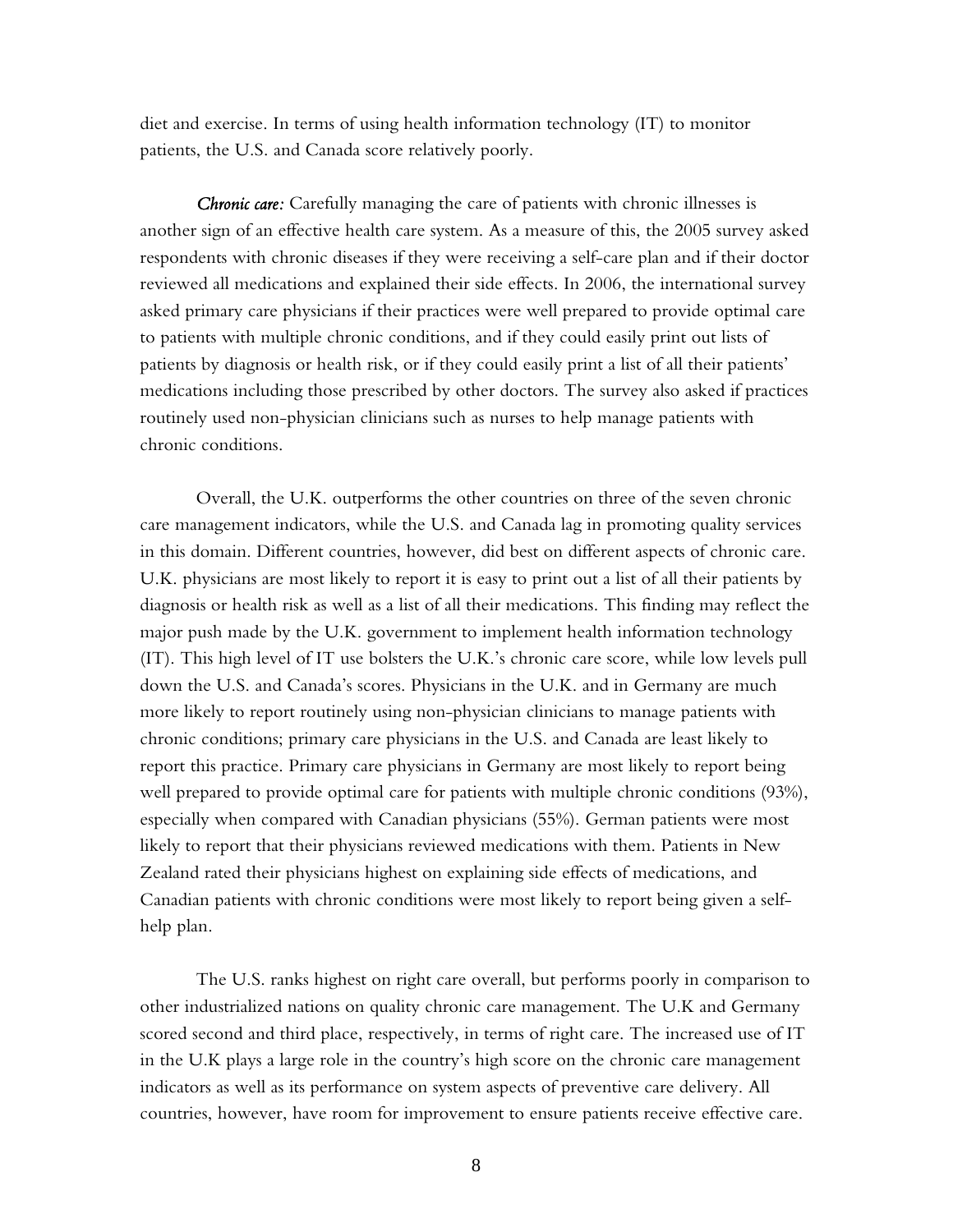#### **Safe Care**

The Institute of Medicine describes safe care as "avoiding injuries to the patients from the care that is intended to help them."<sup>20</sup> The 2005 survey asked sicker adults about their perceptions of medication or medical errors by a doctor, hospital, or pharmacist.<sup>21</sup> It also asked patients who had had a lab test ordered in the prior two years if they had been given incorrect results or experienced delays in being notified about abnormal results. The survey also asked questions regarding the safety of hospital treatment, such as whether patients developed infections while in the hospital. Health IT can help keep patients safe by alerting physicians to potential problems with drug doses or interactions. The 2006 survey asked primary care physicians if they receive computerized alerts or prompts about potential hazards to their patients' safety.

|                                                                                                                                                                                                                 | Source | <b>AUS</b>   | <b>CAN</b>   | <b>GER</b>      | NZ             | UK                  | US          |
|-----------------------------------------------------------------------------------------------------------------------------------------------------------------------------------------------------------------|--------|--------------|--------------|-----------------|----------------|---------------------|-------------|
| <b>Overall Benchmark Ranking</b>                                                                                                                                                                                |        | 4            | 5            | 1               | 3              | $\overline{2}$      | 6           |
| Given the wrong medication or wrong<br>dose by a doctor, nurse, hospital, or<br>pharmacist in past 2 years                                                                                                      | 2005   | 10%<br>(3.5) | 10%<br>(3.5) | 10%<br>(3.5)    | $9\%$ *<br>(1) | 10%<br>(3.5)        | 13%<br>(6)  |
| Believed a medical mistake was made in<br>your treatment or care in past 2 years                                                                                                                                | 2005   | 13<br>(2.5)  | 15<br>(5.5)  | 13<br>(2.5)     | 14<br>(4)      | $12^{\star}$<br>(1) | 15<br>(5.5) |
| Either been given incorrect results for a<br>diagnostic or lab test or experienced<br>delays in being notified about abnormal<br>test results in past 2 years (base: had a lab<br>test ordered in past 2 years) | 2005   | 14<br>(3.5)  | 18<br>(5)    | $9\star$<br>(1) | 14<br>(3.5)    | 11<br>(2)           | 23<br>(6)   |
| Hospitalized patients reporting infection<br>in hospital                                                                                                                                                        | 2005   | 8<br>(4)     | 7<br>(2.5)   | $3\star$<br>(1) | 10<br>(5.5)    | 10<br>(5.5)         | 7<br>(2.5)  |
| Doctor receives a computerized alert or<br>prompt about a potential problem with<br>drug dose or interaction                                                                                                    | 2006   | 80<br>(3)    | 10<br>(6)    | 40<br>(4)       | 87<br>(2)      | $91*$<br>(1)        | 23<br>(5)   |

|  |  |  |  | <b>Figure 4b. Safe Care Measures</b> |
|--|--|--|--|--------------------------------------|
|--|--|--|--|--------------------------------------|

Note: Country ranking for each item indicated in parentheses.

\* Best country is significantly different from worst country at  $p \leq 0.05$ .

Source: Calculated by The Commonwealth Fund based on the Commonwealth Fund 2005 International Health Policy Survey of Sicker Adults, and the 2006 Commonwealth Fund International Health Policy Survey of Primary Care Physicians.

Figure 4b summarizes country findings on each of these indicators of safety and, as in previous reports, the U.S. continues to rank last on safe care. Sicker adults in the U.S. reported the highest rates of medical and medication errors, and among those who had a lab test in the previous two years, sicker adults in the U.S. were significantly more likely to have been given incorrect results or experienced delays in being notified about abnormal results. The U.S. also lags in terms of IT use. Overall, primary care physicians' use of IT to alert them to potential problems with patients' drug doses or interactions ranges widely. Only 23 percent of physicians in the U.S. reported receiving such alerts compared with 91 percent in the U.K.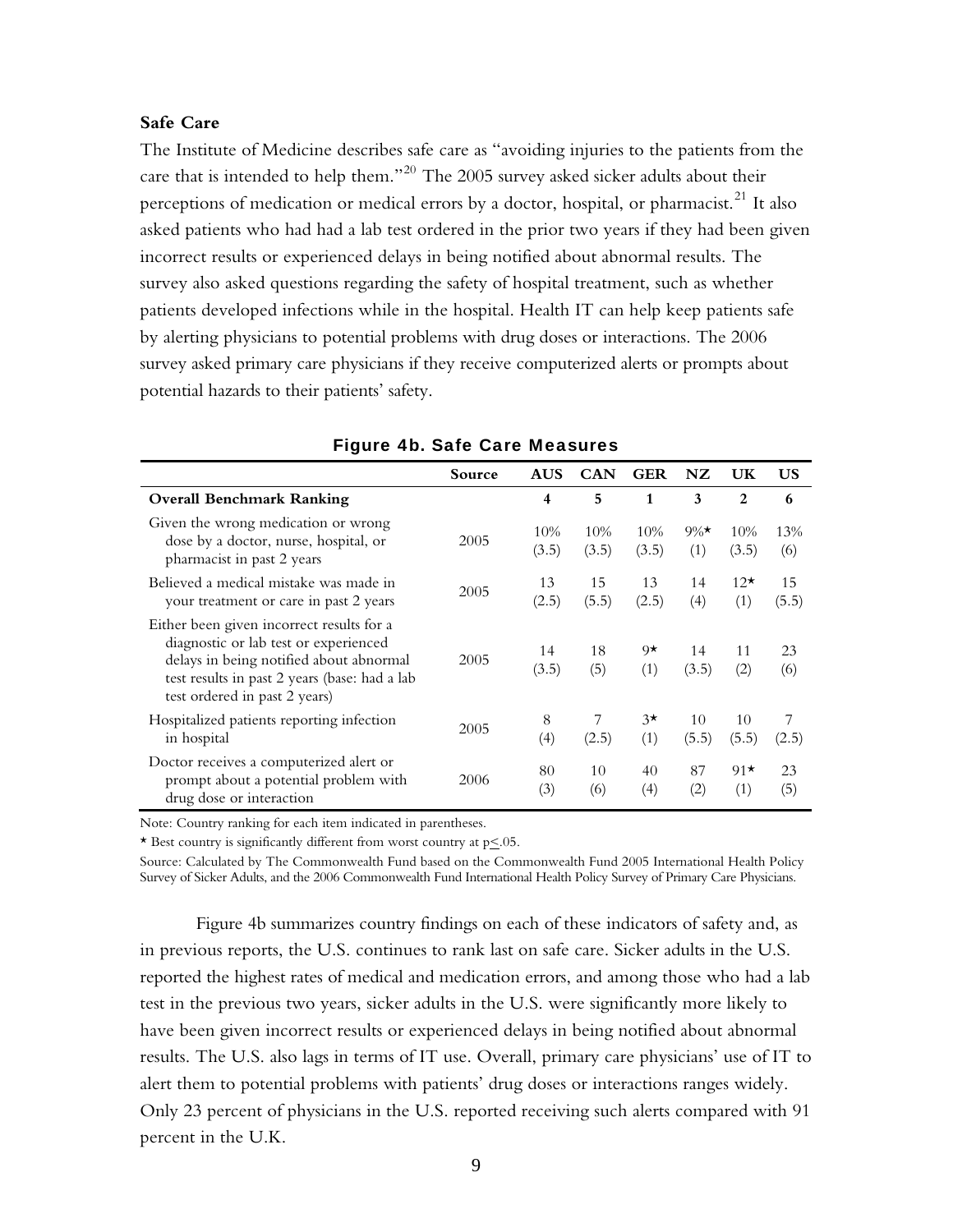The U.S. ranks last out of the six countries on safe care overall, while Germany ranks first. Differences in education, cultural norms, and media attention, as well as the subjective nature of communication between doctors and patients, might influence patients' perceptions of error. Therefore, caution must be used in relying only on patients' perceptions to rank safety. Nevertheless, these findings indicate that both Americans and Canadians have serious concerns about medical errors.

#### **Coordinated Care**

In its discussion of coordinated care, the Commission's *National Scorecard* report states, "Coordination of patient care throughout the course of treatment and across various sites of care helps to ensure appropriate follow-up treatment, minimize the risk of error, and prevent complications. . . . Failure to properly coordinate and integrate care raises the costs of treatment, undermines delivery of appropriate, effective care, and puts patients' safety at risk."<sup>22</sup> The 2005 international survey inquired about coordination of hospital care. Respondents were asked whether the hospital arranged a follow-up visit with a doctor or other professional when the patient was being discharged and whether a doctor discussed the medications patients were taking before they entered the hospital as well as their new prescriptions as they were leaving the hospital. It also addressed sicker adults' experiences with care coordination in doctors' offices. The survey asked whether they have a regular doctor, if their medical records or test results did not reach a physician's office in time for an appointment, or they were sent for duplicate tests by different health care professionals. In the 2006 survey, primary care physicians were asked if they get information back about the results of referrals for "almost all" patients they have referred to another doctor; if they receive a full report from the hospital less than two weeks from when their patients were discharged; if they receive computerized alerts or prompts to provide patients with test results; and if their patients are sent computerized reminder notices for preventive or follow-up care (Figure 4c).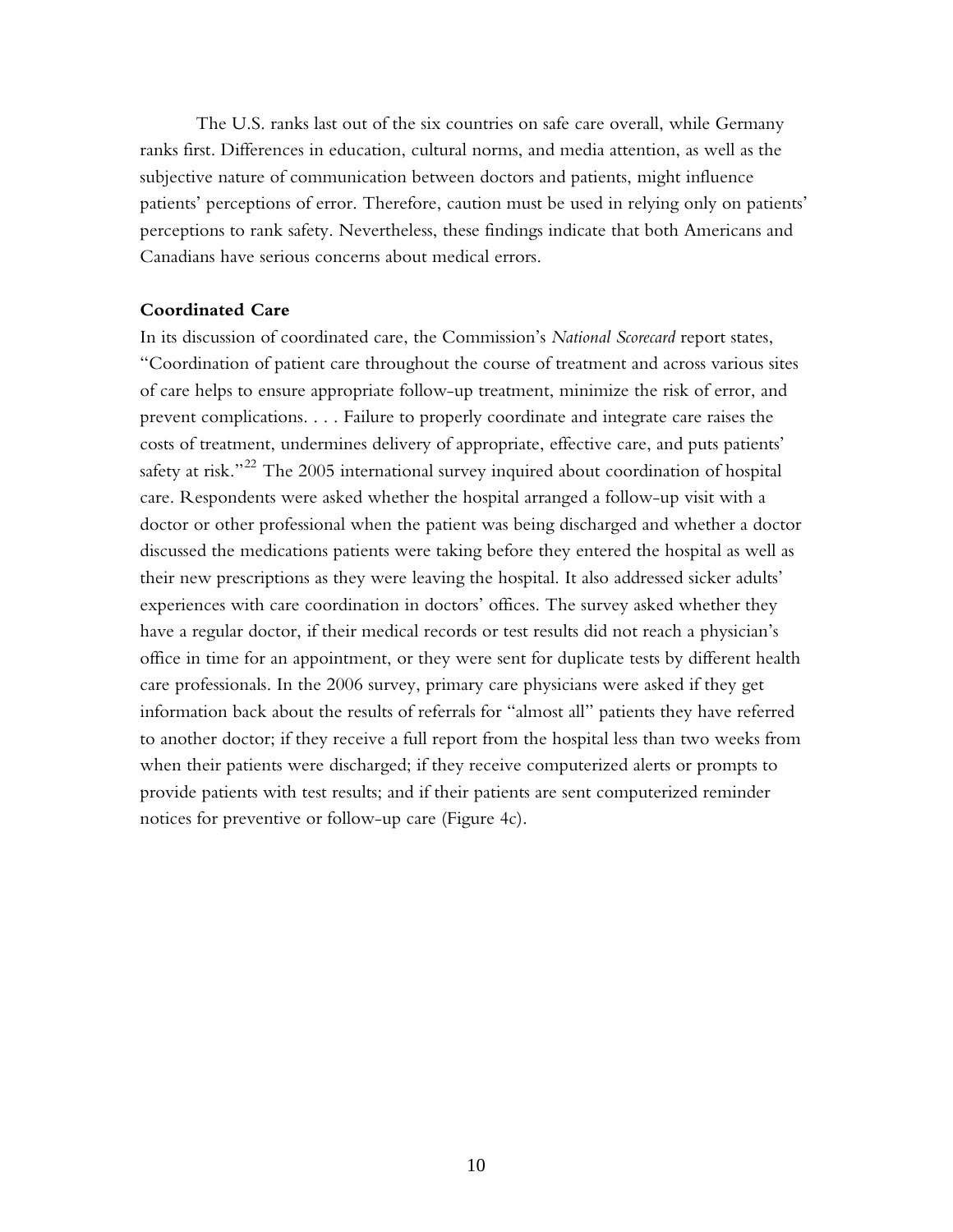|                                                                                                                                                                                                | Source | <b>AUS</b>   | <b>CAN</b>  | <b>GER</b>   | NZ           | <b>UK</b>       | <b>US</b>  |
|------------------------------------------------------------------------------------------------------------------------------------------------------------------------------------------------|--------|--------------|-------------|--------------|--------------|-----------------|------------|
| <b>Overall Benchmark Ranking</b>                                                                                                                                                               |        | 3            | 6           | 4            | 2            | 1               | 5          |
| Hospital did not make arrangements for follow-up visits with<br>a doctor or other health care professional when leaving<br>the hospital                                                        | 2005   | 23%<br>(2.5) | 30%<br>(5)  | 50%<br>(6)   | 23%<br>(2.5) | $19\%$ *<br>(1) | 27%<br>(4) |
| No one discussed other medications you were using before you<br>were hospitalized (base: taking prescription before hospitalization<br>and given a new prescription when leaving the hospital) | 2005   | 23<br>(2)    | 28<br>(4)   | $14*$<br>(1) | 31<br>(5)    | 27<br>(3)       | 33<br>(6)  |
| Have a regular doctor                                                                                                                                                                          | 2005   | 92<br>(4.5)  | 92<br>(4.5) | $97*$<br>(1) | 94<br>(3)    | 96<br>(2)       | 84<br>(6)  |
| When primary care physicians refer a patient to another doctor,<br>they get information back about the results of the referral for<br>"almost all" patients                                    | 2006   | 76<br>(3)    | 62<br>(5)   | 68<br>(4)    | $82*$<br>(1) | 75<br>(2)       | 37<br>(6)  |
| Percent of primary care physicians receive a full report from<br>the hospital less than 2 weeks from when their patients<br>were discharged                                                    | 2006   | 71<br>(3)    | 36<br>(6)   | 47<br>(5)    | $82*$<br>(1) | 48<br>(4)       | 73<br>(2)  |
| Doctor receives computerized alert or prompt to provide patients<br>with test results                                                                                                          | 2006   | 52<br>(3)    | 6<br>(6)    | 32<br>(4)    | 51<br>(2)    | $53*$<br>(1)    | 15<br>(5)  |

## Figure 4c. Coordinated Care Measures

Note: Country ranking for each item indicated in parentheses.

\* Best country is significantly different from worst country at  $p \leq 0.05$ .

Source: Calculated by Commonwealth Fund based on the Commonwealth Fund 2005 International Health Policy Survey of Sicker Adults and the 2006 Commonwealth Fund International Health Policy Survey of Primary Care Physicians.

Across all the coordinated care indicators, Germany ranks first and the U.S. ranks last. Patients in the U.S. are least likely to report having a regular doctor (84%) while patients in Germany are most likely to have this connection (97%). Hospitalized patients in Germany were the most likely to report not having arrangements made for follow-up visits when leaving the hospital (50%). Yet only 14 percent of German hospitalized patients reported having no one discuss medications they were taking before they were hospitalized. One of three (33%) respondents in the U.S. and one of four (28%) in Canada reported not having such a conversation about medications.

Effective communication among physicians and hospitals is essential for highquality care. Physicians in New Zealand are most likely to report getting information back about the results of referrals, with 82 percent of respondents saying they got information back from "almost all" patients they have referred to another doctor. Only 37 percent of physicians in the U.S. received this information. New Zealand also scores well in terms of physicians receiving hospital discharge reports on their patients in a timely manner. Physicians in the U.S. and Canada are least likely to receive computerized alerts or prompts to provide patients with test results (15% and 6%, respectively), compared with 53 percent of physicians in the U.K. and 51 percent in New Zealand.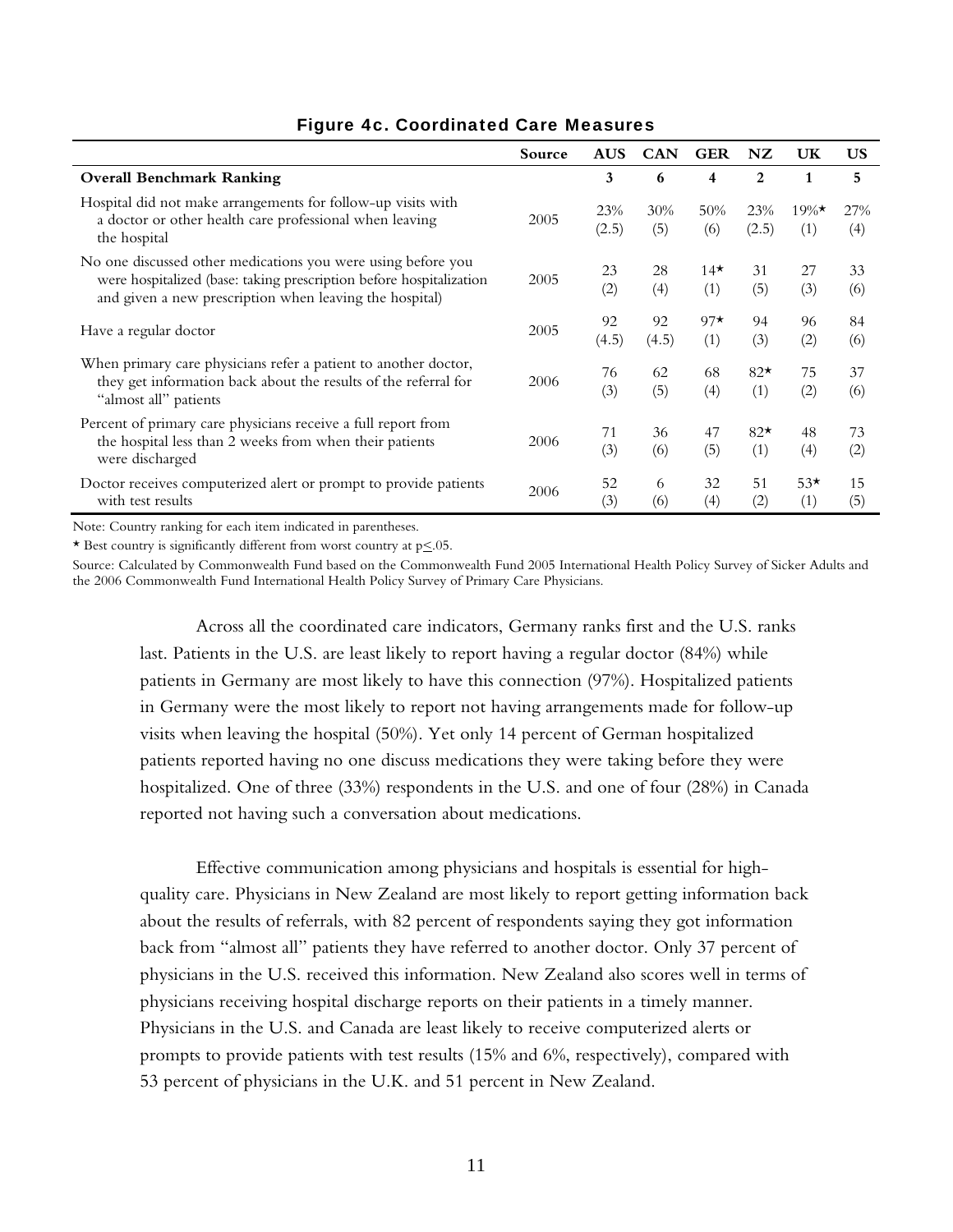### **Patient-Centeredness**

The Commission's *National Scorecard* defines patient-centeredness as "care delivered with the patient's needs and preferences in mind."<sup>23</sup> The surveys explored issues related to provider–patient communication, physician continuity and feedback, and engagement and patient preferences. New Zealand clearly outperforms the group of six countries with respect to engagement and patient preference, communication, and continuity and feedback measures, while the U.S. falls short, ranking second-to-last (Figure 4d).

|                                                                                                                                                                      | Source | <b>AUS</b>   | <b>CAN</b>  | <b>GER</b>     | <b>NZ</b>       | UK                      | US           |
|----------------------------------------------------------------------------------------------------------------------------------------------------------------------|--------|--------------|-------------|----------------|-----------------|-------------------------|--------------|
| <b>Overall Benchmark Ranking</b>                                                                                                                                     |        | 3            | 6           | $\overline{2}$ | $\mathbf{1}$    | $\overline{\mathbf{4}}$ | 5            |
| Communication                                                                                                                                                        |        |              |             |                |                 |                         |              |
| Left a doctor's appointment without getting important<br>questions answered in the past 2 years                                                                      | 2005   | 20%<br>(4)   | 21%<br>(5)  | 17%<br>(2.5)   | 17%<br>(2.5)    | $15\%$ *<br>(1)         | 24%<br>(6)   |
| Doctor sometimes, rarely, or never listens carefully to patient's<br>health concerns                                                                                 | 2004   | 9<br>(2)     | 12<br>(4)   | n/a            | $7\star$<br>(1) | 11<br>(3)               | 15<br>(5)    |
| Did not receive clear instructions about symptoms to watch for<br>and when to seek further care when leaving the hospital<br>(among those who had been hospitalized) | 2005   | 18<br>(4)    | 17<br>(3)   | 23<br>(5)      | 14<br>(2)       | 26<br>(6)               | $11*$<br>(1) |
| Before receiving a treatment or procedure while hospitalized,<br>risks were not explained in an understandable way (among<br>those who had been hospitalized)        | 2005   | 18<br>(5)    | 21<br>(6)   | $12*$<br>(1)   | 17<br>(4)       | 16<br>(3)               | 14<br>(2)    |
| <b>Continuity and Feedback</b>                                                                                                                                       |        |              |             |                |                 |                         |              |
| Has a regular doctor, been with same doctor 5 years or more                                                                                                          | 2005   | 61%<br>(4.5) | 65%<br>(3)  | 78%*<br>(1)    | 61%<br>(4.5)    | 69%<br>(2)              | 50%<br>(6)   |
| Doctor routinely receives data on patient satisfaction and<br>experiences with care                                                                                  | 2006   | 29<br>(4)    | 11<br>(6)   | 27<br>(5)      | 33<br>(3)       | $89*$<br>(1)            | 48<br>(2)    |
| <b>Engagement and Patient Preferences</b>                                                                                                                            |        |              |             |                |                 |                         |              |
| Regular doctor sometimes, rarely, or never tells you about<br>care, treatment choices and asks opinions                                                              | 2005   | 46%<br>(4)   | 40%<br>(2)  | 42%<br>(3)     | $37\%$ *<br>(1) | 50%<br>(5.5)            | 50%<br>(5.5) |
| Regular doctor sometimes, rarely, or never makes clear the<br>specific goals for care or treatment                                                                   | 2005   | 21<br>(2)    | 22<br>(3.5) | 22<br>(3.5)    | $16*$<br>(1)    | 27<br>(5)               | 27<br>(5.5)  |
| Regular doctor sometimes, rarely, or never gives clear<br>instructions about symptoms, when to seek further care                                                     | 2005   | 19<br>(2)    | 24<br>(4)   | 21<br>(3)      | $16*$<br>(1)    | 27<br>(5)               | 28<br>(6)    |
| Doctors or nurses did not involve patient as much as he/she<br>wanted to be in deciding about care, treatment, or tests<br>(among those who had been hospitalized)   | 2005   | 22<br>(4.5)  | 27<br>(6)   | 21<br>(3)      | 19<br>(2)       | 22<br>(4.5)             | $16*$<br>(1) |
| Hospital staff sometimes, rarely, or never did everything<br>they could to help control pain (base: those who had been<br>hospitalized and experienced pain)         | 2005   | $17*$<br>(1) | 19<br>(3)   | 18<br>(2)      | 21<br>(4.5)     | 21<br>(4.5)             | 26<br>(6)    |

## Figure 4d. Patient-Centeredness Measures

Note: Country ranking for each item indicated in parentheses.

\* Best country is significantly different from worst country at  $p \le 0.05$ .

Source: Calculated by Commonwealth Fund based on the Commonwealth Fund 2004 International Health Policy Survey, the Commonwealth Fund 2005 International Health Policy Survey of Sicker Adults, and the 2006 Commonwealth Fund International Health Policy Survey of Primary Care Physicians.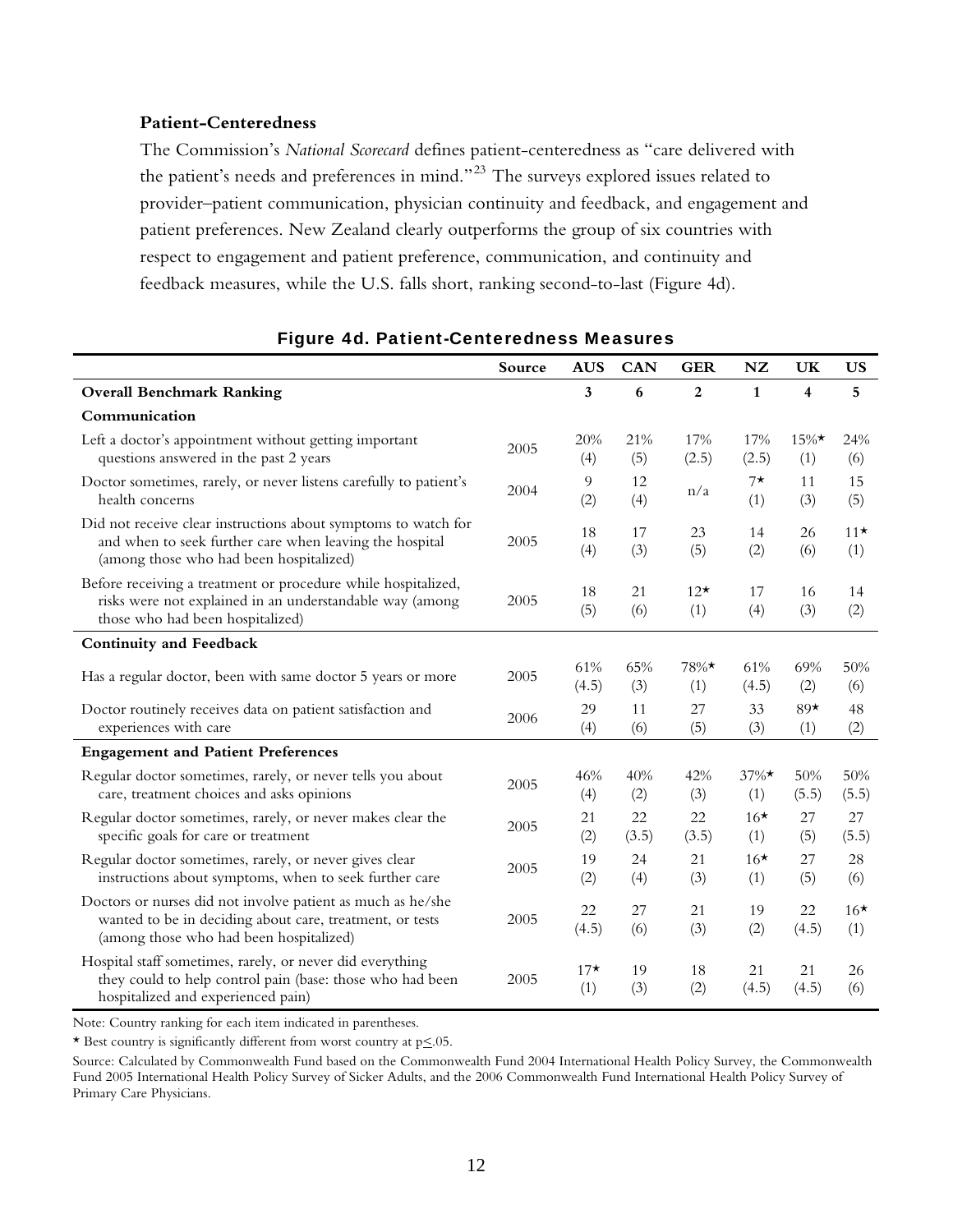*Communication:* Communication measures included whether patients had left their doctors' offices without having all their important questions answered and whether physicians had listened carefully to patients' health concerns. Patients who had been hospitalized were asked whether risks had been explained to them in an understandable way and whether they had received clear instructions about what to watch for or when to seek further care. U.S. respondents fared relatively poorly on the first two measures of leaving the doctor's office with questions unanswered and having the doctor listen carefully to concerns.

Alternatively, only 15 percent of patients in the U.K. reported leaving the doctor's office without having all their important questions answered. Fifteen percent of U.S. respondents said that their doctor sometimes, rarely, or never listened carefully to their health concerns, compared with 7 percent of respondents in New Zealand. Yet only one of 10 (11%) U.S. respondents who had been hospitalized left the hospital without clear instructions about symptoms to watch for and when to seek further care, compared with 26 percent of patients in the U.K. American patients fared better on having risks explained to them in an understandable way before receiving treatment. Only 14 percent of hospitalized respondents in the U.S. and 12 percent in Germany reported not having such a discussion, compared with 21 percent of hospitalized patients in Canada.

*Continuity and feedback:* The U.S. scores in the midrange on continuity and feedback measures. Only half of U.S. respondents had been with the same doctor for five years or more, compared with more than three-quarters (78%) of respondents in Germany. The U.S. ranks second among the six countries in terms of physicians routinely receiving data on patient satisfaction and experiences with care. One of two (48%) American physicians and one of 10 Canadian physicians receive such data. However, the U.K. continues to set a gold-standard for continuity and feedback: nearly nine of 10 (89%) physicians in the U.K. receive patient satisfaction feedback.

*Engagement and patient preferences:* The surveys measured patient engagement by asking respondents whether their regular doctor sometimes, rarely, or never tells them about their options for care and asks their opinions; makes clear the specific goals of treatment; or gives clear instructions about symptoms to watch for and when to seek treatment. Other indicators asked respondents who had been hospitalized whether their doctors or nurses involved them as much as they would have liked in deciding about care, treatment, or tests, and among that subset, of those who also experienced pain, if it was controlled.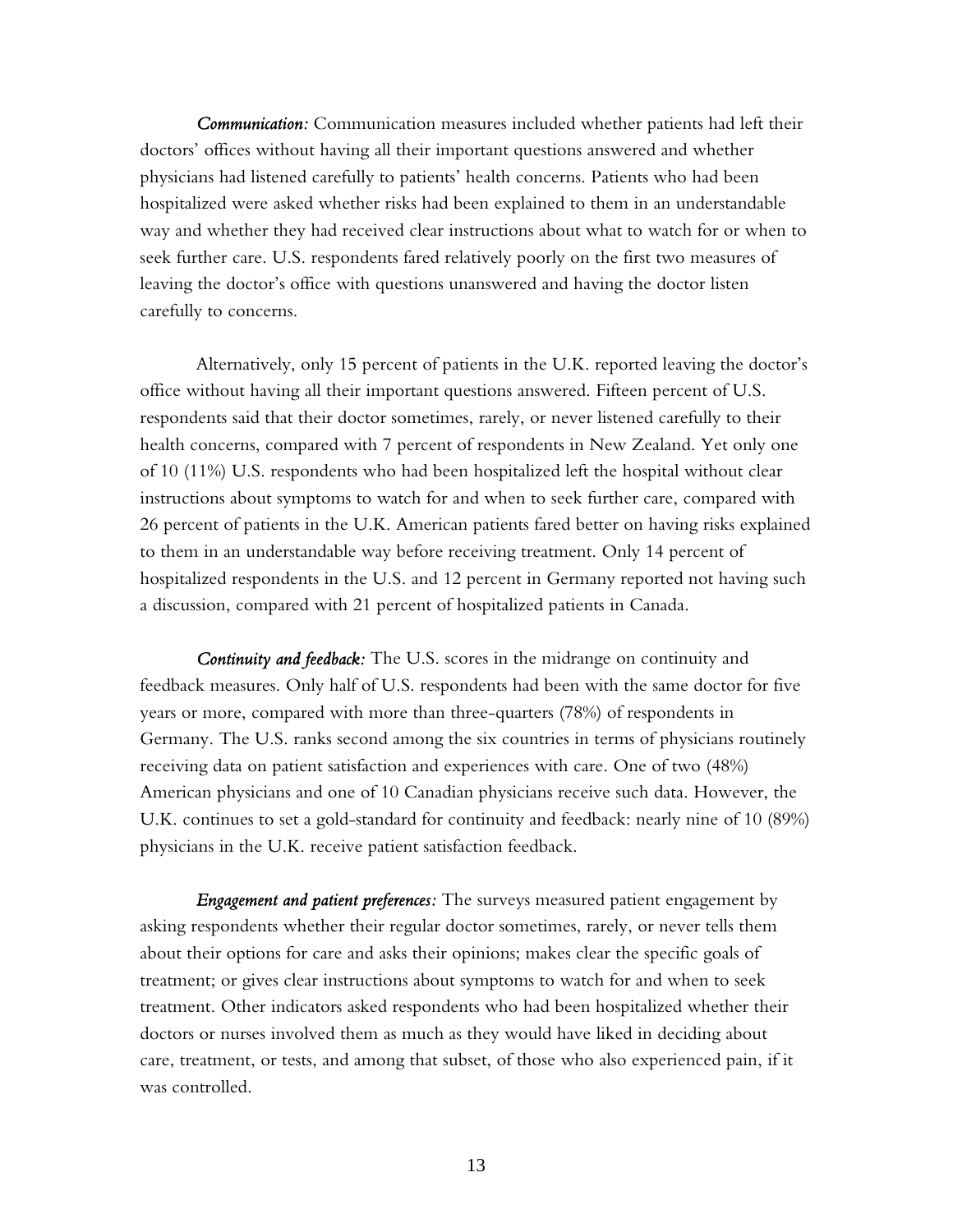While the U.S. set the benchmark in terms of patient involvement in hospitalbased care and treatment decisions; overall, involvement in decision-making remains a problem for U.S. patients, as well as those in the U.K. As shown in Figure 4d, the U.S. ranks last or tied for last on four of the five measures of patient engagement. New Zealand ranks highest on measures of being informed about treatment options, understanding the goals of care, and receiving instructions about symptoms and when to seek further care.

#### **ACCESS**

Good access to health care involves the ability of patients to obtain affordable care in a timely manner. The 2005 survey of sicker adults included questions about whether patients were able to access needed care. Specifically, respondents were asked if they filled prescriptions; got a recommended test, treatment, or follow-up care; or visited a doctor or clinic when they had a medical problem, regardless of cost. The survey also assessed outof-pocket expenditures for patients in each of the six countries. The 2005 survey also asked about patients' ability to get timely care. It also asked sicker patients about waiting times for appointments with a regular physician, difficulty receiving care on nights and weekends, waiting times for emergency care, and waiting times for admission for elective or non-emergency surgery. The 2006 survey asked physicians if they thought their patients have difficulty paying for care. It also included additional questions regarding primary care practices that see patients before 8:30 a.m., after 6:00 p.m., or on weekends; practices that have an arrangement for patients to see a doctor or nurse when the practice is closed; and physicians who think their patients rarely or never experience long waiting times for diagnostic tests (Figure 5).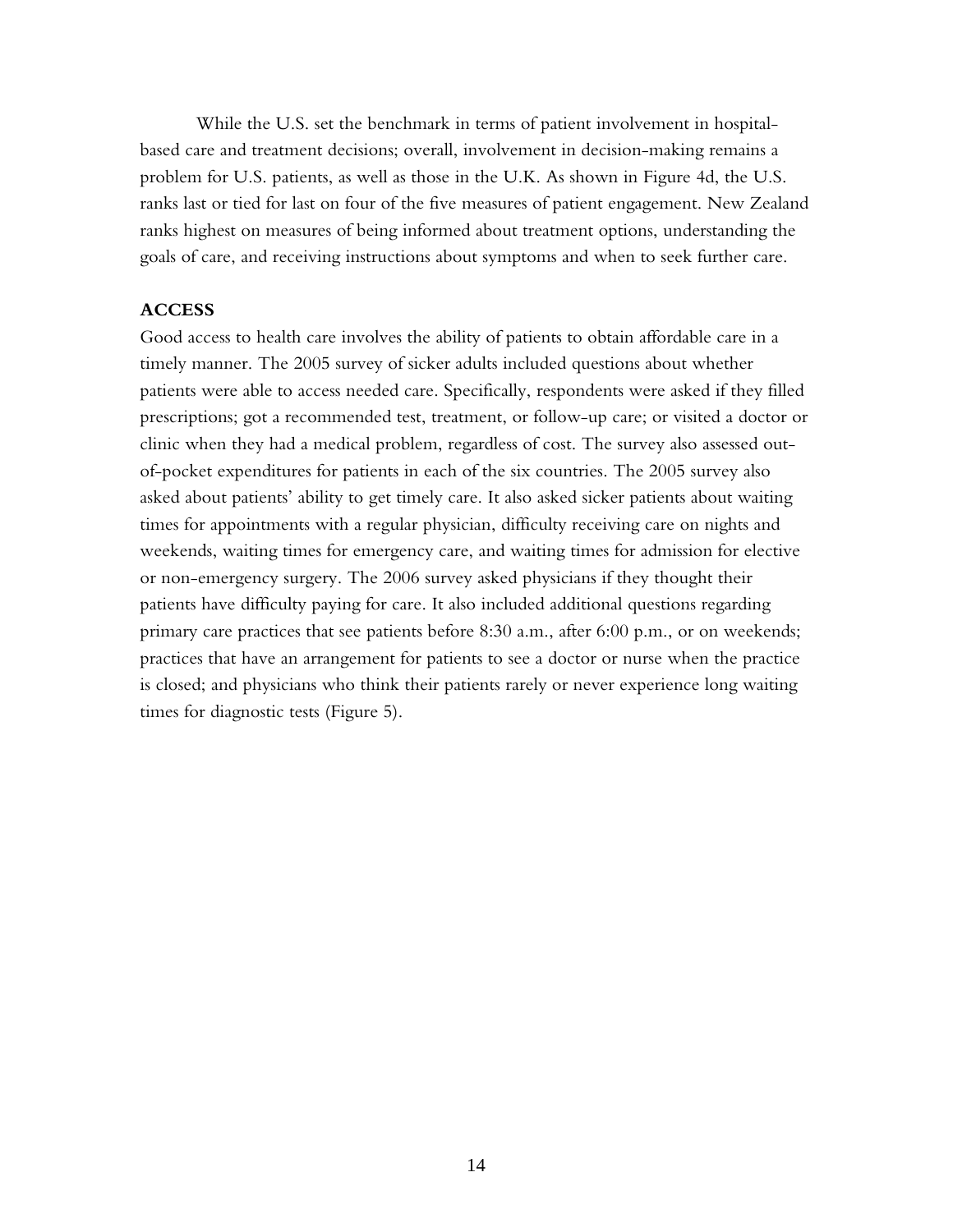|                                                                                                                                                                                                   | Source | <b>AUS</b> | CAN        | <b>GER</b>      | NZ             | UK                      | <b>US</b>  |
|---------------------------------------------------------------------------------------------------------------------------------------------------------------------------------------------------|--------|------------|------------|-----------------|----------------|-------------------------|------------|
| <b>Overall Benchmark Ranking</b>                                                                                                                                                                  |        | 3          | 5          | $\mathbf{1}$    | $\overline{2}$ | $\overline{\mathbf{4}}$ | 6          |
| <b>Cost-Related Access Problems</b>                                                                                                                                                               |        |            |            |                 |                |                         |            |
| Did not fill a prescription; skipped recommended medical<br>test, treatment, or follow-up; or had a medical problem<br>but did not visit doctor or clinic in the past 2 years,<br>because of cost | 2005   | 34%<br>(4) | 26%<br>(2) | 28%<br>(3)      | 38%<br>(5)     | $13\%$ *<br>(1)         | 51%<br>(6) |
| Out of pocket expenses for medical bills more than \$1000                                                                                                                                         | 2005   | 14         | 14         | 8               | 8              | $4\star$                | 34         |
| in the past year, U.S. \$ equivalent                                                                                                                                                              |        | (4.5)      | (4.5)      | (2.5)           | (2.5)          | (1)                     | (6)        |
| Physicians think their patients often have difficulty paying                                                                                                                                      | 2006   | 27         | 25         | 35              | 39             | $14*$                   | 42         |
| out-of-pocket costs                                                                                                                                                                               |        | (3)        | (2)        | (4)             | (5)            | (1)                     | (6)        |
| <b>Timeliness of Care</b>                                                                                                                                                                         |        |            |            |                 |                |                         |            |
| Somewhat or very difficult to get care on nights or                                                                                                                                               | 2005   | 59%        | 54%        | $25\%$ *        | 28%            | 39%                     | 61%        |
| weekends without going to ER (base: sought care)                                                                                                                                                  |        | (5)        | (4)        | (1)             | (2)            | (3)                     | (6)        |
| Primary care practices that see patients before 8:30 a.m.,                                                                                                                                        | 2006   | 86         | 64         | $93*$           | 66             | 60                      | 70         |
| after 6:00 p.m., or on weekends                                                                                                                                                                   |        | (2)        | (5)        | (1)             | (4)            | (6)                     | (3)        |
| Primary care practices that have an arrangement where<br>patients can be seen by a doctor or nurse if needed when<br>the practice is closed, not including ER                                     | 2006   | 81<br>(3)  | 47<br>(5)  | 76<br>(4)       | $90*$<br>(1)   | 87<br>(2)               | 40<br>(6)  |
| Last time needed medical attention had to wait                                                                                                                                                    | 2005   | 10         | 36         | 13              | $3\star$       | 15                      | 23         |
| 6 or more days for an appointment                                                                                                                                                                 |        | (2)        | (6)        | (3)             | (1)            | (4)                     | (5)        |
| Primary care physicians who think their patients rarely or                                                                                                                                        | 2006   | 55         | 9          | $76*$           | 19             | 6                       | 48         |
| never experience long waiting times for diagnostic tests                                                                                                                                          |        | (2)        | (5)        | (1)             | (4)            | (6)                     | (3)        |
| Waiting time for emergency care was greater than 2 hours                                                                                                                                          | 2005   | 33         | 42         | $15*$           | 26             | 30                      | 29         |
| (base: used an emergency room in past 2 years)                                                                                                                                                    |        | (5)        | (6)        | (1)             | (2)            | (4)                     | (3)        |
| Waiting time of 4 months or more for elective/<br>non-emergency surgery (base: those needing elective<br>surgery in past year)                                                                    | 2005   | 19<br>(3)  | 33<br>(5)  | $6\star$<br>(1) | 20<br>(4)      | 41<br>(6)               | 8<br>(2)   |

#### Figure 5. Access Measures

Note: Country ranking for each item indicated in parentheses.

\* Best country is significantly different from worst country at  $p \leq 0.05$ .

Source: Calculated by Commonwealth Fund based on the Commonwealth Fund 2005 International Health Policy Survey of Sicker Adults and the 2006 Commonwealth Fund International Health Policy Survey of Primary Care Physicians.

*Cost-related access problems:* The U.S. population continues to fare much worse than others surveyed in terms of going without needed care because of cost. Americans were the most likely to say they had access problems because of cost. Half (51%) said they had problems getting a recommended test, treatment, or follow-up care; filling a prescription; or visiting a doctor or clinic when they had a medical problem because of cost. U.K. patients were the least likely to report having these problems (13%). Americans were significantly more likely to have out-of-pocket costs greater than \$1000 for medical bills (34%), as opposed to only 4 percent of adults in the U.K. Physicians in the U.S. acknowledge their patients have difficulty paying for care, with 42 percent believing affordability is a problem. The source of access concerns vary by country. Patients in the U.S. face financial burdens, but if insured, they have relatively rapid access to specialized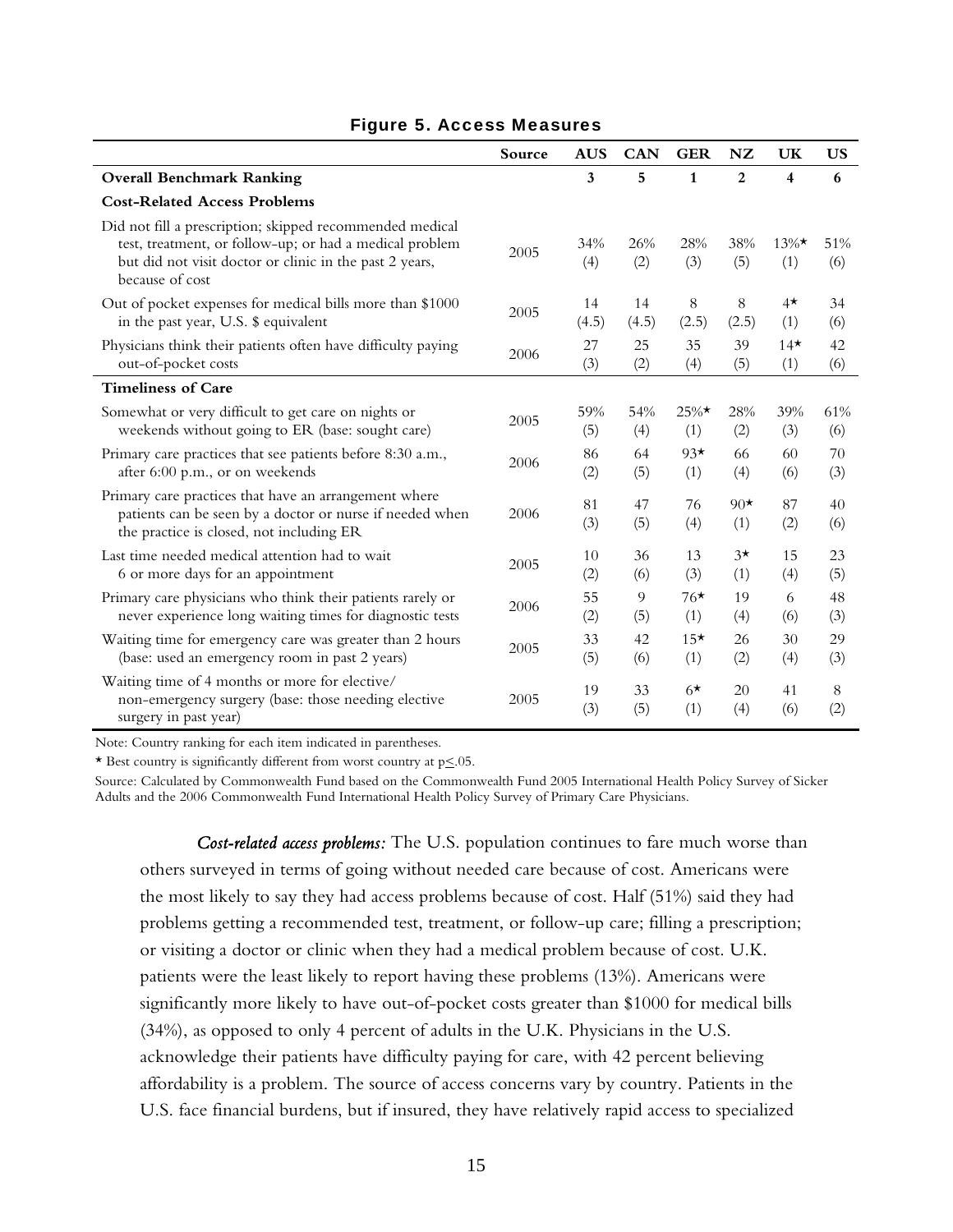health care services. Other countries, like the U.K and Canada, have little to no financial burden, but experience long wait times for such services.

*Timeliness of care:* Different national patterns surface for measures of timeliness, depending on the particular health care service. For instance, New Zealand scores well on the measures of short waiting times for appointments and primary care practices with arrangements for patients to receive care when the office is closed. Primary care practices in Germany are most likely to see patients before 8:30 a.m., after 6:00 p.m., or on weekends, and 76 percent of German physicians think their patients rarely or never have long waits for diagnostic tests, compared with 9 percent in Canada and 6 percent in the U.K. The U.S. and Germany had relatively short waiting times for seeing a specialist or obtaining elective, non-emergency surgery. Elective surgery waiting times were longest in the U.K., and long waits were also reported in Australia, Canada, and New Zealand. Germany ranks best on short waiting times in the ER, with Canada and Australia ranking last.

#### **EFFICIENCY**

In the Commission's *National Scorecard* report, efficiency is described in the following way: "An efficient, high-value health care system seeks to maximize the quality of care and outcomes given the resources committed, while ensuring that additional investments yield net value over time."<sup>24</sup> To measure efficiency, this report looks at total national expenditures on health as a percent of GDP as well as at the percent spent on health administration and insurance. Figure 6 also shows data from the 2005 survey on adults with health problems whose medical records did not reach the doctor's office in time for an appointment, those who were sent for duplicate tests, and those who visited the emergency department for a condition that could have been treated by a regular doctor had one been available. It also reports on the incidence of hospitalized sicker adults who went to the emergency department or were re-hospitalized for complications during recovery. Indicators from the 2006 survey include primary care physicians' use of multidisciplinary teams and practices with high clinical (IT) functions. To be defined as a primary care practice with high clinical IT functions, the practice must use seven of the following 14 functions: electronic medical records (EMRs); EMR access for other doctors, outside offices, and patients; routine electronic tasks, including ordering tests and prescriptions and accessing test results and hospital records; computerized patient reminders, prescription alerts, and test results; easy to generate lists of patients by diagnosis, medications, needed tests, or preventive care.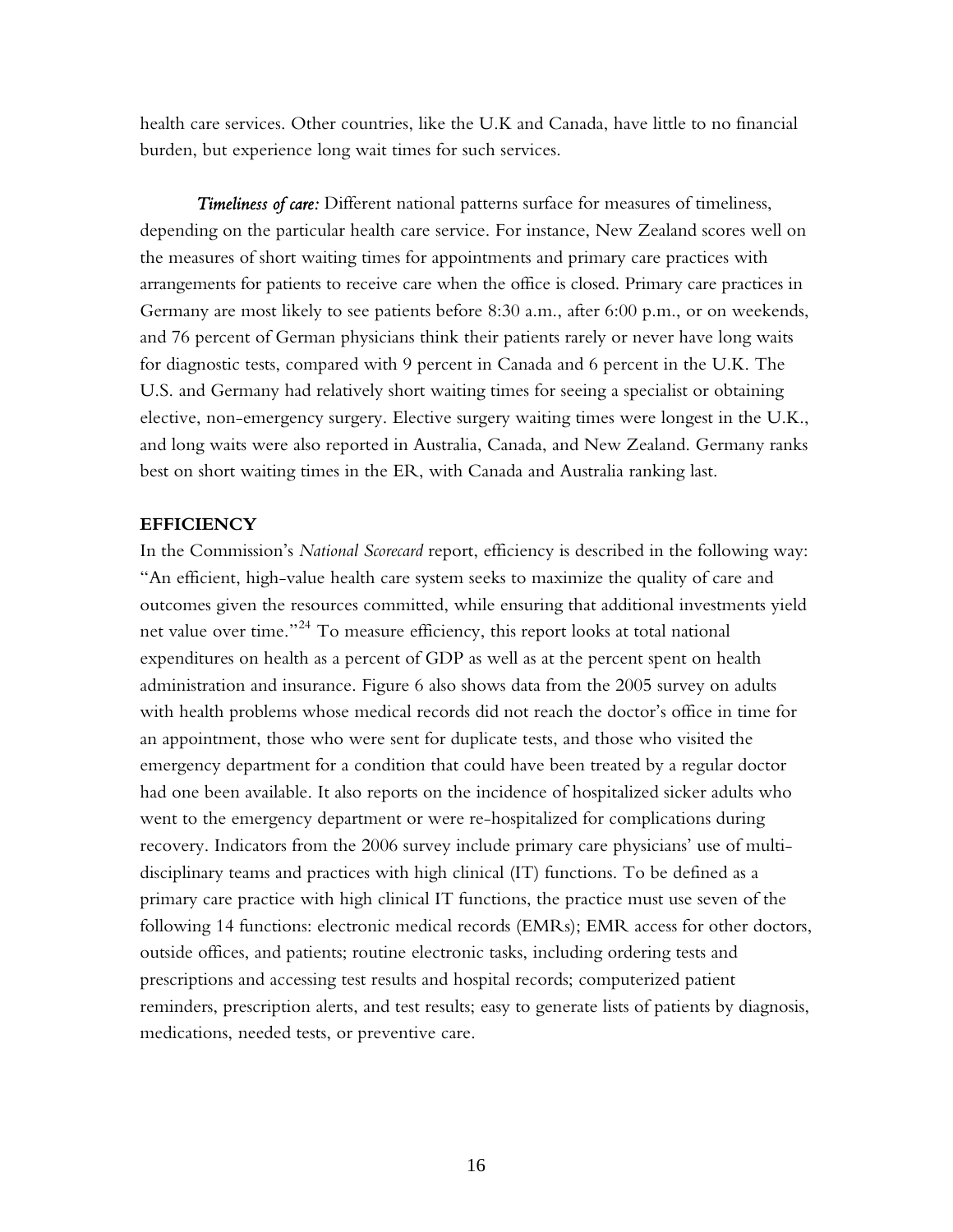|                                                                                               | Source | <b>AUS</b>  | <b>CAN</b>  | <b>GER</b>   | NZ           | UK          | <b>US</b>    |
|-----------------------------------------------------------------------------------------------|--------|-------------|-------------|--------------|--------------|-------------|--------------|
| <b>Overall Benchmark Ranking</b>                                                              |        | 4           | 5           | 3            | $\mathbf{2}$ | 1           | 6            |
| Total expenditures on health as a percent of GDP $\star\star$                                 | 2004   | 9.2%<br>(3) | 9.9%<br>(4) | 10.9%<br>(5) | 8.4%<br>(2)  | 8.3%<br>(1) | 15.3%<br>(6) |
| Percentage of national health expenditures spent on health<br>administration and insurance*** | 2004   | 4.2<br>(3)  | 2.6<br>(1)  | 5.6<br>(4)   | n/a          | 3.3<br>(2)  | 7.3<br>(5)   |
| Visited ED for a condition that could have been treated by                                    | 2005   | 15          | 21          | $6*$         | 9            | 12          | 26           |
| a regular doctor, had he/she been available                                                   |        | (4)         | (5)         | (1)          | (2)          | (3)         | (6)          |
| Medical records/test results did not reach MD office in time                                  | 2005   | 12          | 19          | $11*$        | 16           | 16          | 23           |
| for appointment, in past 2 years                                                              |        | (2)         | (5)         | (1)          | (3.5)        | (3.5)       | (6)          |
| Sent for duplicate tests by different health care professionals,                              | 2005   | 11          | 10          | 20           | 9            | $6\star$    | 18           |
| in past 2 years                                                                               |        | (4)         | (3)         | (6)          | (2)          | (1)         | (5)          |
| Hospitalized patients went to ER or re-hospitalized for                                       | 2005   | 20          | 16          | $10*$        | 15           | 17          | 14           |
| complication after discharge                                                                  |        | (6)         | (4)         | (1)          | (3)          | (5)         | (2)          |
| Practice with high clinical information functions ****                                        | 2006   | 72<br>(3)   | 8<br>(6)    | 32<br>(4)    | $87*$<br>(1) | 83<br>(2)   | 19<br>(5)    |
| Percent of primary care physicians' practices routinely using                                 | 2006   | 32          | 32          | 49           | 30           | $81*$       | 29           |
| multi-disciplinary teams                                                                      |        | (3.5)       | (3.5)       | (2)          | (5)          | (1)         | (6)          |

## Figure 6. Efficiency Measures

Note: Country ranking for each item indicated in parentheses. Health expenditures per capita figures are adjusted for differences in cost of living.

\* Best country is significantly different from worst country at  $p \leq 0.05$ .

\*\* Health expenditures are for 2004, except for Australia and Germany (2003). Data come from the OECD, as reported in the Commission's *National Scorecard* report.

\*\*\* Health expenditures are for 2003, except for Australia (2001) and U.K. (2002). Data come from the OECD, as reported in the Commission's *National Scorecard* report.

\*\*\*\* Primary care practice has 7 to 14 of the following functions: EMR; EMR access—other doctors, outside office, patient access to records; routine electronic-ordering of tests, prescriptions, access test results, access hospital records; computer for patient reminders, Rx alerts, prompt tests results; "easy" to generate lists by diagnosis, medications, patients due for tests or preventive care. Significant differences between countries are indicated for distribution of summary variable rather than individual responses.

Source: Calculated by The Commonwealth Fund based on the Commonwealth 2005 International Health Policy Survey of Sicker Adults and the 2006 Commonwealth Fund International Health Policy Survey of Primary Care Physicians.

On indicators of efficiency, the U.S. scores last overall with poor performance on the two measures of national health expenditures, as well as on measures of the use of IT and multi-disciplinary teams. Of sicker respondents who visited the emergency room, those in Germany, New Zealand, and the U.K. are less likely to have done so for a condition that could have been treated by a regular doctor, had one been available. American respondents who had been hospitalized reported fewer instances of rehospitalizations or visits to the emergency department for complications during recovery than did respondents in most countries, although Germany performed slightly better than the U.S. on this measure (14% vs. 10%, respectively). U.S. patients were more likely to report their medical records did not reach the doctor's office in time for an appointment and to have been sent for duplicate tests. The U.K. scores significantly better than do other countries on primary care physicians' practices use of multi-disciplinary teams. Eight of 10 (81%) U.K. physicians reported using teams compared with one of three in Australia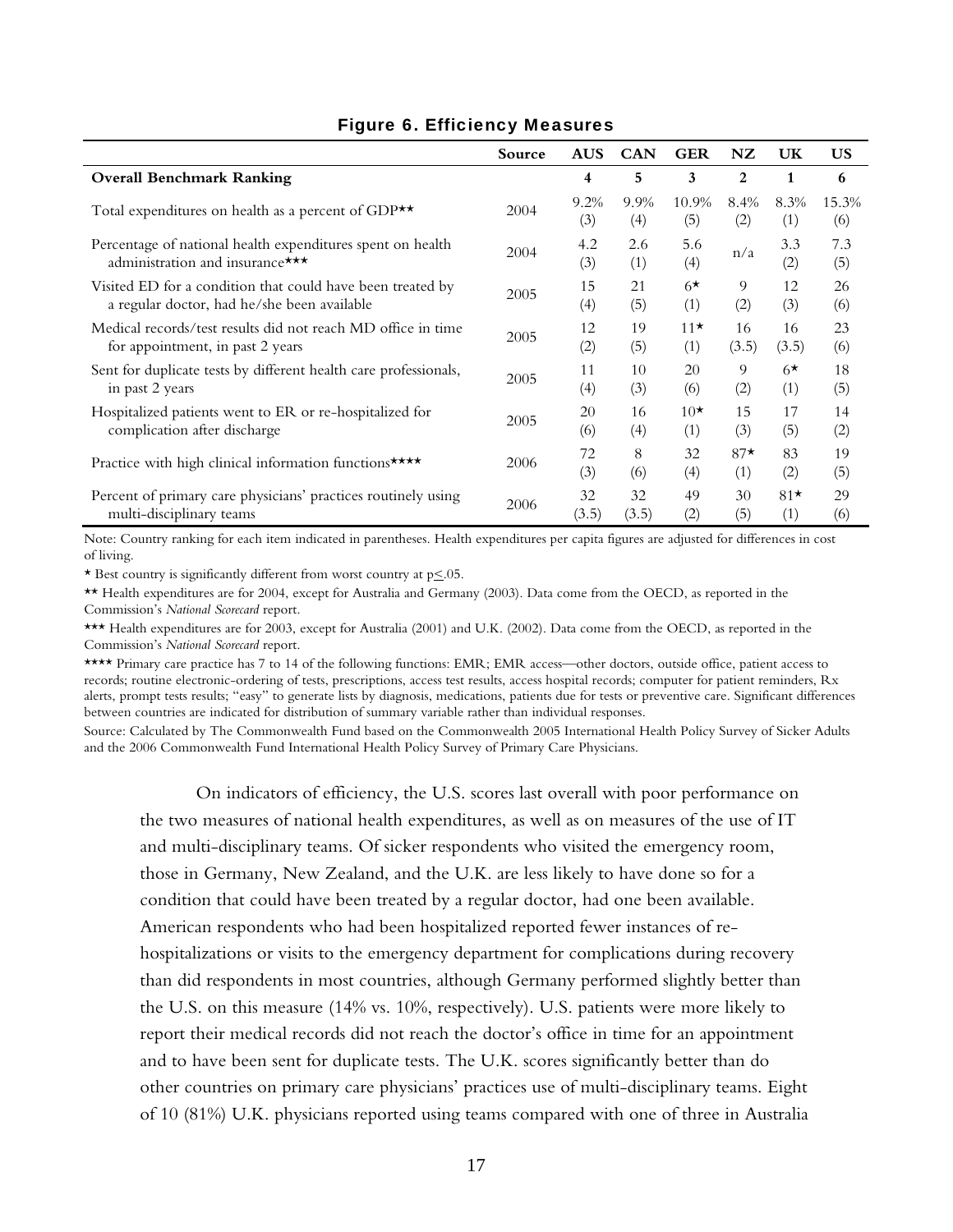(32%), Canada (32%), New Zealand (30%), and the U.S. (29%). New Zealand scores highest on primary care practices with high clinical IT functions. In the summary ranking, the U.K. scores first and the U.S. scores last.

## **EQUITY**

The Institute of Medicine defines equity as "providing care that does not vary in quality because of personal characteristics such as gender, ethnicity, geographic location, and socioeconomic status."<sup>25</sup> We grouped adults by two income categories: those who reported their incomes as above the country median and those who reported their incomes as below the country median. In all six countries, adults reporting below-average incomes were more likely to report chronic health problems (not shown). Thus, reports from these lower-income adults provide particularly sensitive measures for how well each country performs in terms of meeting the needs of its most vulnerable population.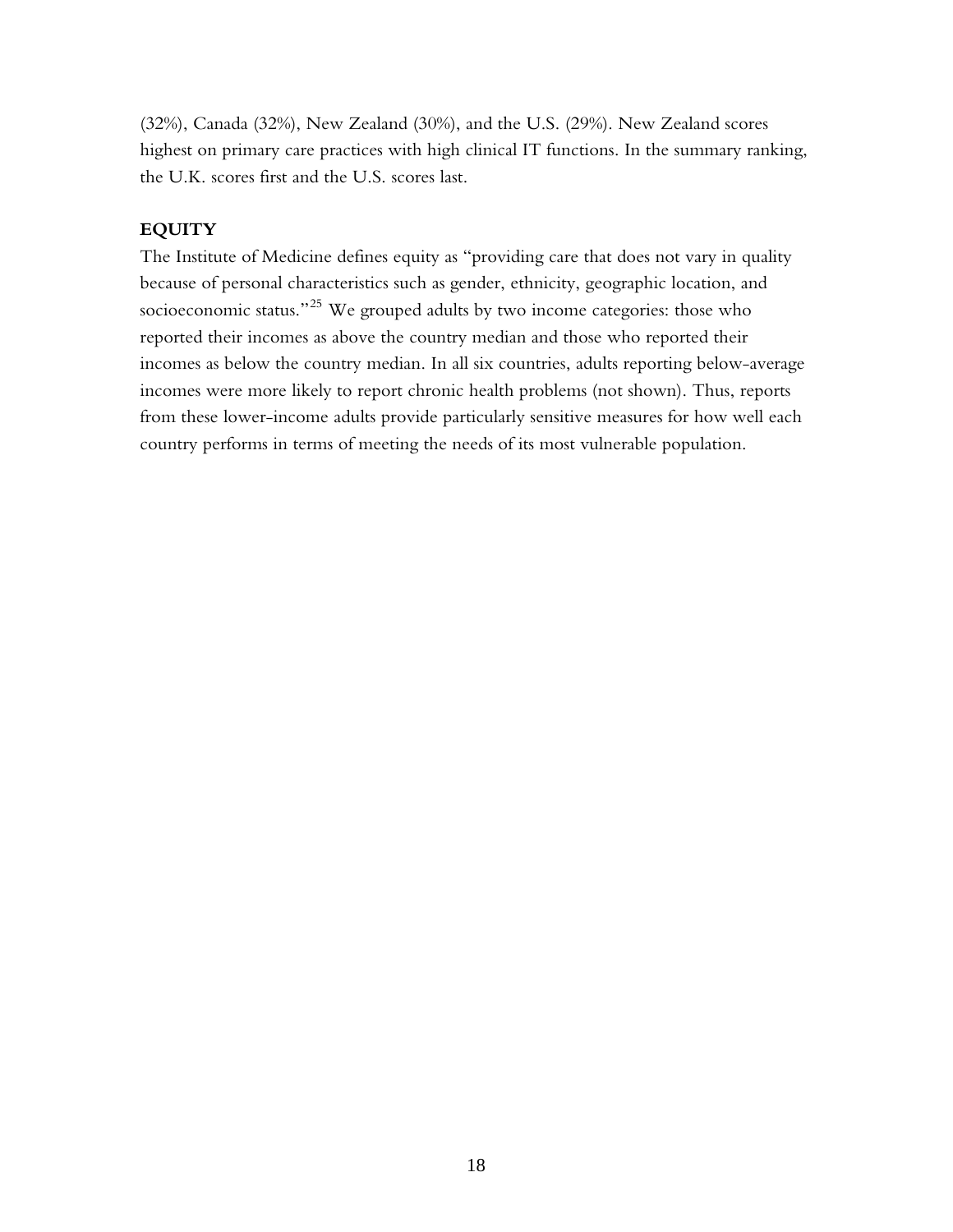|                                                                                                 |        |                             |                           | Below-Average Income                      |                                           |                                |                                   |                                                     |                                      | Above-Average Income       |                                               |                                                  |                                                      |                           |                                    | Percentage-Point Difference<br>and Above-Average Income<br>Between Below-Average |                                         |                                                                   |                            |
|-------------------------------------------------------------------------------------------------|--------|-----------------------------|---------------------------|-------------------------------------------|-------------------------------------------|--------------------------------|-----------------------------------|-----------------------------------------------------|--------------------------------------|----------------------------|-----------------------------------------------|--------------------------------------------------|------------------------------------------------------|---------------------------|------------------------------------|----------------------------------------------------------------------------------|-----------------------------------------|-------------------------------------------------------------------|----------------------------|
|                                                                                                 | Source | <b>AUS</b>                  | CAN                       | GER                                       | $\sum_{i=1}^{n}$                          | UК                             | SQ                                | <b>AUS</b>                                          | CAN                                  | GER                        | $\Sigma$                                      | UК                                               | SU                                                   | <b>AUS</b>                | <b>CAN</b>                         | GER                                                                              | $\Sigma$                                | UК                                                                | SQ                         |
| Overall Ranking                                                                                 |        | 4                           | 5                         | $\mathbf{\Omega}$                         | 3                                         | $\overline{ }$                 | $\bullet$                         | $\bullet$                                           | 4                                    | $\mathbf{\Omega}$          | 3                                             | $\overline{ }$                                   | 5                                                    | $\mathbf{\Omega}$         | 5                                  | 4                                                                                | 3                                       | $\mathbf{\mathbf{t}}$                                             | $\bullet$                  |
| Had medical problem but<br>because of cost in the<br>did not visit doctor<br>past year          | 2005   | 18%<br>$\odot$              | 10%<br>$\widehat{\odot}$  | 20%<br>$\bigoplus$                        | 32%<br>$\widetilde{\Theta}$               | $5\%*$<br>$\bigoplus$          | 44%<br>$\circledcirc$             | 19%<br>$\widetilde{5}$                              | 4%<br>$\odot$                        | 10%<br>$\odot$             | 25%<br>$\copyright$                           | $2\%$<br>$\bigoplus$                             | 17%<br>$\bigoplus$                                   | $\bigoplus$<br>ℸ          | $\circ$ $\circ$                    | $\overline{0}$<br>$\odot$                                                        | $\bigoplus$<br>$\overline{\phantom{0}}$ | $\widehat{\varpi}$<br>3                                           | 27<br>$\circledcirc$       |
| follow-up because of cost<br>Did not get recommended<br>test, treatment, or<br>in the past year | 2005   | 23<br>$\bigoplus$           | 15<br>$\odot$             | $\Box$<br>$\odot$                         | $\overline{c}$<br>$\overline{5}$          | ₹5<br>$\bigoplus$              | $\frac{4}{4}$<br>$\circledcirc$   | $\Omega$<br>$\odot$                                 | $\odot$<br>$\overline{\phantom{a}}$  | $\overline{c}$<br>$\odot$  | (4.5)<br>$\overline{1}$                       | $\zeta^{\star}$<br>$\bigoplus$                   | (4.5)<br>$\overline{1}$                              | $\widehat{\Omega}$<br>3   | $\infty$ $\infty$                  | (3.5)<br>$\overline{5}$                                                          | (3.5)<br>S                              | $\bigoplus$<br>$\overline{\top}$                                  | 25<br>$\circledcirc$       |
| skipped doses because of<br>Did not fill prescription or<br>cost in the past year               | 2005   | (3.5)<br>22                 | $\delta$<br>$\widehat{5}$ | 15<br>$\widehat{\odot}$                   | (3.5)<br>23                               | $\breve{\circ}$<br>$\bigoplus$ | $\circledcirc$<br>$\overline{51}$ | $\overline{0}$<br>$\widehat{5}$                     | $\overline{10}$<br>$\odot$           | <u>ි</u><br>$\Xi$          | $\frac{6}{1}$<br>E                            | $\breve{\circ}$<br>$\bigoplus$                   | 25<br>$\odot$                                        | $\widehat{\Omega}$<br>3   | $\frac{6}{1}$<br>$\widehat{5}$     | $\odot$<br>4                                                                     | $\bigoplus$<br>$\circ$                  | $\bigoplus$<br>$\circ$                                            | $\delta$<br>$\circledcirc$ |
| not see dentist because of<br>Needed dental care but did<br>cost in past year                   | 2004   | 43<br>$\bigoplus$           | 39<br>$\widehat{\Omega}$  | n/a                                       | $\odot$<br>$\frac{1}{4}$                  | 24<br>$\bigoplus$              | 52<br><u>ලි</u>                   | $\mathcal{L}^{\mathcal{O}}$<br>$\bigoplus$          | $\overline{1}$<br>$\widehat{\Omega}$ | n/a                        | 34<br><u>ලි</u>                               | $17*$<br>$\bigoplus$                             | 25<br>$\odot$                                        | $\overline{1}$<br>$\odot$ | $\overline{\Omega}$<br>$\bigoplus$ | n/a                                                                              | (1.5)<br>$\overline{ }$                 | $\overline{1.5}$<br>$\mathord{\hspace{1pt}\text{--}\hspace{1pt}}$ | 27<br><u>ල</u>             |
| Rated doctor fair/poor                                                                          | 2004   | (1.5)<br>$\breve{\sigma}$   | $\odot$<br>$\Xi$          | n/a                                       | (1.5)<br>$\breve{\phi}$                   | $\Xi\,\Xi$                     | 25                                | $\widehat{\varnothing}$<br>$\overline{\phantom{m}}$ | $\bigoplus$<br>$\infty$              | n/a                        | $\ddot{ }$<br>$\bigoplus$                     | $\Xi$<br>$\odot$                                 | $\widehat{\mathfrak{O}}$<br>$\overline{\phantom{0}}$ | $\omega\odot$             | $\frac{3}{2}$                      | n/a                                                                              | $\bigoplus$<br>5                        | $\bigoplus$                                                       | 15<br>$\odot$              |
| of medical tests in past<br>Unnecessary duplication<br>2 years                                  | 2005   | (4.5)<br>13                 | $\odot$<br>Q              | (4.5)<br>13                               | $\odot$<br>$\overline{ }$                 | ₹,<br>$\bigoplus$              | $\overline{c}$<br>$\circledcirc$  | $\overline{1}$<br>$\widehat{5}$                     | $\overline{10}$<br>$\widetilde{C}$   | 23<br>$\circledcirc$       | $\odot$<br>$\circ$                            | $\stackrel{\star}{\mathsf{\sim}}$<br>$\bigoplus$ | $\overline{c}$<br>$\bigoplus$                        | (4.5)<br>$\overline{1}$   | (4.5)<br>$\overline{1}$            | $-10$<br>$\bigoplus$                                                             | (2.5)<br>$\gamma$                       | (2.5)<br>$\gamma$                                                 | $\circledcirc$<br>$\circ$  |
| more in ER (base: those<br>Percent waiting 2 hours or<br>going to ER)                           | 2005   | 38<br>$\widetilde{5}$       | 45<br>$\circledcirc$      | $15*$<br>$\bigoplus$                      | $\beta$<br>$\widehat{\odot}$              | 29<br>$\odot$                  | $39 +$                            | 35<br>$\widehat{5}$                                 | 45<br>$\odot$                        | $\ddot{4}$<br>$\bigoplus$  | 28<br>$\odot$                                 | $\delta$ <sup>O</sup><br>$\bigoplus$             | 27<br>$\widehat{\mathcal{Q}}$                        | $\frac{3}{5}$             | $\odot$<br>$\circ$                 | $\bigoplus$<br>$\overline{\phantom{0}}$                                          | $\gamma$<br>$\bigoplus$                 | $\overline{\phantom{a}}$ ( $\overline{\phantom{a}}$               | n ©                        |
| Last time needed medical<br>6 or more days for an<br>attention had to wait<br>appointment       | 2005   | $\overline{15}$<br><u>ි</u> | 35<br>$\circledcirc$      | $\overline{1}$<br>$\widehat{\mathcal{O}}$ | $\ddagger$<br>$\bigoplus$                 | 17<br>$\bigoplus$              | 27<br>$\widehat{5}$               | $\widehat{\omega}$<br>$\overline{\phantom{a}}$      | 35                                   | $\overline{10}$<br>$\odot$ | $\stackrel{\star}{\leftarrow}$<br>$\bigoplus$ | $\overline{1}$<br>$\widetilde{5}$                | $\overline{1}$<br>E                                  | <u>ල</u><br>$\infty$      | $\circ$ $\ominus$                  | $\bigoplus$<br>4                                                                 | $\odot$<br>3                            | $\alpha$ $\widehat{\omega}$                                       | 13<br>$\circledcirc$       |
| Somewhat or very difficult<br>evenings, on weekends,<br>to get care in the<br>or holidays       | 2005   | (4.5)<br>$\overline{4}$     | (4.5)<br>$\frac{4}{4}$    | $16*$<br>$\bigoplus$                      | $\overline{c}$<br>$\widehat{\mathcal{O}}$ | $30\,$<br>$\odot$              | 55<br>$\circledcirc$              | 48<br>$\widehat{\mathfrak{G}}$                      | $\frac{9}{4}$<br>$\bigoplus$         | $14*$<br>$\bigoplus$       | $\frac{8}{18}$<br>$\widehat{\Omega}$          | 26                                               | $48$ (5)                                             | $\uparrow \Xi$            | $\gamma \odot$                     | $\alpha$ $\odot$                                                                 | <u>ဖေ</u>                               | $4 \hat{ }$                                                       | $\sim$ $\odot$             |

Figure 7. Equity Measures Figure 7. Equity Measures

> Note: Country ranking for each item indicated in parentheses. Note: Country ranking for each item indicated in parentheses.

 $\star$  Best country is significantly different from worst country at p<br/>  $\leq .05.$  $\star$  Best country is significantly different from worst country at p $\leq 05$ .

Source: Calculated by The Commonwealth Fund based on the Commonwealth Fund 2004 International Health Policy Survey, the Commonwealth Fund 2005 International Health Policy Survey of<br>Sicker Adults, and the 2006 Commonwealth Source: Calculated by The Commonwealth Fund based on the Commonwealth Fund 2004 International Health Policy Survey, the Commonwealth Fund 2005 International Health Policy Survey of Sicker Adults, and the 2006 Commonwealth Fund International Health Policy Survey of Primary Care Physicians.

19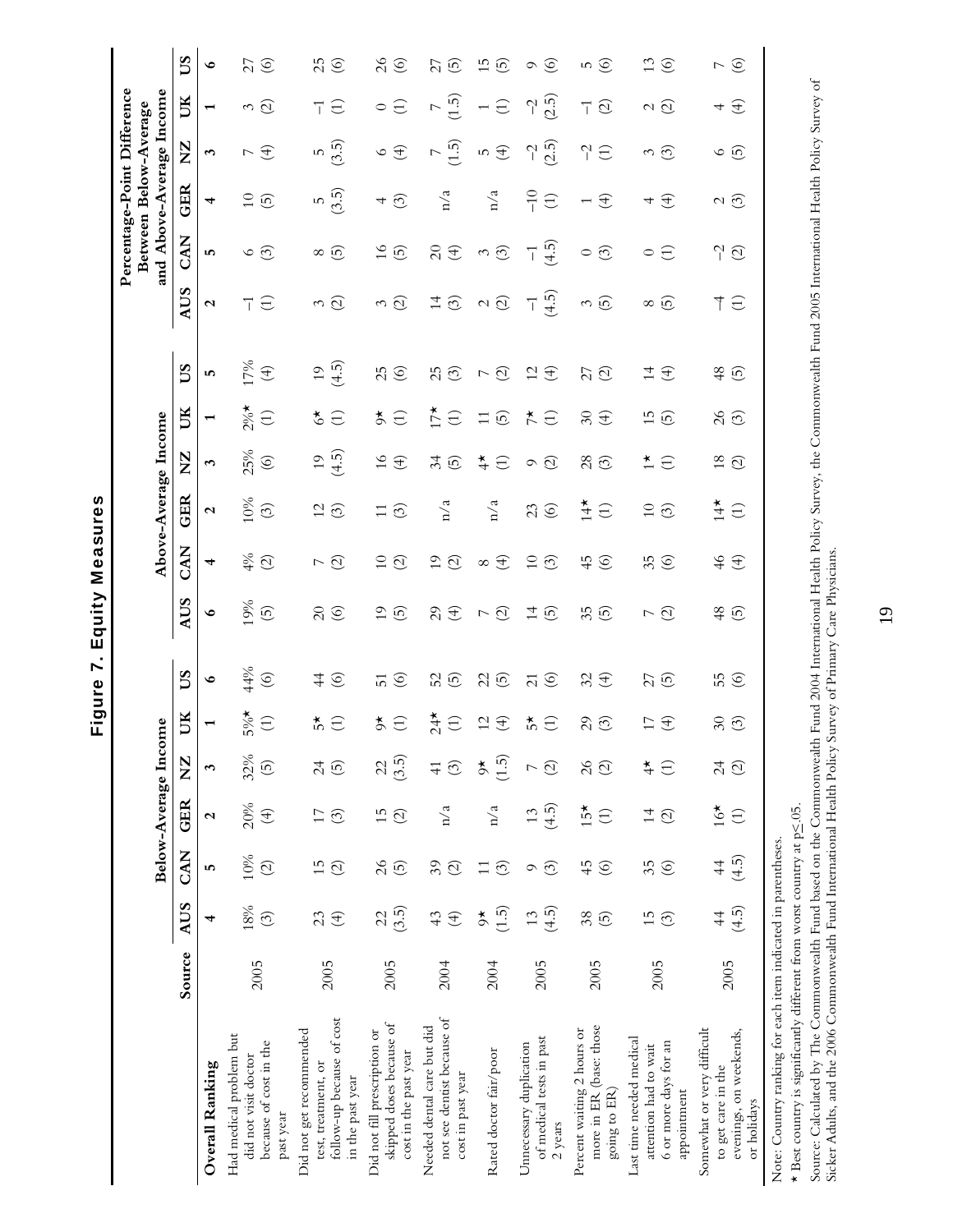In Figure 7, we compare patient reports on various measures of access to care for adults reporting their incomes as below average and those reporting their incomes as above average. The rankings are based on the percentage-point difference between the responses of below-average income respondents to above-average income respondents, with a higher score indicating greater access problems for those with below-average incomes. We used survey measures expected to be sensitive to financial barriers to care, such as not getting needed or recommended care—including dental care—because of costs and difficulty getting care when needed.

The U.S. ranks last on all the access to care measures and, as a result, ranks a clear sixth on all measures of equity. Americans with below-average incomes were much more likely than their counterparts in other countries to report not visiting a physician when sick and not getting a recommended test, treatment, or follow-up care, not filling a prescription, or not seeing a dentist when needed because of costs. On each of these indicators, more than two-fifths of lower-income adults in the U.S. said they went without needed care because of costs in the past year.

In addition, Americans with below-average incomes were significantly more likely than their counterparts in other countries to rate their doctor "fair" or "poor" and to have difficulty getting care in the evenings, on weekends, or on holidays. Below-average income respondents in Canada were more likely to report problems accessing timely care, including waiting two or more hours in the emergency department and waiting six days or more for a doctor's appointment. Among the higher-income population, U.S. respondents often were more likely than their counterparts in other countries to report difficulty obtaining needed care because of costs.

Australia and the U.K. score highest on overall equity, with small differences between lower- and higher-income adults on most measures. Differences by income in Canada, Germany, and New Zealand most often emerged for services covered least well in universal national insurance programs, namely prescription drugs and dental care.

The U.S. is the only country surveyed without a universal health insurance system. On cost-related access measures, uninsured adults were more likely than insured adults to report difficulties getting needed care or going without care because of costs. However, differences by income persist even after taking insurance status into account. Compared with insured Americans with above-average incomes, insured Americans with belowaverage incomes were more likely to report going without care because of costs and difficulties seeing a specialist when needed. $^{26}$  Compared with their counterparts in the five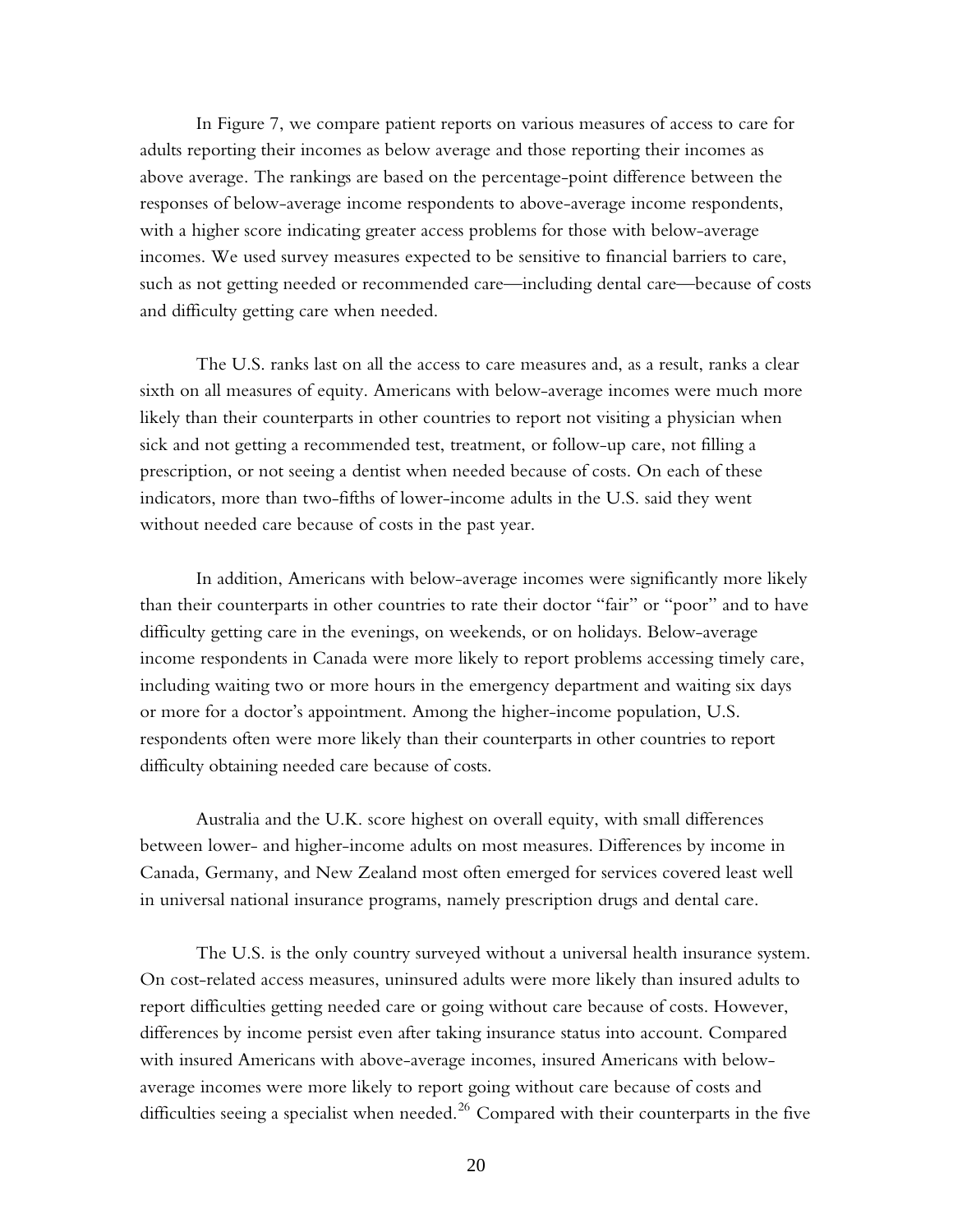other countries, low-income Americans were significantly more likely to have access problems related to cost, even after controlling for health status and insurance.

#### **HEALTHY LIVES**

The goal of a well-functioning health care system is to ensure that people lead healthy lives. To measure this dimension, the Commission's *National Scorecard* report includes outcome indicators such as mortality amenable to health care—that is, deaths that could have been prevented with timely and effective care; infant mortality; and healthy life expectancy.

Figure 8 summarizes country findings on each of these measures. Overall, Australia ranks highest, scoring first or second on all three indicators. It sets the standard with its scores on mortality amenable to health care and healthy lives expectancy at age 60. The U.S. ranks last overall and last on infant mortality and ties for last on healthy lives expectancy at age 60. One important caveat, however, is that data on mortality amenable to health care are for 1998, and substantial changes may have occurred since that time.

|                                                                          | <b>AUS</b>        | <b>CAN</b>       | <b>GER</b> | NZ  | UK  | US                |
|--------------------------------------------------------------------------|-------------------|------------------|------------|-----|-----|-------------------|
| <b>Overall Ranking</b>                                                   |                   | 3                | 2          | 4.5 | 4.5 | 6                 |
| Mortality amenable to health care (deaths per $100,000$ ) <sup>a</sup>   | 88                | 92               | 106        | 109 | 130 | 115               |
|                                                                          | (1)               | (2)              | (3)        | (4) | (6) | (5)               |
| Infant mortality <sup>b</sup>                                            | 5.                | 5.4              | 4.2        | 5.6 | 5.2 | 7.0               |
|                                                                          | $\left( 2\right)$ | $\left(4\right)$ | (1)        | (5) | (3) | (6)               |
| Healthy lives expectancy at age 60 (average of women and men) $\epsilon$ | 19                | 18               | 18         | 17  | 17  | 17                |
|                                                                          | (1)               | (2.5)            | (2.5)      | (5) | (5) | $\left( 5\right)$ |

Figure 8. Healthy Lives

Note: Country ranking for each item indicated in parentheses.

<sup>a</sup> 1998 World Health Organization (WHO) mortality data. For more details on sources see <u>Methodology Appendix</u>.<br><sup>b</sup> 2005 Organization for Economic Cooperation and Development (OECD) Health Deta

<sup>b</sup> 2005 Organization for Economic Cooperation and Development (OECD) Health Data.

 $c$  2003 WHO data.

#### **DISCUSSION**

This examination provides evidence of deficiencies in terms of the quality of care in the U.S. health system, as reflected by patients' and physicians' experiences. Although the U.S. spends more on health care than any other country and has the highest rate of specialist physicians per capita, survey findings indicate that from the patients' perspective, the quality of American health care is less than optimal. The nation's substantial investment in health care is not yielding returns in terms of public satisfaction with the health care system.

Based on the indicators measured in the surveys, the U.S. rarely outperforms the other nations included; on most measures of the quality of care, it ranks last or second-tolast. The U.S. ranks first on right care, due in part to preventive care being a focus of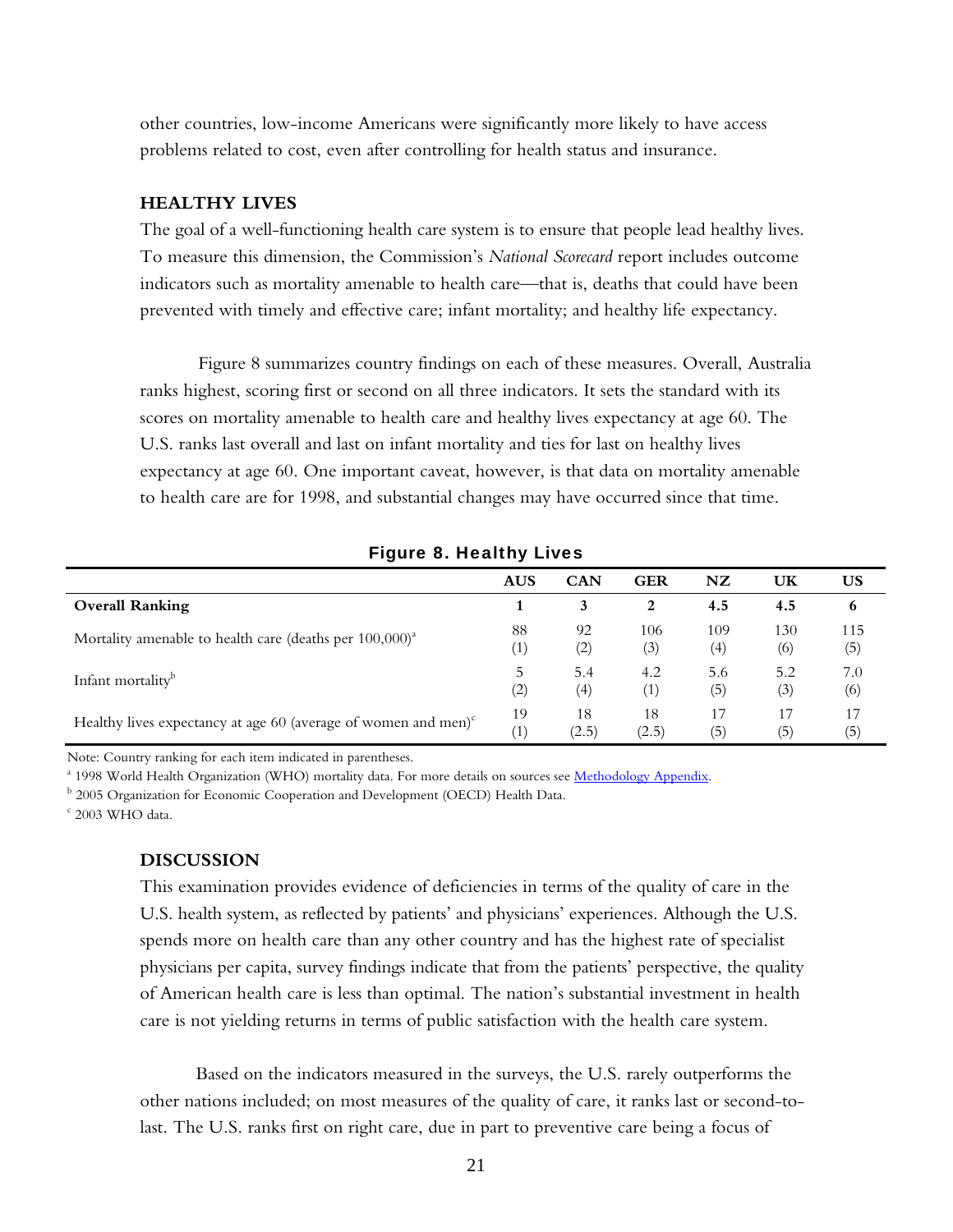policy attention and reporting in the last decade. Among the six countries, the U.S. performed particularly poorly on measures of healthy lives, access, efficiency, and equity.

It is difficult to disentangle the effects of health insurance coverage from the quality of care experiences reported by U.S. patients. Comprehensiveness of insurance and stability of coverage are likely to play a role in patients' access to care and interactions with physicians. We found that insured Americans and higher-income Americans were more likely than their counterparts in other countries to report problems such as not getting recommended tests, treatments, or prescription drugs.<sup>27</sup> This is undoubtedly a reflection of the lack of comprehensive health insurance coverage and the high out-of-pocket costs for care in the U.S., even among the insured and those with above-average incomes. Fragmented insurance coverage and insurance instability undermine efforts in the U.S. to improve care coordination, including the sharing of information among providers. Patients in other countries, in addition, are more likely to have a regular physician and longtime continuity with the same physician.<sup>28</sup>

Any international comparison of health care is subject to inherent data weaknesses, such as the absence of medical record clinical information or timely health outcomes data. The measures, methods, and data used in this analysis—like those used in the WHO report—are far from perfect. Different measures, moreover, are given equal weight in the rankings and are not weighted based on independent evidence of what patients value most highly. That is, patients may, in fact, value a measure of right care—whether they received a Pap test or hypertensive screening if warranted—over a measure of timeliness. However, for the purposes of this report, all measures are weighted equally.

One definition of "quality" care is health services that meet or exceed consumer expectations. Even if the expectations of U.S. patients were higher than patients in other countries, the U.S. health care system should be held to the standard of meeting its consumers' needs. Thus, while patient perspectives are only one lens through which to view health systems, the overall conclusion remains: the U.S. health care system is not the "fairest of them all," at least from the viewpoint of those who use it to stay healthy, get better, or manage their chronic illnesses, or who are vulnerable because of low income and poor health. Patients perceptions' on issues of financial accessibility are mirrored, too, by physicians' views.

Why do the American public and physicians consistently give low ratings to their health care system? What can be done to improve this situation? Americans report that they face a number of barriers in getting high-quality care. Inadequacies of insurance coverage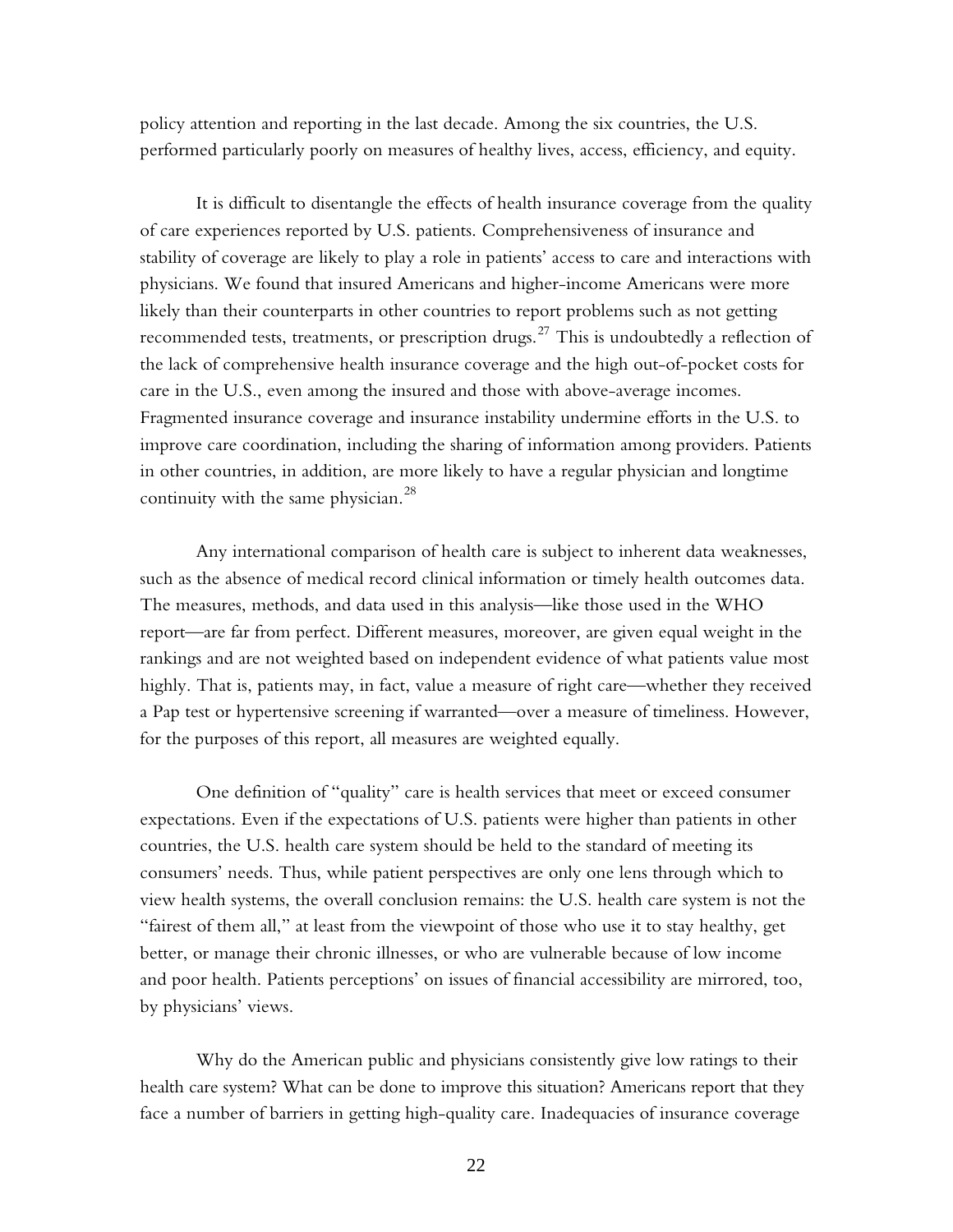certainly contribute to these problems and to the inequities between insured and uninsured patients and between high-income and low-income patients reported here. The U.S. is the only country among the six—indeed, among all major industrialized countries—that does not have a universal system of health coverage. Patients in the U.S. also pay a much higher percentage of health care expenses out-of-pocket than do patients in the other countries and are less likely to have a regular source of care and to have more difficulties getting care in a timely manner.<sup>29</sup>

Improving on patient- and physician-reported dimensions of quality in the U.S. will require a sustained effort to improve coordination of care and promote the adoption of systems that support better transfer of information across multiple providers of care and assist clinicians in providing safe and effective care. The 2006 International Survey of Primary Care Physicians found that the U.S. and Canada lag far behind other industrialized countries surveyed in information capacity. The majority of primary care doctors in Australia, New Zealand, and the U.K. use EMRs, as well as electronic prescribing and electronic access to test results. While the U.S., Canada—and, to a lesser extent, Germany—lag behind these countries in use of IT, the U.S. is the only country without a national plan to expand the use of EMRs. To advance past several barriers including high start-up costs and the need for interoperability—expanding access to IT must be set as a national priority along with the necessary incentives to make it happen.

Other countries' experiences suggest models for the U.S. to explore in seeking to improve its health system performance. Australia ranks high on health outcomes and equity; Germany on healthy lives and access; New Zealand on quality; and the U.K. on the measures of safe care, efficiency, and equity. Rather than focus solely on best practices within its borders, the U.S. would benefit from analysis of promising innovations in other countries and greater investment in cross-national research.

In addition to looking at models of care from other countries, we need to find better ways to diffuse models that have been shown to be effective locally, or within the context of demonstration projects. For example, there is evidence that an advanced access approach to scheduling office visits can enable patients to make appointments—even walk-in or same-day appointments—that match their needs.<sup>30</sup> But this practice has not been widely implemented. Wennberg and colleagues have developed a shared decisionmaking process that has been proven to raise patients' levels of satisfaction with the communication process, which the surveys identify as a major source of problems.<sup>31</sup> In this case, the benefits apply to many dimensions of quality, including patient-centeredness,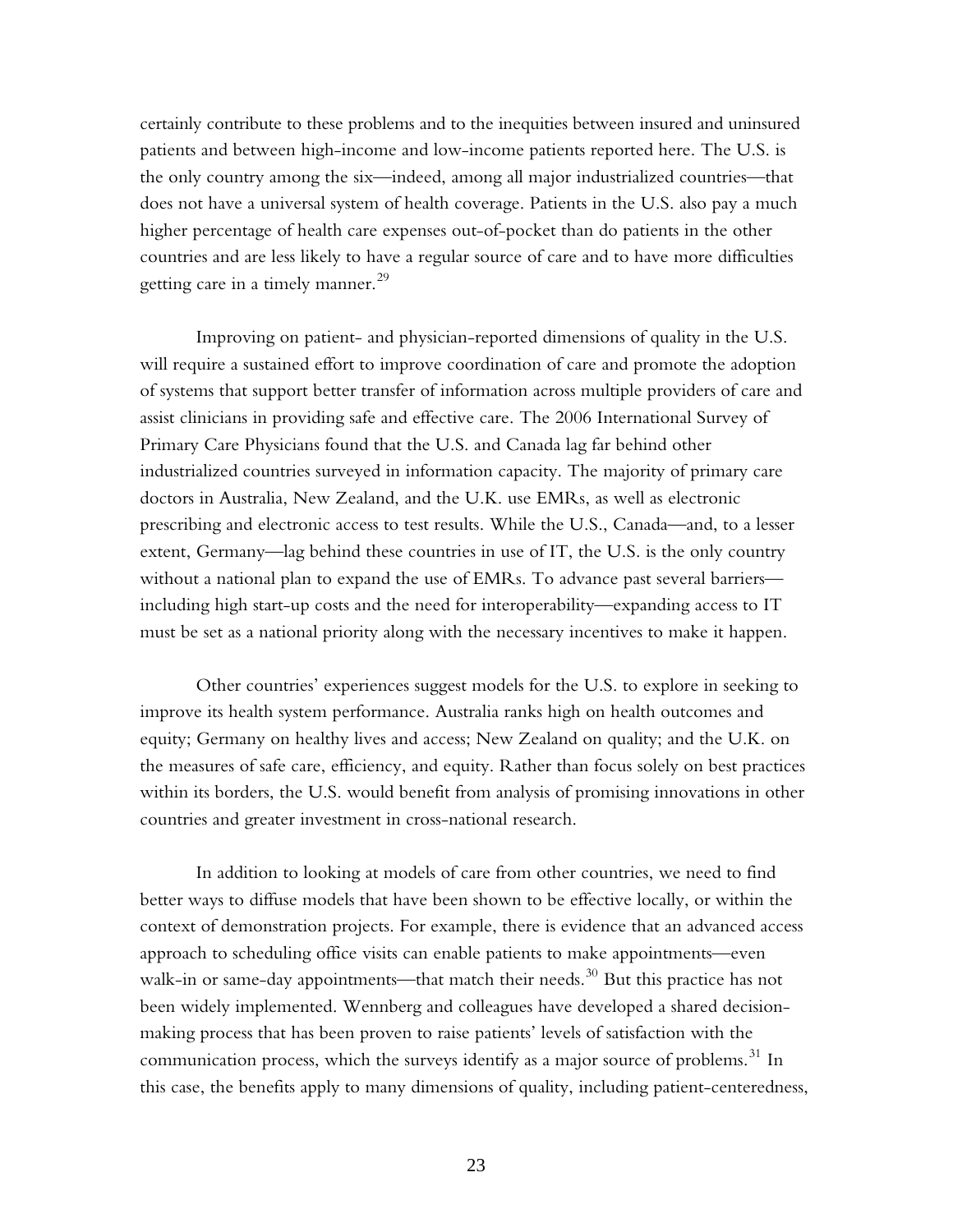effectiveness, and safety. Yet, such approaches and tools are not widely used by physicians and their patients, pointing to the need for more effective diffusion strategies.

These results indicate a consistent relationship between how a country performs in terms of equity and how patients then rate performance on other dimensions of quality: the lower the performance score for equity, the lower the performance on other measures. This suggests that, when a country fails to meet the needs of the most vulnerable, it will be judged most harshly by its citizens. Rather than disregarding its performance on equity as a separate and lesser concern, the U.S. should devote far greater attention to seeing that the health system works well for all Americans. These findings raise fundamental questions about the current trend in the U.S. to increase patients' out-of-pocket costs, and about the lack of action on the growing numbers of uninsured and underinsured. The U.S. needs to make a major commitment to improving health insurance coverage and quality of care. If it fails to act, not only will the U.S. standing among the world's health systems continue to erode, but there will be a predictable rise in public dissatisfaction and significant economic and human costs.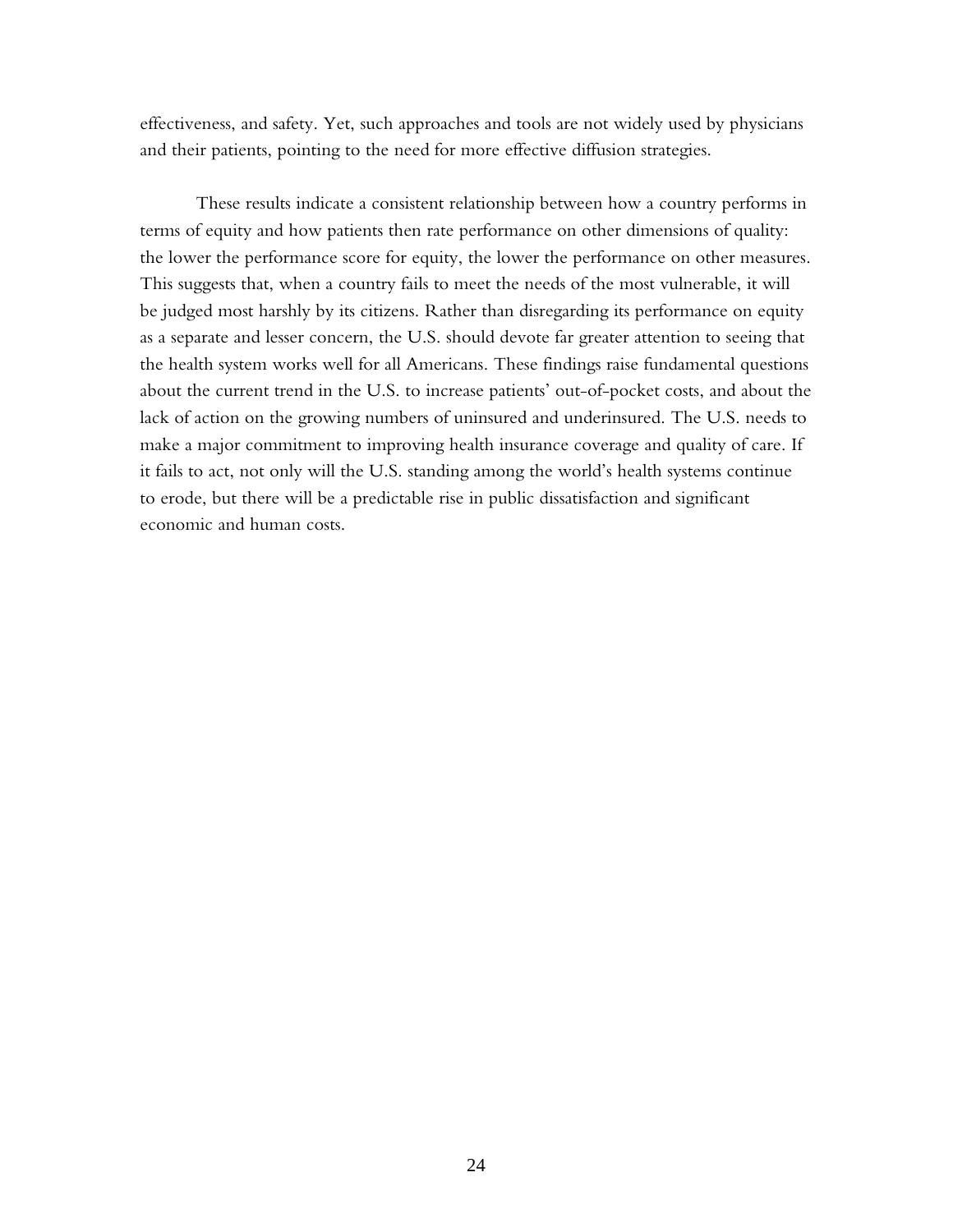#### **METHODOLOGY APPENDIX**

Data come primarily from three surveys: the Commonwealth Fund 2004 International Health Policy Survey, which explores primary care experiences among nationally representative samples of adults; the 2005 International Health Policy Survey of Sicker Adults, which focuses on the experiences of adults with a high incidence of chronic disease and recent, intensive use of the medical care system; and the 2006 International Health Policy Survey of Primary Care Physicians, which highlights the experiences and views of primary care physicians regarding their practices.

The 2004 survey was conducted between March 29 and May 17 by telephone among a random representative sample of adults ages 18 and older in Australia, Canada, New Zealand, the United Kingdom, and the United States. Except for minor wording changes to reflect terminology differences, the same instrument was used in each country. The survey was conducted in English, with a French option in Canada and a Spanish option in the U.S. The final sample included 1,400 in Australia, 1,410 in Canada, 1,400 in New Zealand, 3,061 in the U.K., and 1,401 in the U.S. Data are weighted in each country to adjust for variations between the sample demographics and known population parameters. The margin of sampling error is approximately plus or minus three percentage points for differences between countries and plus or minus two percentage points for country averages at the 95 percent confidence level.

The 2005 survey screened random samples of adults ages 18 and older in order to identify those who met at least one of four criteria: rated their health status as fair or poor; reported having a serious illness, injury, or disability that required intensive medical care in the previous two years; reported that in the past two years they had undergone major surgery; or reported that they had been hospitalized for something other than a normal delivery. The survey was conducted by telephone between March 17 and May 9 in Australia, Canada, New Zealand, the U.K., and the U.S., and between May 9 and June 12 in Germany. The survey was conducted in German in Germany and in English in the five other countries, with the option of French in Canada and Spanish in the U.S. The final sample included 702 in Australia, 751 in Canada, 704 in New Zealand, 1,503 in Germany, 1,770 in the U.K., and 1,527 in the U.S.

The 2006 survey was conducted between February 24 and August 14 and included a random sample of primary care physicians in Australia, Canada, New Zealand, the Netherlands, the U.K., and the U.S. Data from the Netherlands are not shown or discussed because comparative patient-reported data are not available from previous years.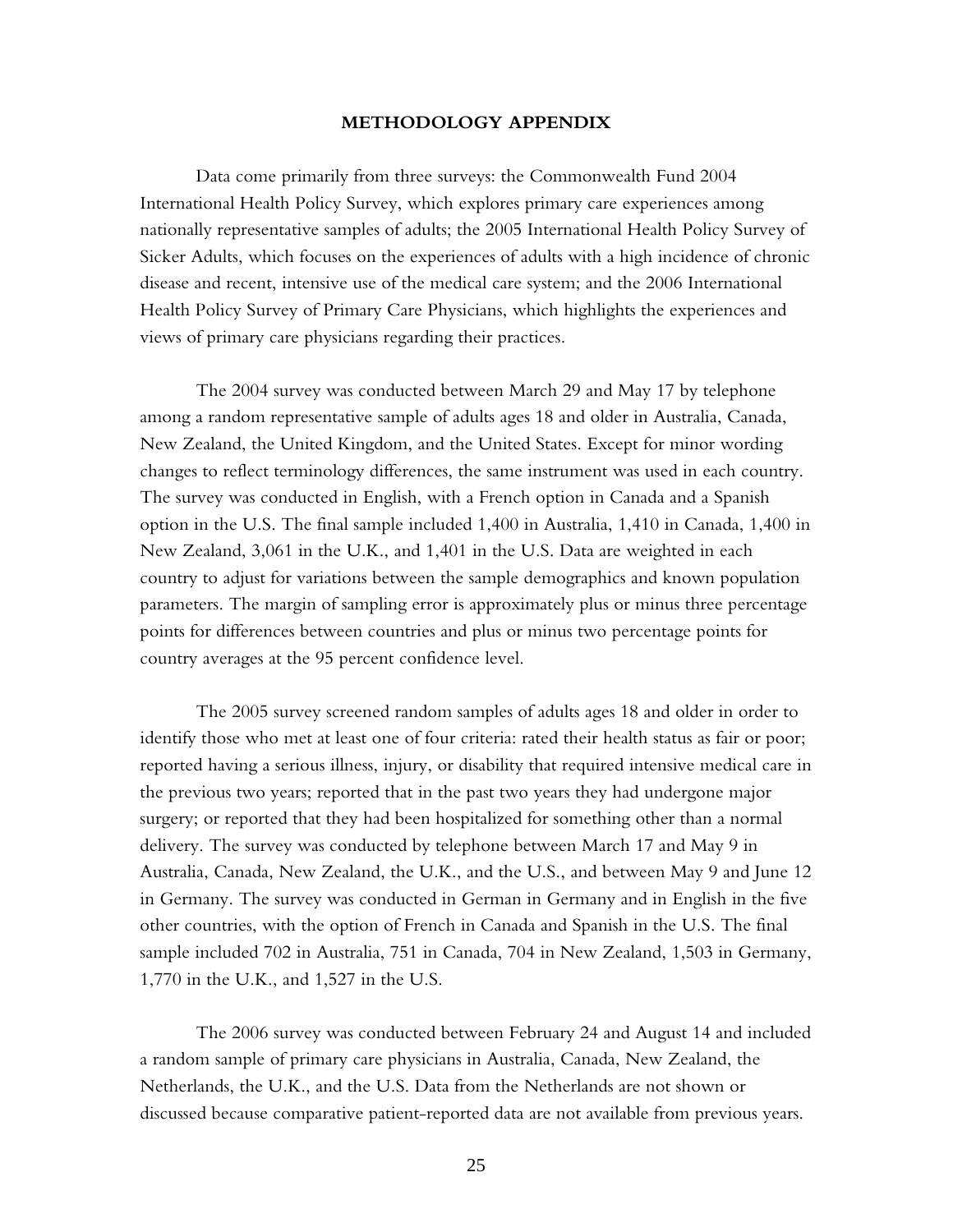Since primary care physicians in many countries treat both adults and children (e.g., Australia, New Zealand, and the U.K.), a proportional number of pediatricians was also included in countries where primary care physicians exclusively treat adults (Canada, Germany, and the U.S.) to make the samples across the countries equivalent. Across the countries, 6,088 physicians completed a survey, including 1,003 in Australia, 578 in Canada, 1,006 in Germany, 503 in New Zealand, 1,063 in the U.K., and 1,004 in the U.S. In Australia, Canada, New Zealand, and the U.S., the survey was completed by mail or fax. In the U.K., interviews were conducted by telephone (primarily) and mail. In Germany, interviews were conducted by telephone alone.

Figure 1 is based on OECD data on health expenditures published in 2005 and 2006 databases. The three indicators in Figure 8 (mortality amenable to health care, infant mortality, and health lives expectancy at age 60) are reported in the Commission's *National Scorecard* report.<sup>32</sup> Data for the mortality amenable to health care indicator were first published by researchers in *BMJ* and are calculated based on 1998 mortality data from the World Health Organization.<sup>33</sup> The infant mortality data come from the OECD Health Data 2005 database. Data for healthy lives expectancy at age 60 come from the World Health Organization's 2003 *World Health Report* and are averages of the life expectancies of men and women.<sup>34</sup> The national health expenditures data in Figure 5 come from the Commission's *National Scorecard* report.

After the survey data were collected, items from each survey were grouped into one of the following five dimensions of performance used in the *National Scorecard:* quality, access, efficiency, equity, and healthy lives. Because of the limitations of the patient surveys, some dimensions of quality were measured with a greater number of items, and some dimensions of quality were measured more robustly.

After grouping survey items under one of these five domains of quality, we ranked each country's score on individual items from highest to lowest (where 1 equals the highest score). Next, we calculated a summary ranking for each domain of quality by averaging the individual ranked scores within each country and ranking these averages from highest to lowest score. For ties in means, the tied observations were assigned the average of the ranks that would be assigned if there were no ties. We ranked each equity indicator based on the percentage-point difference between above-average income respondents and below-average income respondents, with lower scores ranking higher.

Our analysis also includes chi-square tests of significance for the highest and lowest comparisons. Figures indicate where differences are significant at the .05 level between the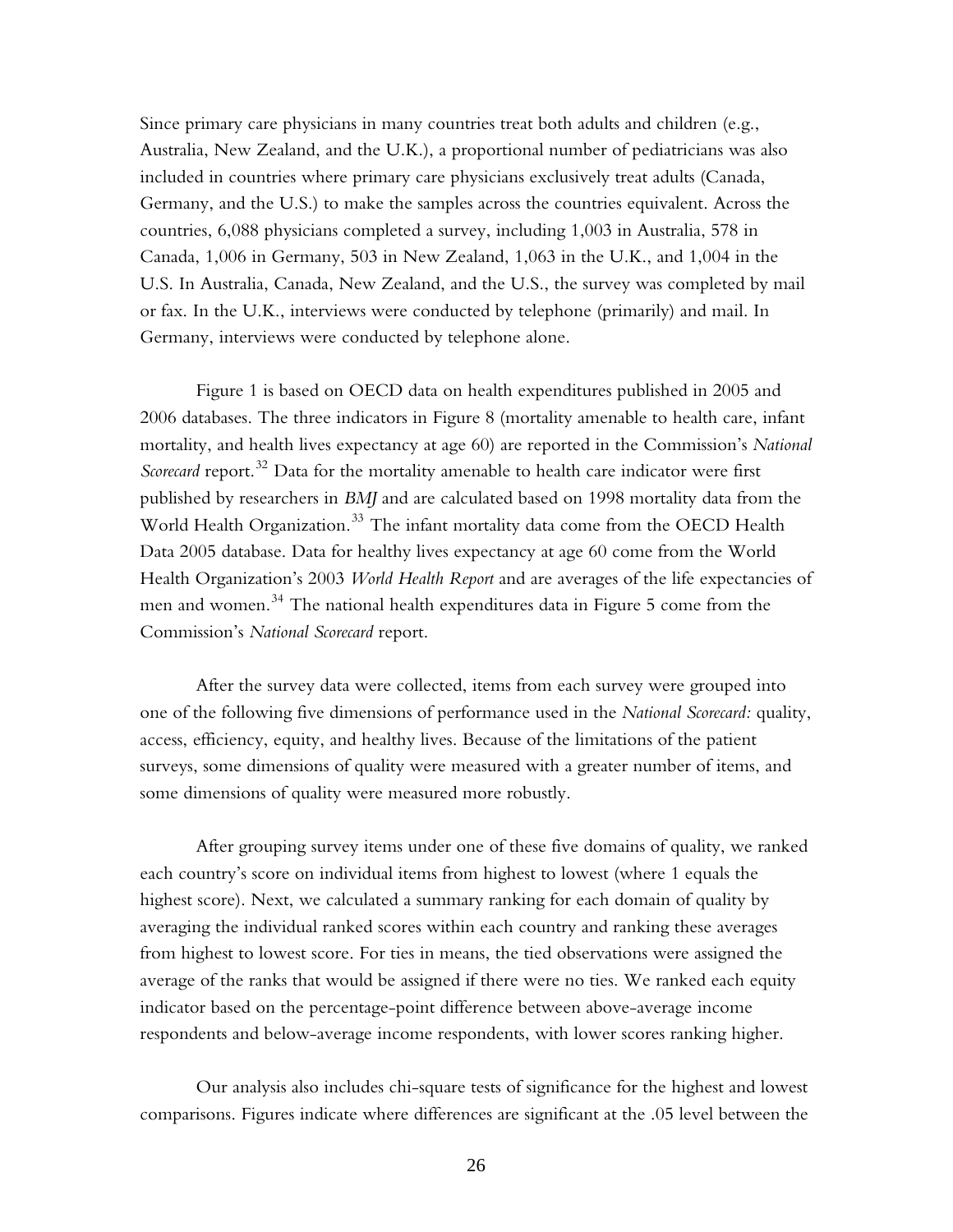highest- and lowest-ranked countries. We also looked at other methodologies used to rank countries, including an index used by the United Nations Human Development Index and the Fraser Institute Index of Human Progress to rank countries' performances: Index $_{\text{Max}}$ =W=[(country value-maximum value) / (minimum value-maximum value)] x 100. We found that the simple ranking method used in this report and the above method produced comparable results across these six countries and indicators.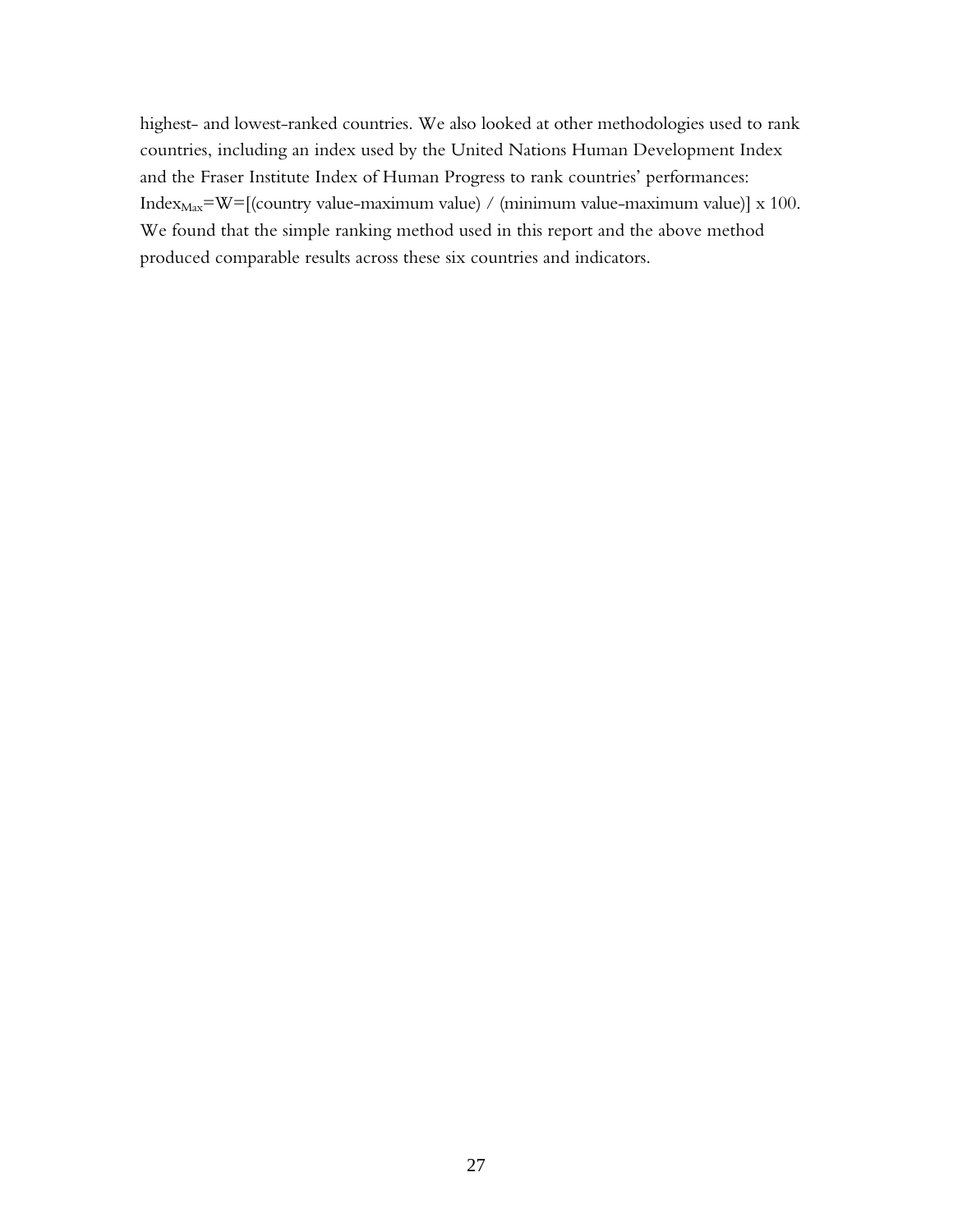#### **NOTES**

 $^1$  C. Schoen, R. Osborn, P. T. Huynh, M. M. Doty, J. Peugh, and K. Zapert, "<u>On The Front</u> [Lines of Care: Primary Care Doctors' Office Systems, Experiences, and Views in Seven](http://www.commonwealthfund.org/publications/publications_show.htm?doc_id=419208)  [Countries](http://www.commonwealthfund.org/publications/publications_show.htm?doc_id=419208)," *Health Affairs* Web Exclusive (Nov. 2, 2006):w555–w571; C. Schoen, R. Osborn, P. T. Huynh, M. M. Doty, K. Davis, K. Zapert, and J. Peugh, "Primary Care and Health System [Performance: Adults' Experiences in Five Countries,](http://www.commonwealthfund.org/publications/publications_show.htm?doc_id=245178)" *Health Affairs* Web Exclusive (Oct. 28, 2004):w4-487–w4-503; C. Schoen, R. Osborn, P. T. Huynh, M. M. Doty, K. Zapert, J. Peugh, and K. Davis, "Taking the Pulse of Health Care Systems: Experiences of Patients with Health [Problems in Six Countries](http://www.commonwealthfund.org/publications/publications_show.htm?doc_id=313012)," *Health Affairs* Web Exclusive (Nov. 3, 2005):w5-509–w5-525; K. Davis, C. Schoen, S. C. Schoenbaum, A. J. Audet, M. M. Doty, A. L. Holmgren, and J. L. Kriss, *Mirror, Mirror on the Wall: An Update on the Quality of American Health Care Through the Patient's Lens* (New York: The Commonwealth Fund, Apr. 2006); World Health Organization, *World Health Report, 2000* (Geneva, Switzerland: WHO, 2000).

<sup>2</sup> C. Schoen, K. Davis, S. K. H. How, and S. C. Schoenbaum, "<u>U.S. Health System</u> [Performance: A National Scorecard](http://www.commonwealthfund.org/publications/publications_show.htm?doc_id=403925)," *Health Affairs* Web Exclusive (Sept. 20, 2006):w457–w475.

3 K. Davis, C. Schoen, S. C. Schoenbaum, A.-M. J. Audet, M. M. Doty, and K. Tenney, *Mirror, Mirror on the Wall: Looking at the Quality of American Health Care through the Patient's Lens* (New York: The Commonwealth Fund, Jan. 2004); Davis, Schoen, Schoenbaum et al., *Mirror, Mirror,* 2006.

 $^4$  In each of the past eight years, The Commonwealth Fund has performed a survey in these five countries, and last year the Fund added Germany to the survey. In each year the ministers of health have met to review the findings.

5 K. Davis, ["Uninsured in America: Problems and Possible Solutions,](http://www.commonwealthfund.org/publications/publications_show.htm?doc_id=464574)" *BMJ,* Feb. 17, 2007 334(7589):346–48.

6 Schoen, Davis, How et al., "U.S. Health System Performance," 2006.

 $^7$  Ibid.

8 Davis, Schoen, Schoenbaum et al., *Mirror, Mirror,* 2004; Davis, Schoen, Schoenbaum et al., *Mirror, Mirror,* 2006.

9 WHO, *World Health Report, 2000.*

 $^{10}$  R. J. Blendon, M. Kim, and J. M. Benson, "The Public Versus the World Health Organization on Health System Performance," *Health Affairs,* May/June 2001 20(3):10–20; C. J. L. Murray, K. Kawabata, and N. Valentine, "People's Experience Versus People's Expectations," *Health Affairs,* May/June 2001 20(3):21–24; J. Mulligan, J. Appleby, and A. Harrison, "Measuring the Performance of Health Systems," *BMJ,* July 22, 2000 321(7255):191–92; V. Navarro, "Assessment of the World Health Report 2000," *Lancet,* Nov. 4, 2000 356(9241):1598–601; C. Almeida, P. Braveman, M. R. Gold et al., "Methodological Concerns and Recommendations on Policy Consequences of the World Health Report 2000," *Lancet,* May 26, 2001 357(9269):1692–97; D. B. Evans, A. Tandon, C. J. Murray et al., "Comparative Efficiency of National Health Systems: Cross National Econometric Analysis," *BMJ,* Aug. 11, 2001 323(7308):307–10; P. Braveman, B. Starfield, and H. J. Geiger, "World Health Report 2000: How It Removes Equity from the Agenda for Public Health Monitoring and Policy," *BMJ,* Sept. 22, 2001 323(7314):678–81.

<sup>11</sup> Commonwealth Fund 1998 International Health Policy Survey, Commonwealth Fund 1999 International Health Policy Survey of the Elderly, Commonwealth Fund 2000 International Health Policy Survey of Physicians, Commonwealth Fund 2001 International Health Policy Survey, Commonwealth Fund 2002 International Health Policy Survey of Adults with Health Problems, Commonwealth Fund 2004 International Health Policy Survey of Adults' Experiences with Primary Care.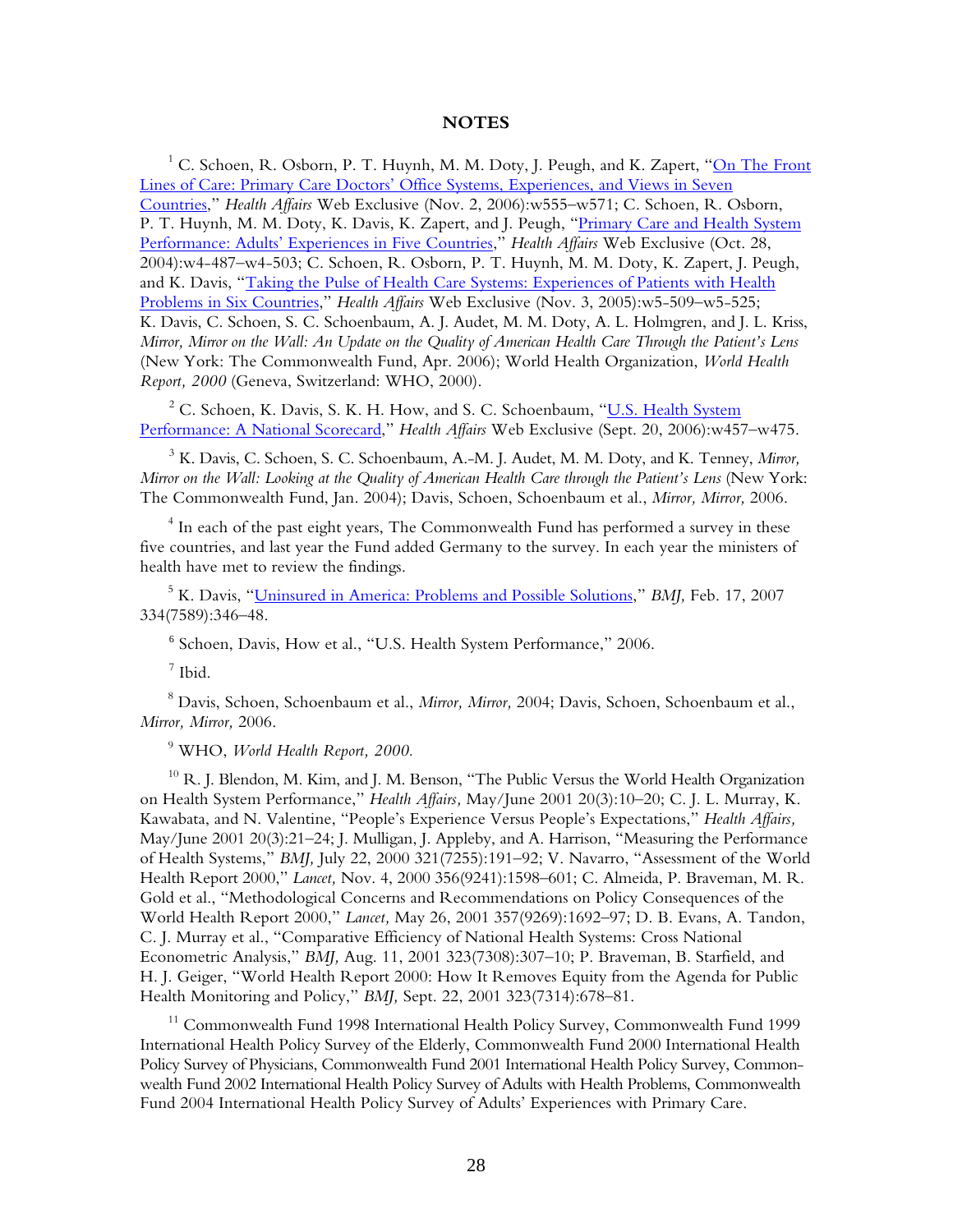<sup>12</sup> Commonwealth Fund 2005 International Health Policy Survey of Sicker Adults. Funding for Germany was provided by the German Institute for Quality and Economic Efficiency in Health Care. Commonwealth Fund 2006 International Health Policy Survey of Primary Care Doctors.

<sup>13</sup> Schoen, Davis, How et al., "U.S. Health System Performance," 2006.

14 The Commonwealth Fund Commission on a High Performance Health System, *[Why Not](http://www.commonwealthfund.org/publications/publications_show.htm?doc_id=401577)  [the Best? Results from a National Scorecard on U.S. Health System Performance](http://www.commonwealthfund.org/publications/publications_show.htm?doc_id=401577)* (New York: The Commonwealth Fund, Sept. 2006).

<sup>15</sup> Data from the Netherlands are not shown.

<sup>16</sup> The 2005 survey identified "sicker" adults using screening questions. For a description of the methodology, see Schoen, Osborn, Huynh et al., "Taking the Pulse," 2005.

<sup>17</sup> Schoen, Osborn, Huynh et al., "Primary Care in Five Countries," 2004; Schoen, Osborn, Huynh et al., "Taking the Pulse," 2005; Schoen, Osborn, Huynh et al., "On the Front Lines of Care," 2006.

18 For more details, see C. Schoen and S. K. H. How, *[National Scorecard on U.S. Health System](http://www.commonwealthfund.org/usr_doc/Schoen_natscorecard_chartpacktecapp.pdf)  [Performance: Chartpack Technical Appendix](http://www.commonwealthfund.org/usr_doc/Schoen_natscorecard_chartpacktecapp.pdf)* (New York: The Commonwealth Fund, Sept. 2006).

19 Commission, *Why Not the Best?* 2006, p. 16.

20 Institute of Medicine, *Crossing the Quality Chasm: A New Health System for the 21st Century* (Washington, D.C.: National Academies Press, 2001).

 $21$  Two U.S. surveys have used similar questions to measure patient safety: R. J. Blendon, C. M. DesRoches, M. Brodie et al., "Views of Practicing Physicians and the Public on Medical Errors," *New England Journal of Medicine,* Dec. 12, 2002 347(24):1933–40; and K. Davis, S. C. Schoenbaum, K. S. Collins, K. Tenney, D. L. Hughes, and A.-M. J. Audet, *[Room for Improvement: Patients Report](http://www.commonwealthfund.org/publications/publications_show.htm?doc_id=221270)  [on the Quality of Their Health Care](http://www.commonwealthfund.org/publications/publications_show.htm?doc_id=221270)* (New York: The Commonwealth Fund, Apr. 2002).

22 Commission, *Why Not the Best?* 2006, p. 18.

23 Ibid., p. 20.

 $24$  Ibid., p. 23.

25 IOM, *Crossing the Quality Chasm,* 2001.

26 P. T. Huynh, C. Schoen, R. Osborn, and A. L. Holmgren, *[The U.S. Health Care Divide:](http://www.commonwealthfund.org/publications/publications_show.htm?doc_id=364437)  [Disparities in Primary Care Experiences by Income](http://www.commonwealthfund.org/publications/publications_show.htm?doc_id=364437)* (New York: The Commonwealth Fund, Apr. 2006).

 $27$  Ibid.

<sup>28</sup> Schoen, Osborn, Huynh et al., "Primary Care in Five Countries," 2004.

29 Huynh, Schoen, Osborn et al., *U.S. Health Care Divide,* 2006.

 $30$  M. Murray and D. M. Berwick, "Advanced Access: Reducing Waiting and Delays in Primary Care," *Journal of the American Medical Association,* Feb. 26, 2003 289(8):1035–40.

31 J. E. Wennberg, "Shared Decision-Making and the Future of Managed Care," *Disease Management and Clinical Outcomes,* Jan. 1997 1(1):15–16.

<sup>32</sup> C. Schoen and S. K. H. How, *National Scorecard on U.S. Health System Performance: Technical [Report](http://www.commonwealthfund.org/usr_doc/Schoen_natscorecard_techrpt_954.pdf)* (New York: The Commonwealth Fund, Sept. 2006).

<sup>33</sup> E. Nolte and M. McKee, "Measuring the Health of Nations: Analysis of Mortality Amenable to Health Care," *BMJ,* Nov. 15, 2003 327(7424):1129–33.

<sup>34</sup> World Health Organization, *The World Health Report 2003: Shaping the Future* (Geneva, Switzerland: WHO, 2003), Statistical Annex Table 4, http://www.who.int/whr/2003/en/whr03\_en.pdf.